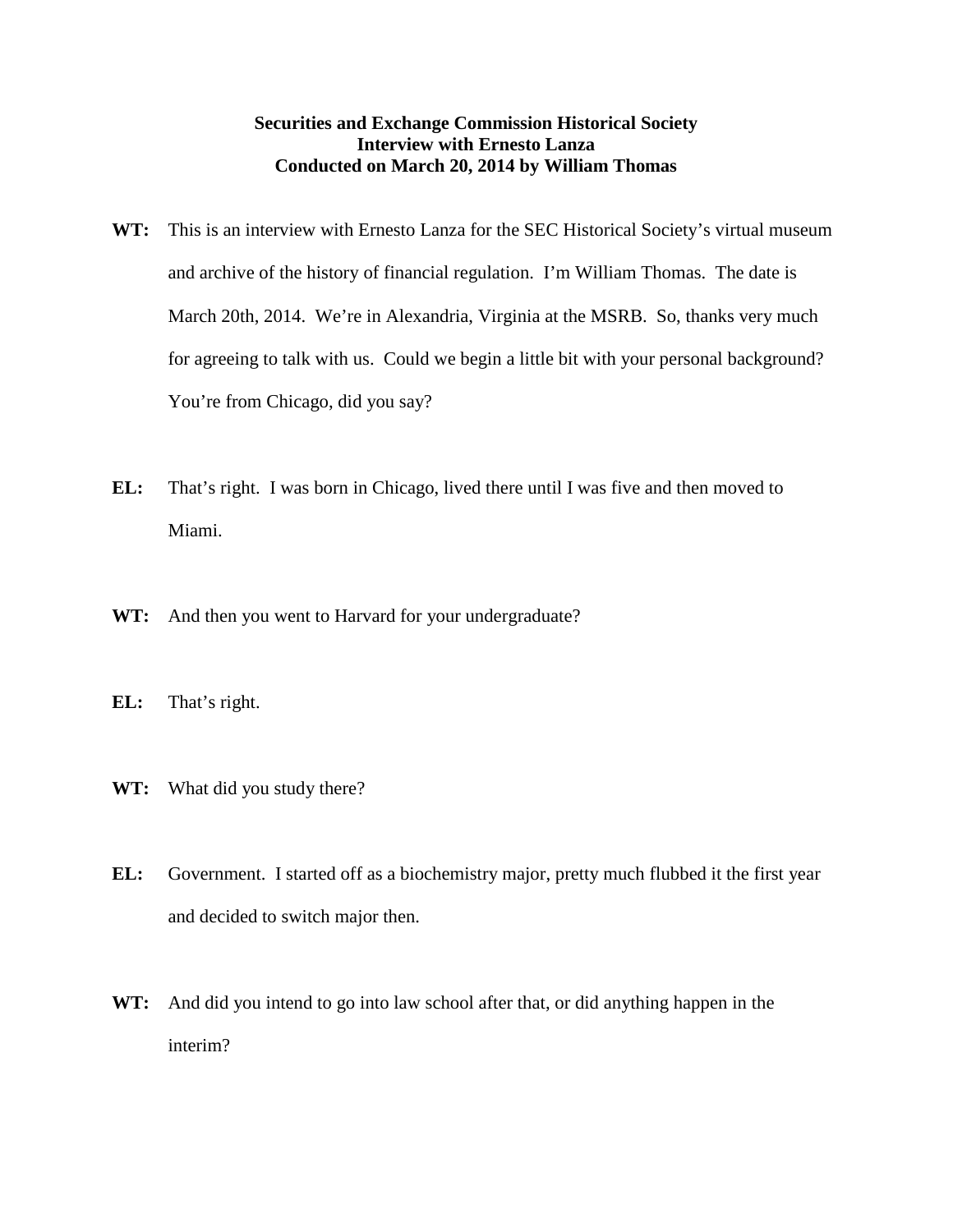- **EL:** No, I did go straight to law school. I didn't go into Government planning to be a lawyer, but it seemed to work out pretty well, ultimately.
- **WT:** So, did you have any notions about what kind of law you would study when you went? You went to Penn, in '85 starting, and you finished in '88?
- **EL:** That's right. No, I always had a real interest in public service. You know, during the summers I clerked in a couple different places, one at a private law firm, the other time at the county attorney's office, and really always had interests in the public angle of law.
- **WT:** And then you worked for a few different law firms before you ultimately came here to the MSRB. Could you tell us a little bit about what you did, and how you got into municipal securities in the first place?
- **EL:** Sure. I mean, as I mentioned before I was always interested in the public angle of law, and so I started off after law school at Greenberg Traurig in Miami as a bond attorney. That kind of brought the two aspects of being a lawyer into play, one was the private sector side of working with the marketplace, but in fact doing it for a public purpose, for the public good, for public infrastructure, helping city and local governments finance their needs. And so I started off as a bond attorney at Greenberg Traurig for three years. They had really, just the year before I joined them, become a big player in the marketplace on that, so I was able to dive in pretty deep to transactions very early on.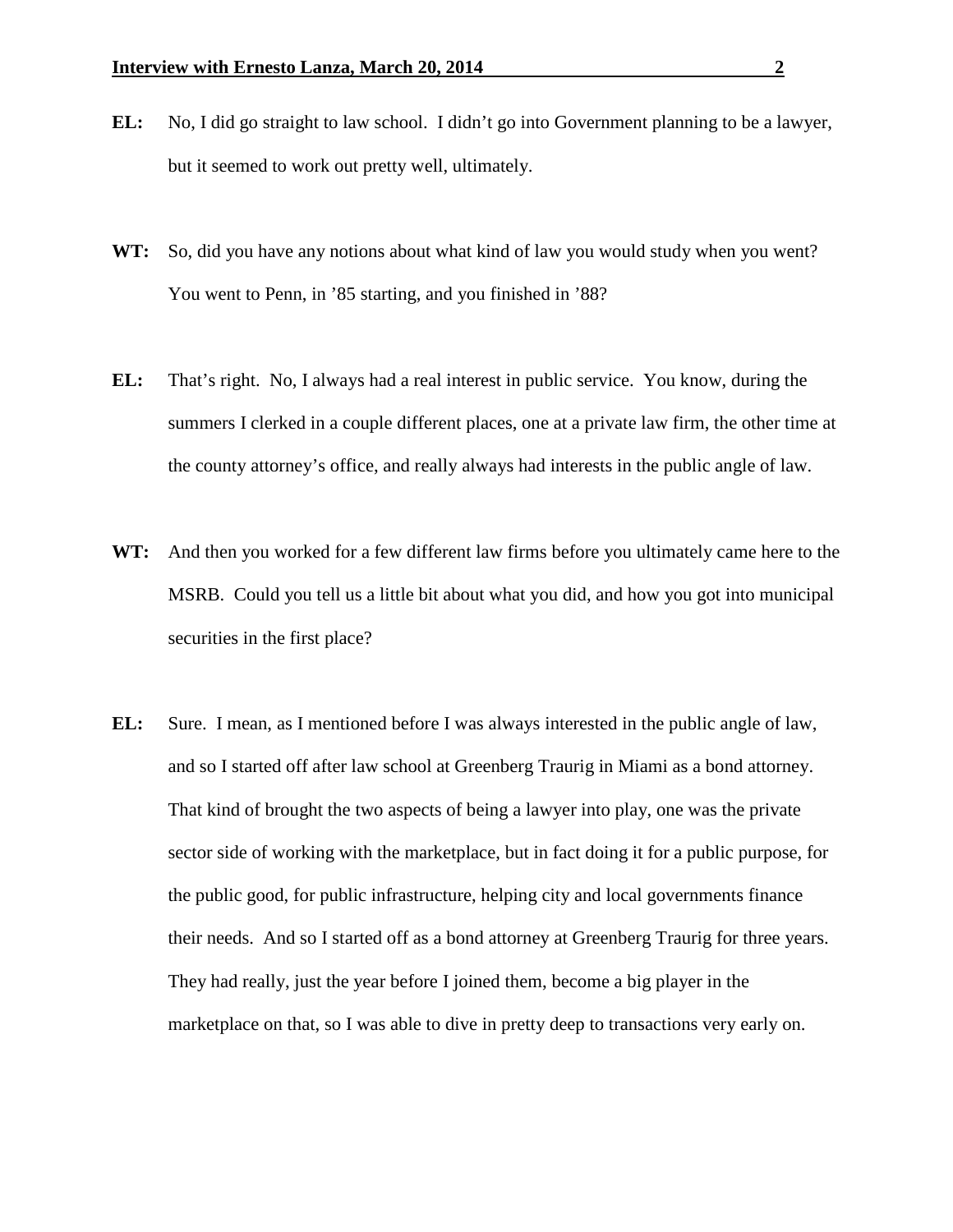- WT: Did you choose to do that, or were you assigned to it?
- **EL:** No, I was hired in to do that kind of work and so it actually kind of met my sweet spot, in terms of my interest in doing that kind of work.
- **WT:** And could you tell us a little bit about what the work involved on a day-to-day basis?
- **EL:** Given that they'd ramped up from the year before and were probably, in retrospect, understaffed, I was thrown in right away to the deep end of the pool. A lot of meetings with public officials, doing lots of drafting of very long documents – trust indentures run 100 pages long – helping to draft disclosure documents, doing a lot of due diligence.

One of the fun parts of the job is that we did a lot of work with Puerto Rico, and so I was able to go down to Puerto Rico and do a lot of due diligence there, which is not always fun but it's always a nice location to do it. And so, since I spoke Spanish, I was able to go through some of the documents there as well, because a lot of the materials there are in Spanish.

- **WT:** And you were there for three years before you moved on?
- **EL:** That's right. My wife was in medical school at the time, and as hard as I was working she was always working harder than I was, so when she finished she got a residency in Philadelphia, so I followed her to Philadelphia and joined Ballard.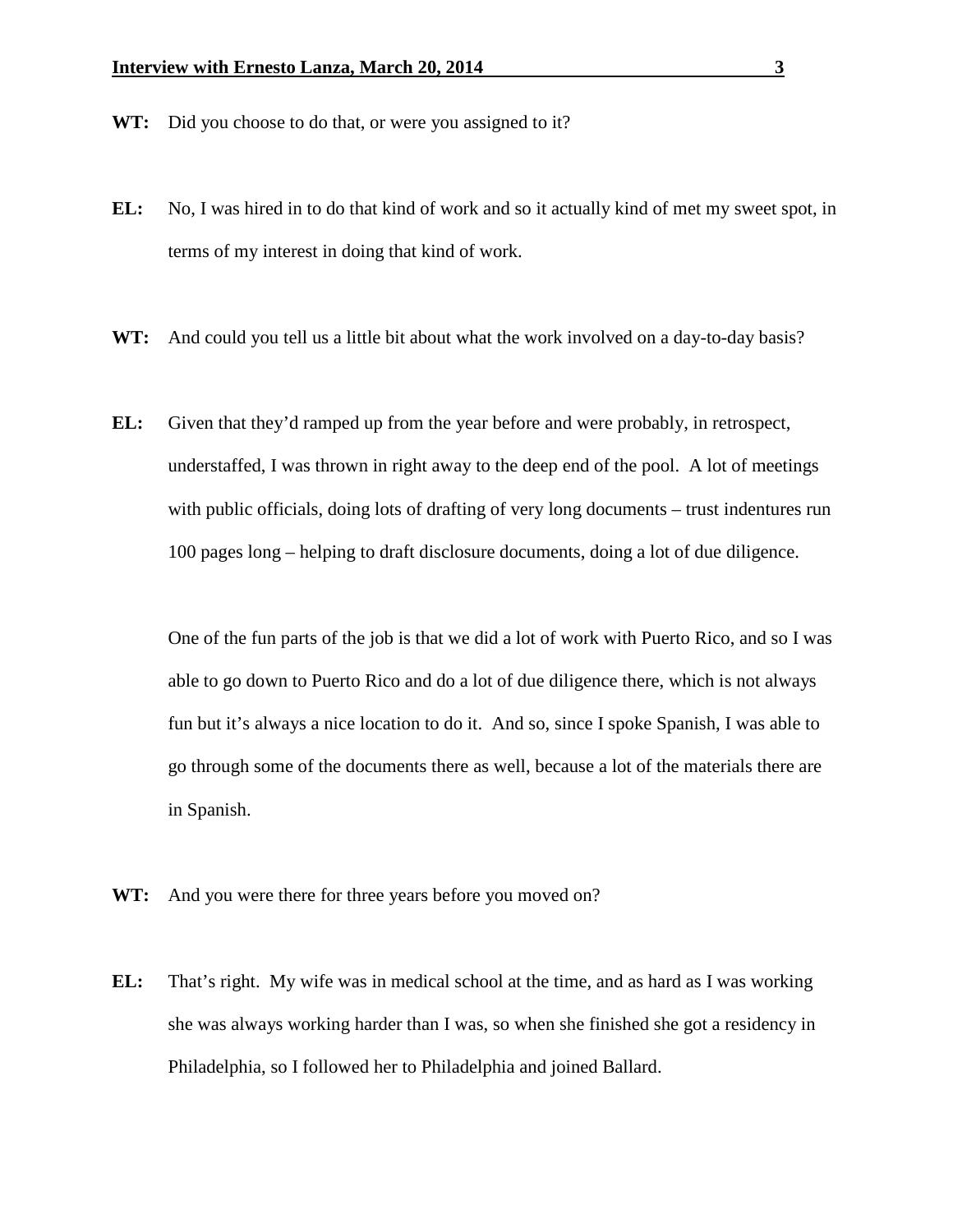- **WT:** Now, this was actually a fairly interesting time in the municipal bond area. I mean, you have the institution of 15c2-12. You also have the Tax Reform Act of 1986. Was there a sense of major change for the issuers, for the dealers?
- **EL:** Well certainly when I started up in '88 that was kind of in the aftermath of the '86 tax law change, and so I wasn't there at the time but the story was in 1985 people were going crazy doing so many transactions to try to meet the deadline for the old tax law. And so I kind of came in in the aftermath, where people were figuring out how to go about doing transactions under the new tax laws, and so there was a lot of opportunity to really be at the ground floor of the new structure of muni finance at the time, and so that was a real positive.

Certainly c2-12 brought about a very different type of disclosure in the primary market system. Certainly official statements had existed at the time, but it provided a little bit more certainty that you'd have it in most transactions, and started developing a better practice in the marketplace in terms of having good disclosure in the primary market.

- **WT:** And most of the restrictions in the 1986 act I believe dealt with conduit bonds.
- **EL:** That's one of the main things. It also had other limitations in terms of how bond proceeds could be used, even by governmental agencies in terms of reinvestment for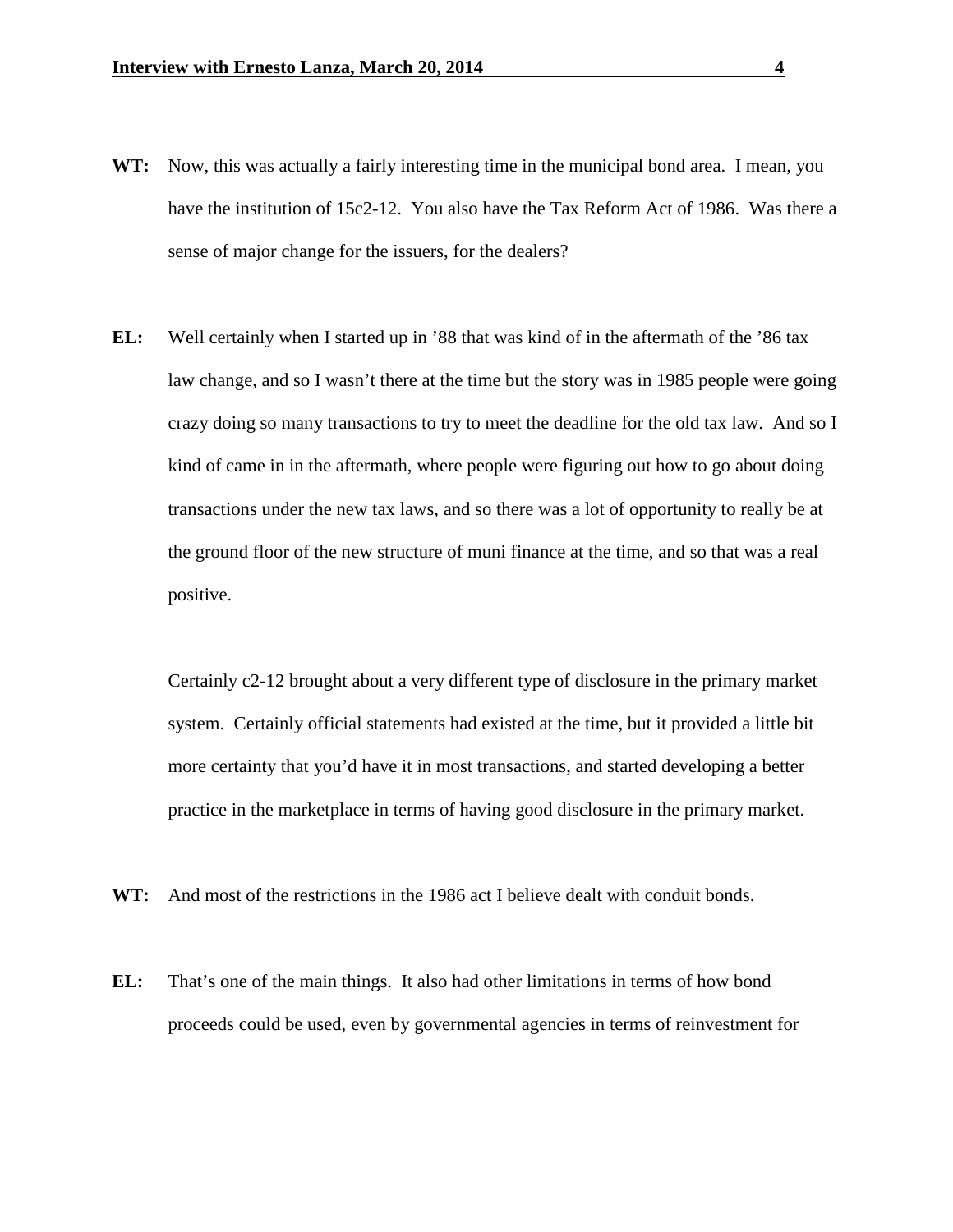arbitrage gains and things like that, so it really took a little while for the market to get its footing again after the '86 tax act, at least in a lot of sectors.

- **WT:** And then at your next job you were there for about four-and-a-half, five years?
- **EL:** That's right, at Ballard Spahr. That was continuing to do bond work in a lot of different areas, a lot of governmental bond issues, doing a fair amount of conduit offerings primarily for health care, for multi-family and single-family housing. I spent the first three in Philadelphia. When my wife finished her residency she got her attending position in Washington, so I moved to the Washington office of Ballard. So I spent the last year-and-a-half, two years at Ballard Spahr in our Washington office.
- **WT:** And do you have anything to say about the changes in this time? Of course, this was the period of pay-to-play.
- **EL:** That's right. Well, I mean it was a big I was still in private practice at the time when the pay-to-play rule came into effect, it was in '94, but it certainly was a headline issue. I think people, particularly the foot soldiers in public finance, were never very happy that pay-to-play practices existed, if for no other reason than because when bonus time came around they were writing checks and they didn't enjoy doing that.

And so I think, quite frankly, the vast majority of market participants were actually thrilled to have a pay-to-play rule put in place so that, if nothing else, people weren't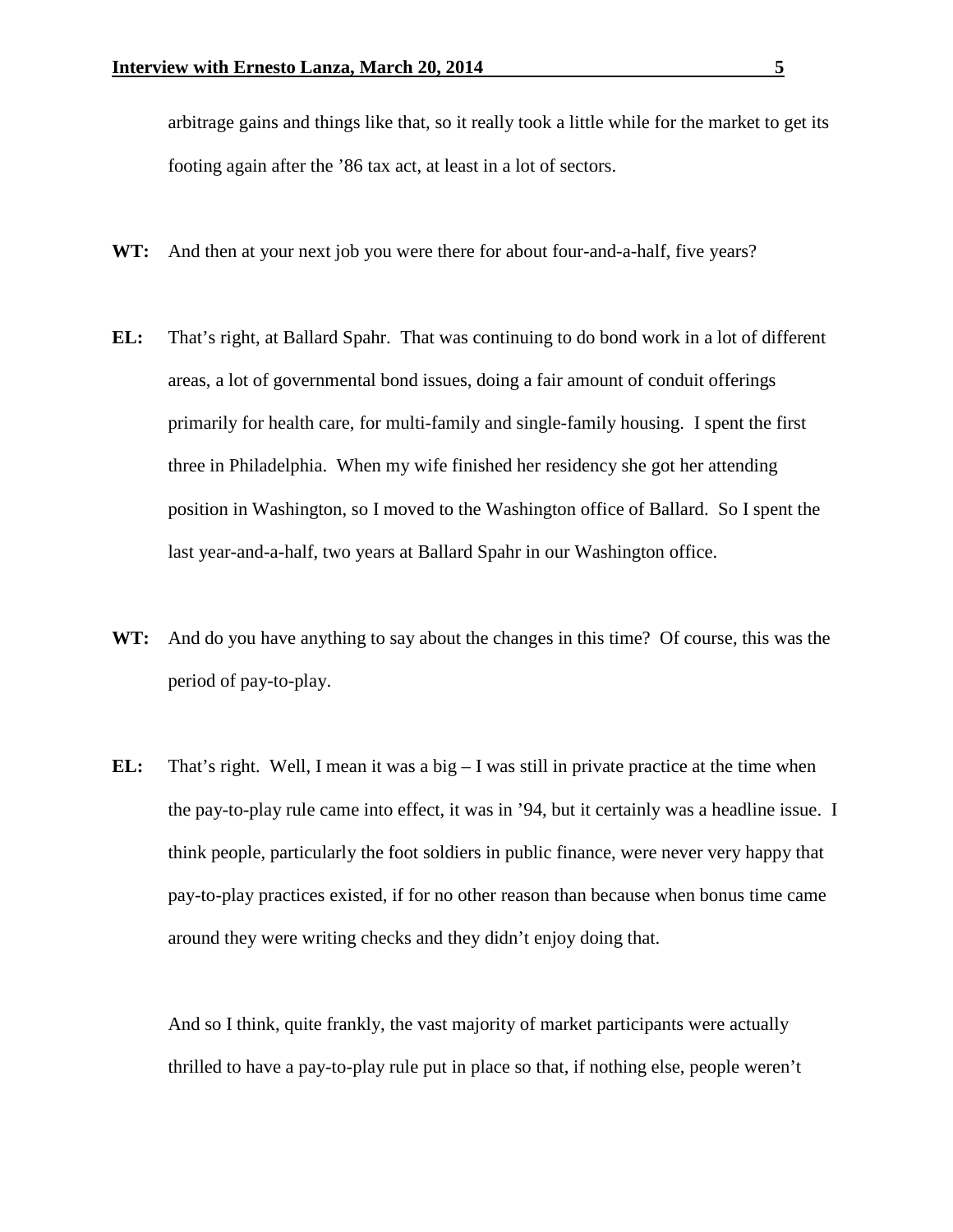being asked to make contributions, and it had made people feel kind of not very happy about having an industry where one could try to influence being hired based on contribution. So I think, by and large, the vast majority of the marketplace was actually very happy the rule was put into place. I didn't come to the MSRB until a couple years after the rule was in place, but certainly I was very much involved in a lot of the afteradoption process with the pay-to-play rule.

- **WT:** Yes, I'm interested in that. Maybe we should wait until we get to the MSRB before we talk about that in a little bit more detail. Is there anything else you want to talk about, changes in the bond market and in bond law in this particular period?
- **EL:** There was a lot of activity then, but not so much for me. I think people were getting used to the c2-12, and in '94, '95 the continuing disclosure aspect came into play. And so that, again, was another step in bringing disclosure practices into the marketplace. That didn't really hit the bond attorneys that much, so I kind of saw that from a distance because we mostly dealt with the primary market side of things. But that certainly affected a lot of what happened in the marketplace.
- **WT:** And you had one more stop before the MSRB?
- **EL:** Yes, I spent about a year, a year-and-a-half in the Washington office of Holland & Knight, which is a Florida law firm. I was looking to work with them to expand their reach beyond Florida, and actually it was during that time where I really got to know the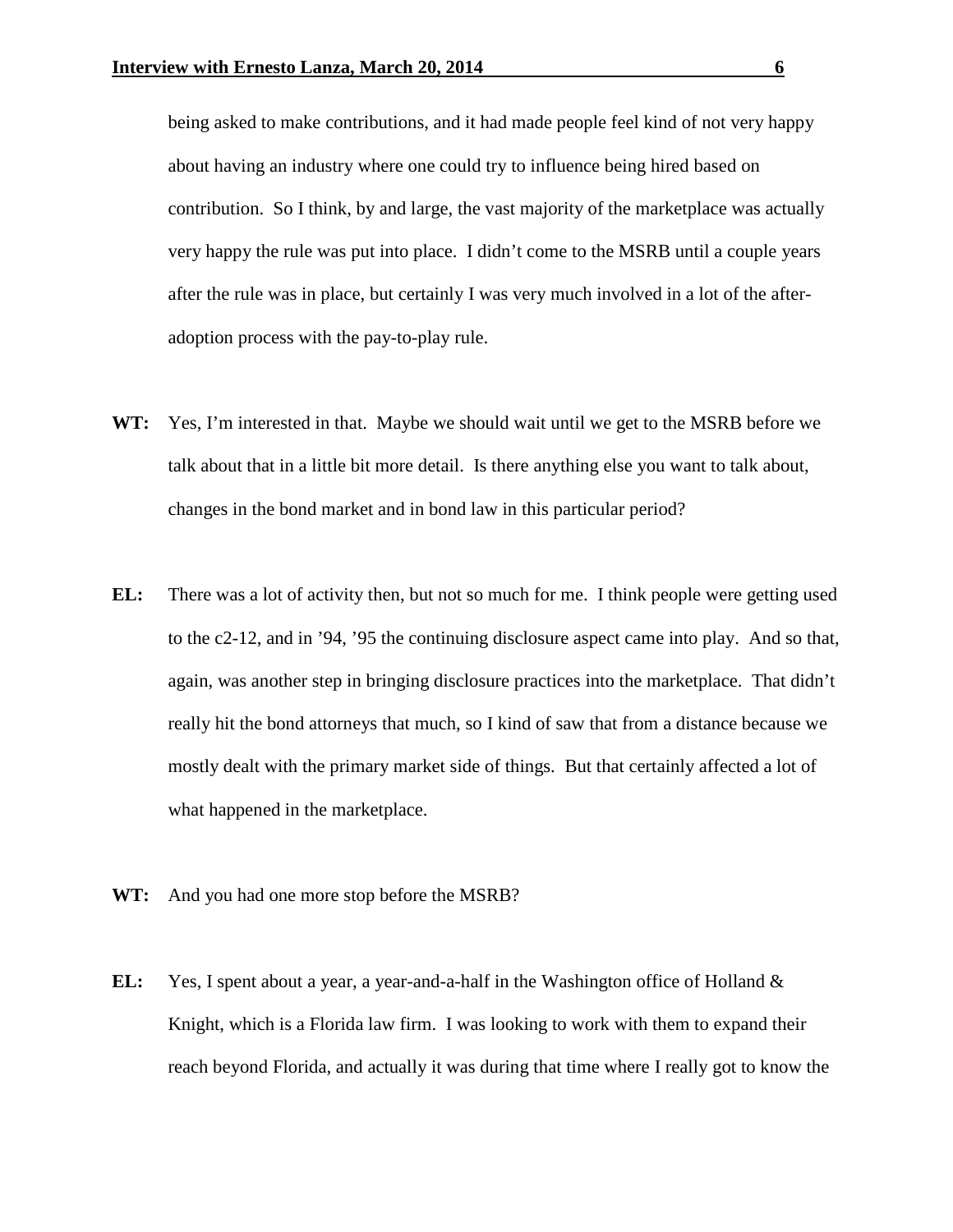MSRB for the first time really well, because the MSRB back in 1990 had started collecting official statements after 15c2-12 was put in place. That was mostly provided to vendors through subscription feeds, but they also had a public access facility in their Alexandria office. And I found it especially useful because I spent that year-and-a-half at Holland  $&$  Knight trying to drum up new business, and part of the process was to actually go to the MSRB's offices, look at the OSs and be able to do a brief search on potential issuer clients to be in a position to make pitches for them.

And that's when I really first got to know the MSRB and the resources it had available, and was surprised to see that I was one of the few people who ever actually went to that facility to find that data. So I had, very early on, a sense of how, even though this treasure trove of information was available, it wasn't being used by the market very well. And so it was during that time, like I said, I got to know the MSRB and about a year-and- -half into my time there is when the MSRB went looking for a lawyer and I said, hey, that'd be kind of fun.

- **WT:** So how did you get alerted to that in the first place?
- **EL:** I'm trying to remember. I don't really recall. Probably *The Bond Buyer* or something, reading through the articles and saying, hey, look at that, MSRB, I spent a lot of time there. It would be interesting to work there. Again, it kind of fed back into my interest in public service. MSRB's a non-governmental entity, but it's in the public service in terms of doing fair-practice rules and things like that, and so it immediately piqued my interest.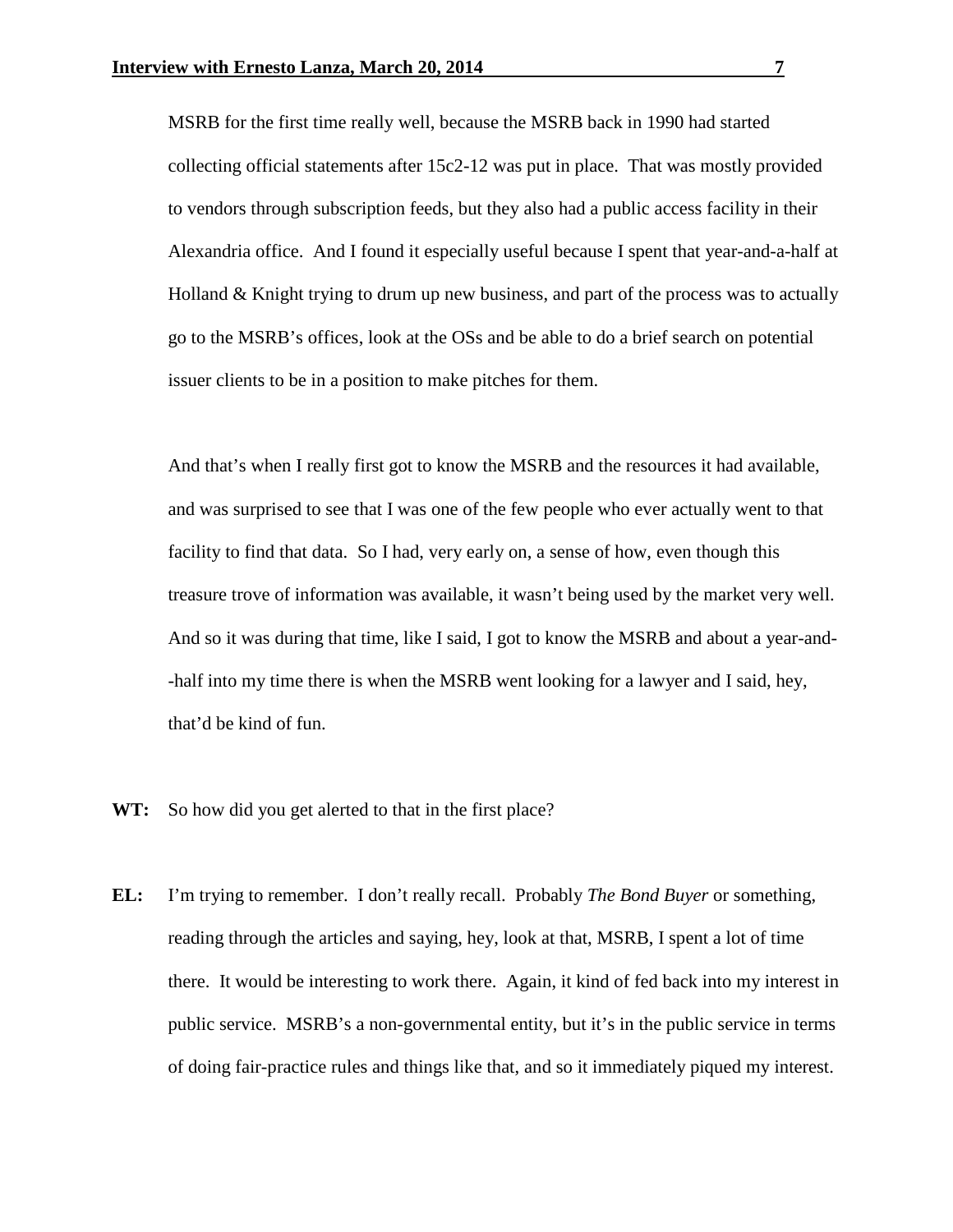And, like I said, having gotten to know the organization it was something that just made a lot of sense to me.

- **WT:** Okay, so let's talk a little bit about the situation at the MSRB when you arrived. What kind of an organization did it seem to be?
- **EL:** A very small organization. I don't remember the exact number, but they had two offices. They had one in Washington with maybe twelve, fifteen people, primarily the lawyers, some of the policymakers, a couple of other people there as well. And then, kind of a back office in Alexandria, with people who did the IT work, people who did arbitration. We had an arbitration program at the time, as well as a couple other functions for professional qualifications as well, but it was a smaller organization.
- WT: Is that where we're sitting right now?
- **EL:** No, it's a few blocks away, not very far from here, very close by. So, you know, it was a very tight-knit group, and because it's a small organization you very quickly, again, got very much involved in all the key areas of activities the MSRB did. And so that again was a quick transition into the work at the MSRB.
- **WT:** Could you tell me a little bit about Kit Taylor? We'll be actually speaking with him in another couple weeks, so you know.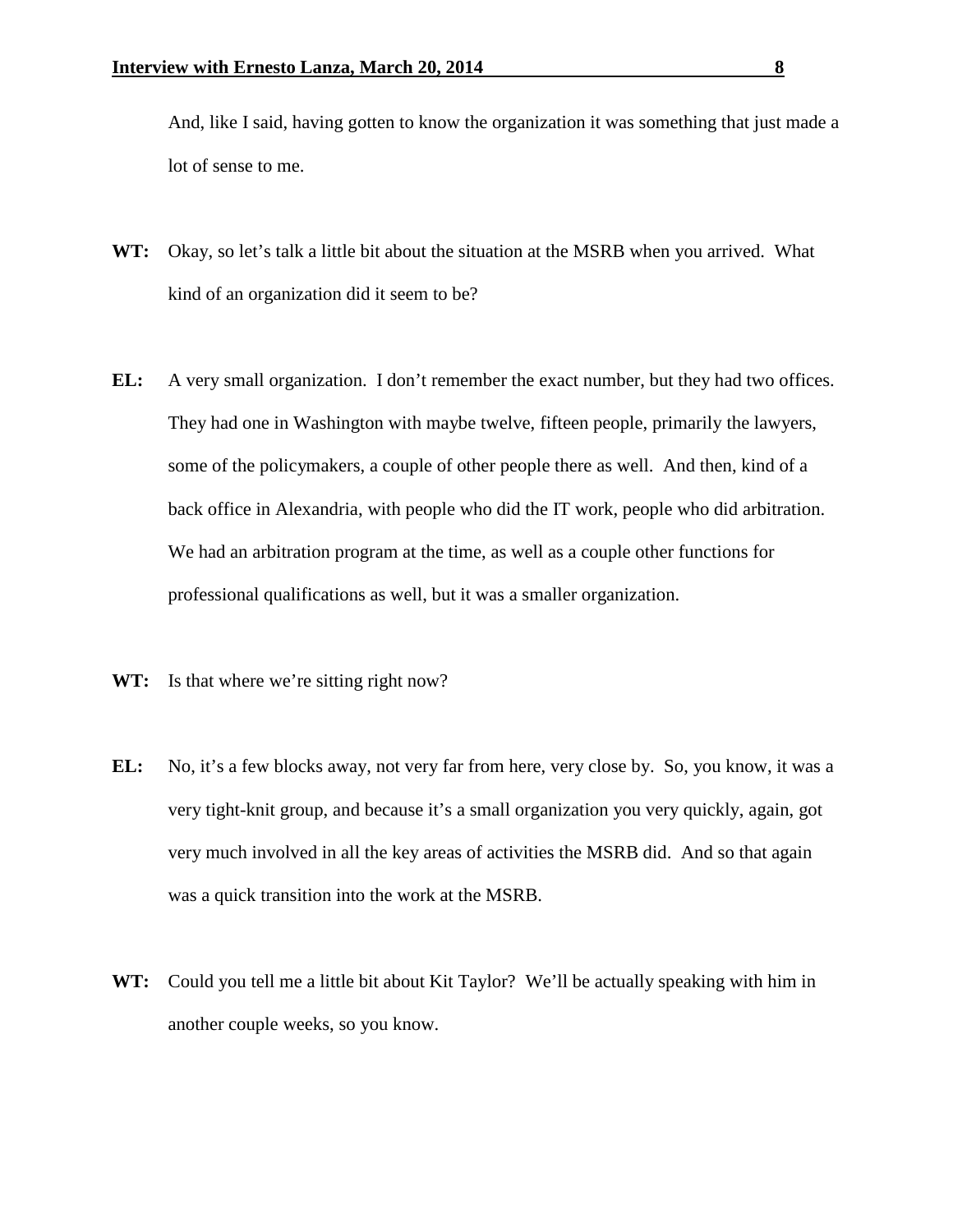- **EL:** Yes, no, absolutely. He had been there for a while. He was the executive director when I joined. Again, he had a very tight-knit group, very dedicated to the work that the MSRB did, really spent a lot of time making sure that they had high quality people at the organization able to do the work we were supposed to do, and I think worked pretty tirelessly on behalf of the organization throughout the time he was there.
- **WT:** And at the SEC at the time, it was still Chairman Levitt?
- **EL:** I'm trying to recall his exact he's the first I recall so I'm guessing that's right. He had been there earlier on. He was a big supporter of the MSRB, and when the pay-to-play rule was put into place a couple years earlier. Yes, I think he was still there is my recollection.
- **WT:** And they also had the free-standing Office of Municipal Securities there at the time, under Paul Maco.
- **EL:** That's right, Paul Maco was there, and so we did work with him on a couple of initiatives in the early days there.
- **WT:** What would be the main things that you would interact with the SEC on?
- **EL:** Well very early on when I came to the MSRB, because I had done the public finance side, I gravitated towards a lot of our underwriting rules, the rules of disclosure. I started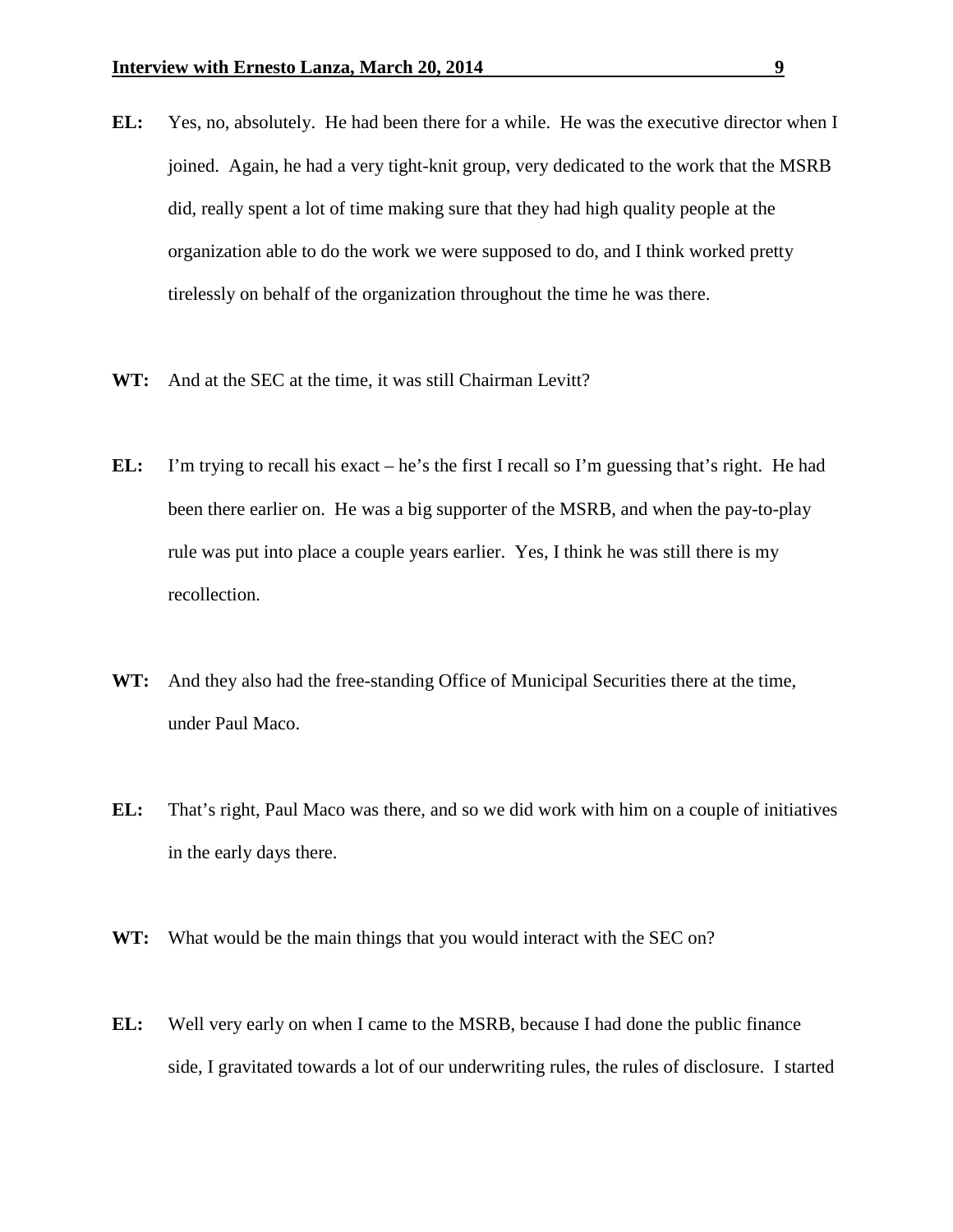doing a lot of work with our rules on official statements, submissions to – it was back then called the MSIL system, Municipal Securities Information Library – and I also got very much involved in how Rule 15c2-12 interacted with the MSRB rules.

And so on a number of occasions, whenever there was an issue in that area, we would talk to Paul and his team on issues. We had done a pretty deep data dive in terms of the timeframe under which underwriters had turned the official statement around upon having received from the issuer and made it available to us. We provided the SEC with a lot of data, in terms of how well issuers and underwriters were doing in terms of meeting the timeframes that Rule 15c2-12 provided for us. So there was a lot of communication back and forth on that front in particular.

- **WT:** Can we return to G-37, then, and I guess G-38 as well, which were fairly new at the time?
- **EL:** That's right. Yes, I think there was still a lot of learning to be done in the marketplace around G-37 in particular. One of the interesting things we spend a lot of time doing is  $-$ I'll take a step back: broker-dealers were providing reports to us on Form G-37/G-38 on their contributions, their deals that they were doing, and that would be filed with us on a quarterly basis and we made those available publicly on our website. What was interesting is that you will often see a headline in the press that covered the municipal marketplace of, oh, such-and-such firm made a contribution and violated rule G-37. And we'd have to spend some time with the reporters, and say, okay, understand, the rule does not prohibit contributions, so a contribution doesn't create a violation. It's whether a firm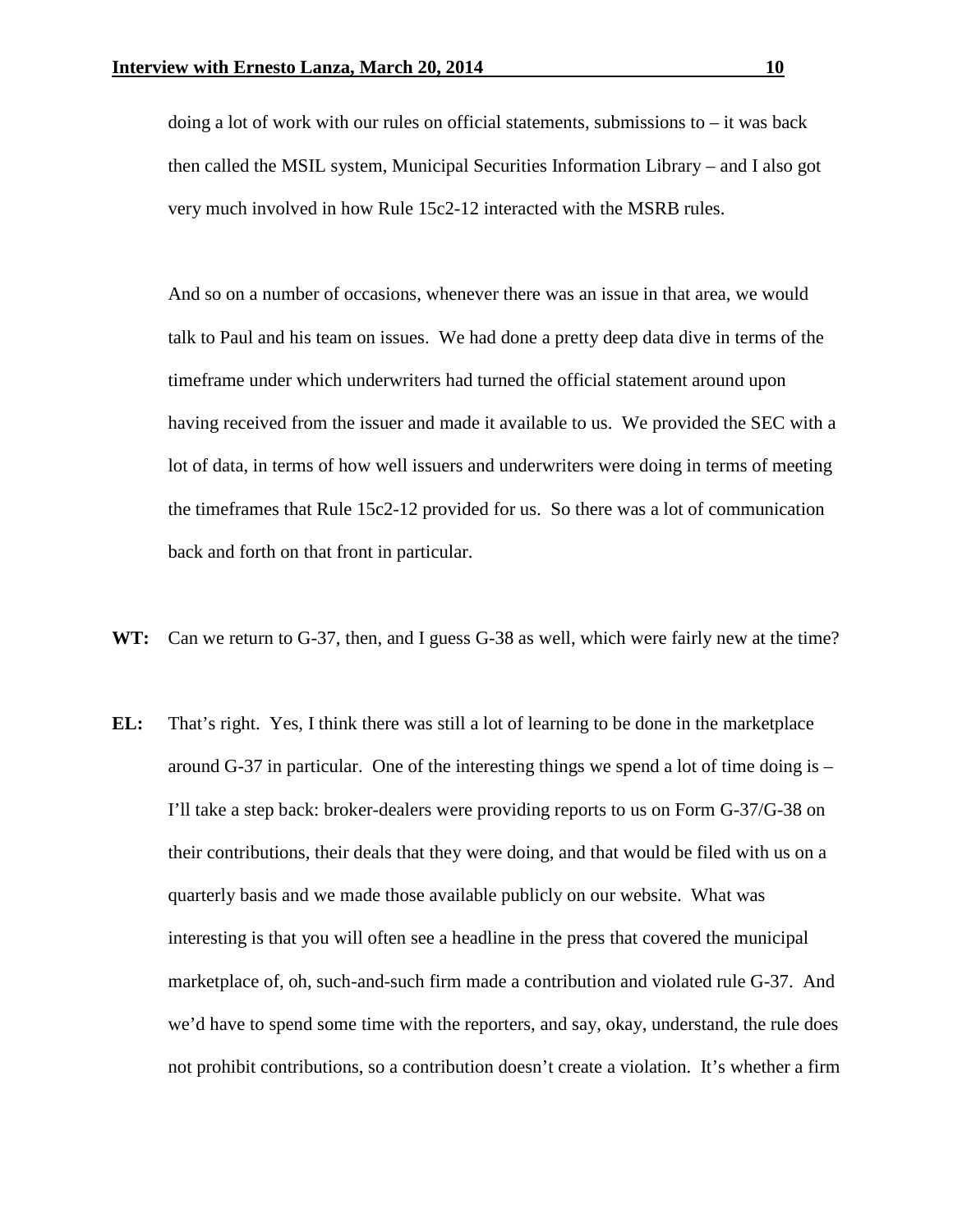does broker-dealer underwriting business after making a contribution that then the violation occurs. And that was really – it sounds like a hyper-technical issue, but it really was very important. The rule had been challenged on constitutional grounds beforehand, before I had arrived there.

**WT:** That's Blount?

**EL:** That's right, the Blount case. And all of that was finished by the time I got there. It was still fresh in people's mind. And it was very clear, both in terms of how the rule was written, but also really key to the court's decision to uphold it, was the fact that it was not a limitation on the ability to make contributions. It had an impact on it, but that impact was narrowly tailored to further the compelling governmental purpose.

And so it was important to be clear that the MSRB wasn't prohibiting the contribution. We weren't regulating contributions. We were regulating potentially conflicted business that might occur after the contribution. And so that's been a lesson that has taken people a long time to understand, and it continues to be a lesson we have to teach people from time to time, that it's not an anti-contribution rule.

The other aspect around  $G-37$  – and again, it's still the case even today – is there's always an urge to say we need to tighten the rule to the point where there is never a contribution made in a way that can look like it influenced the hiring of an underwriter, or, probably in the future, municipal advisor. And the fact of the matter is, part of the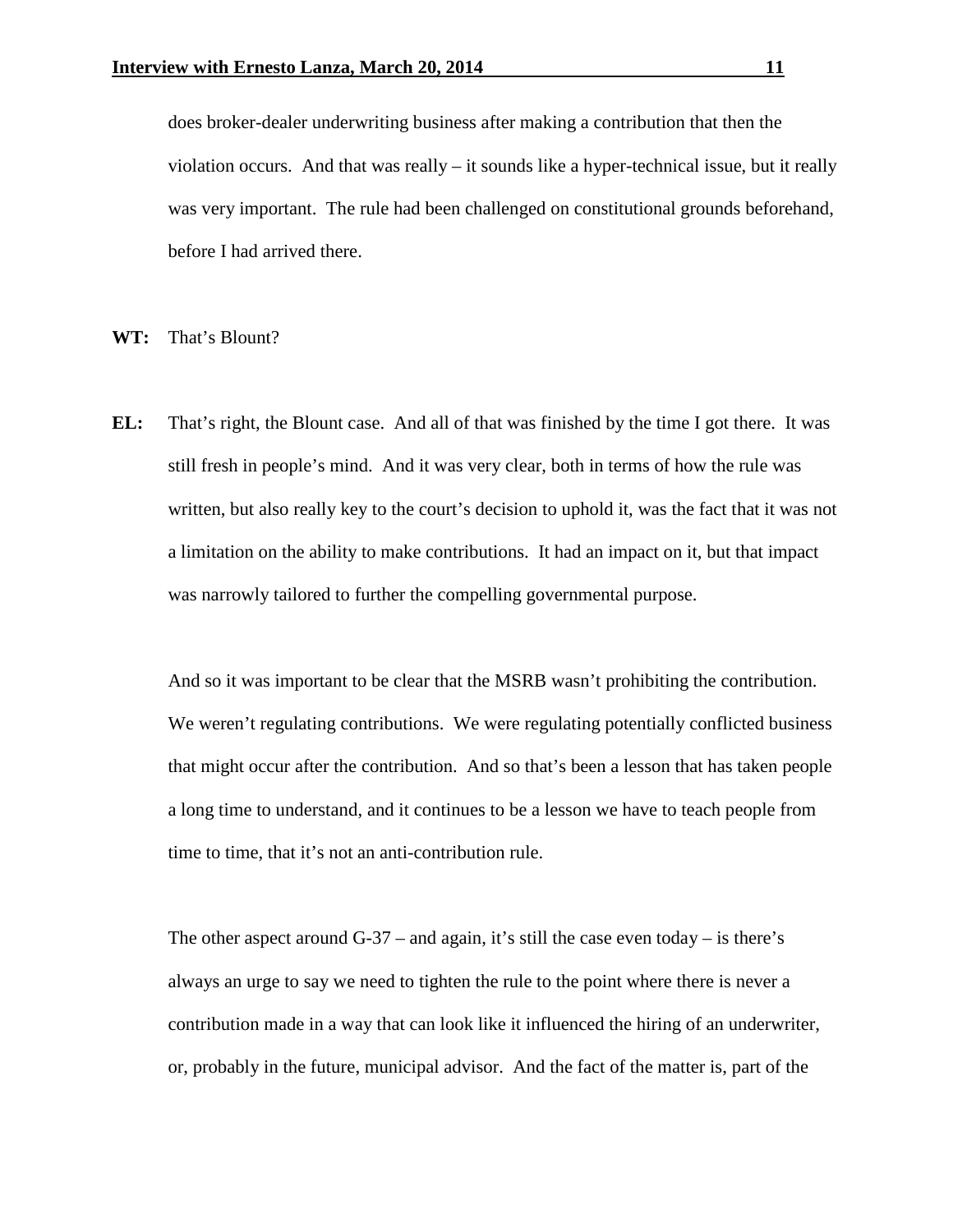reason the court actually upheld the rule was the fact that it wasn't so hermetically sealed to completely shut off all contributions. It still allowed speech by broker-dealers and others to make contributions, but it provides certain safeguards. And so  $-$  in fact, my theory, it's just my personal theory – is that it will probably be constitutionally impossible to write a rule that would completely shut off all contributions in this area, because that would be a problem under the First Amendment.

- **WT:** So when we're talking about, say, a very large firm and the application of that rule, does it apply to the entire firm, or does it apply to the sections of it that are dealing with the issuers?
- **EL:** Right, it's a pretty technical rule so I'm not going to go that deep into it. It by and large will cover the firm as an entity, so the broker-dealer entity can't write a check without potentially raising the bar on business, if it tried to do business afterwards. But, beyond that, it applies primarily to what are called municipal finance professionals; these are the people on the ground, who do the municipal work. And, again, there are very technical definitions about who's in and who's out, but the idea is to cover just those contributors who would benefit from the business that would occur after the fact. So, by and large, contributions from people who are in other parts of the organization who are completely disconnected from the municipal aspect of the firm and who aren't receiving some direct benefit from it, the rules would not cover that.
- **WT:** Now, at the time, surveillance and enforcement were done primarily through NASD?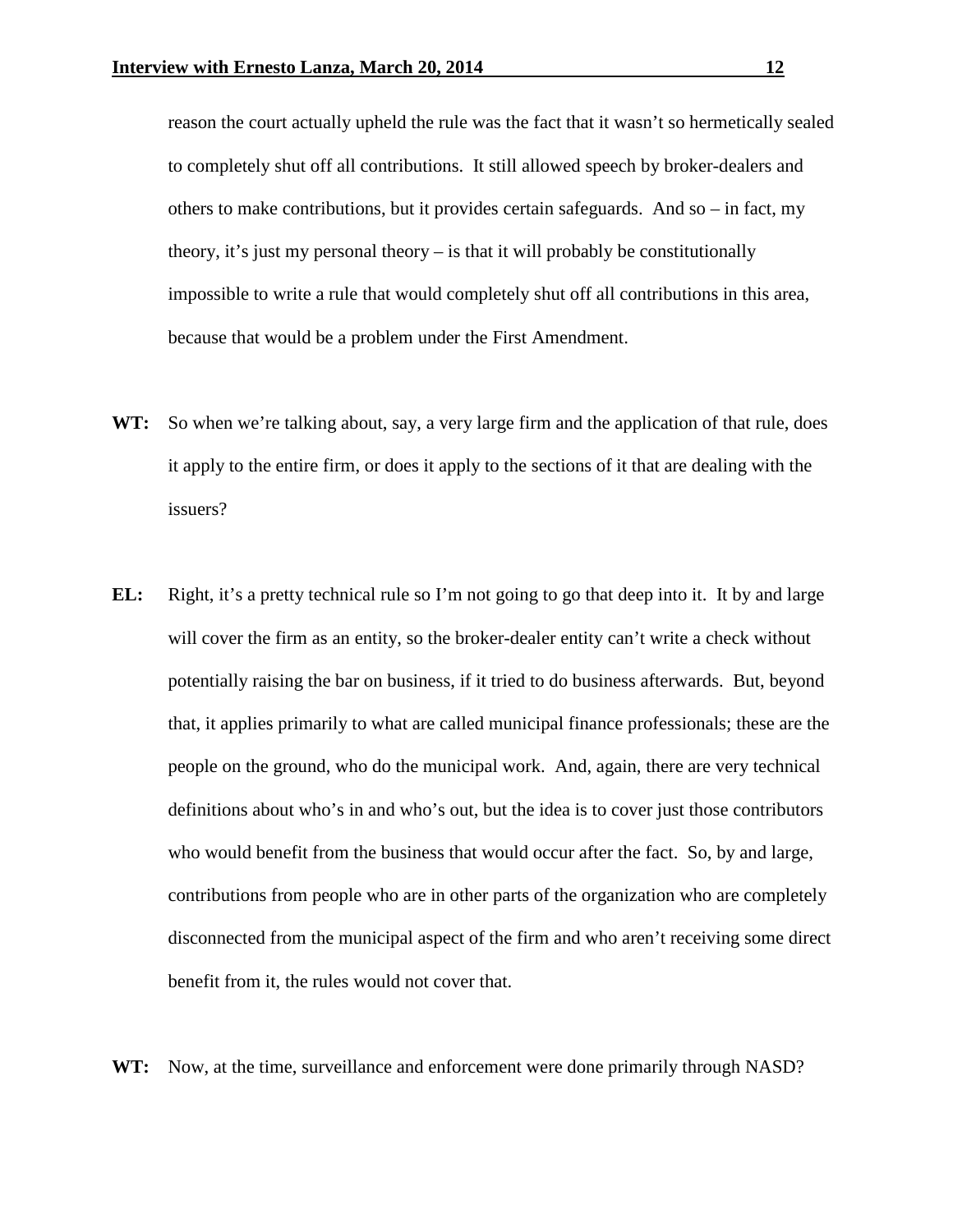- **EL:** That's right. Enforcement of MSRB rules is done by now-FINRA, but then-NASD for broker-dealer registered firms. You did have a number of banks who engaged in municipal securities activities that aren't broker-dealers, and so in that case you either have the Federal Reserve, you have the FDIC or the Office of Comptroller of the Currency at Treasury that does the enforcement for those entities. And the SEC has overall enforcement authority, as well, so there's five different actors out there for the enforcement, depending on what the nature of the organization is.
- **WT:** And I know that most bond lawyers don't have that much to do with that part of the market because it's a fairly exceptional thing, but then, when one comes to the MSRB, do those issues become more prevalent?
- **EL:** Well, you mean in terms –
- **WT:** Well, let's say for example the aftermath of Orange County, which was in 1994.
- **EL:** Well, I think it affects how you go about looking at how our rules apply to the marketplace. So, whenever there's a big blowup or a big issue, the Board always spends a lot of time saying, okay, one, did our rules apply? Two, if they would've applied, did they apply well? And if the rules didn't apply, then who can we work with, the SEC or others, in terms of trying to define how one can avoid these happening in the future?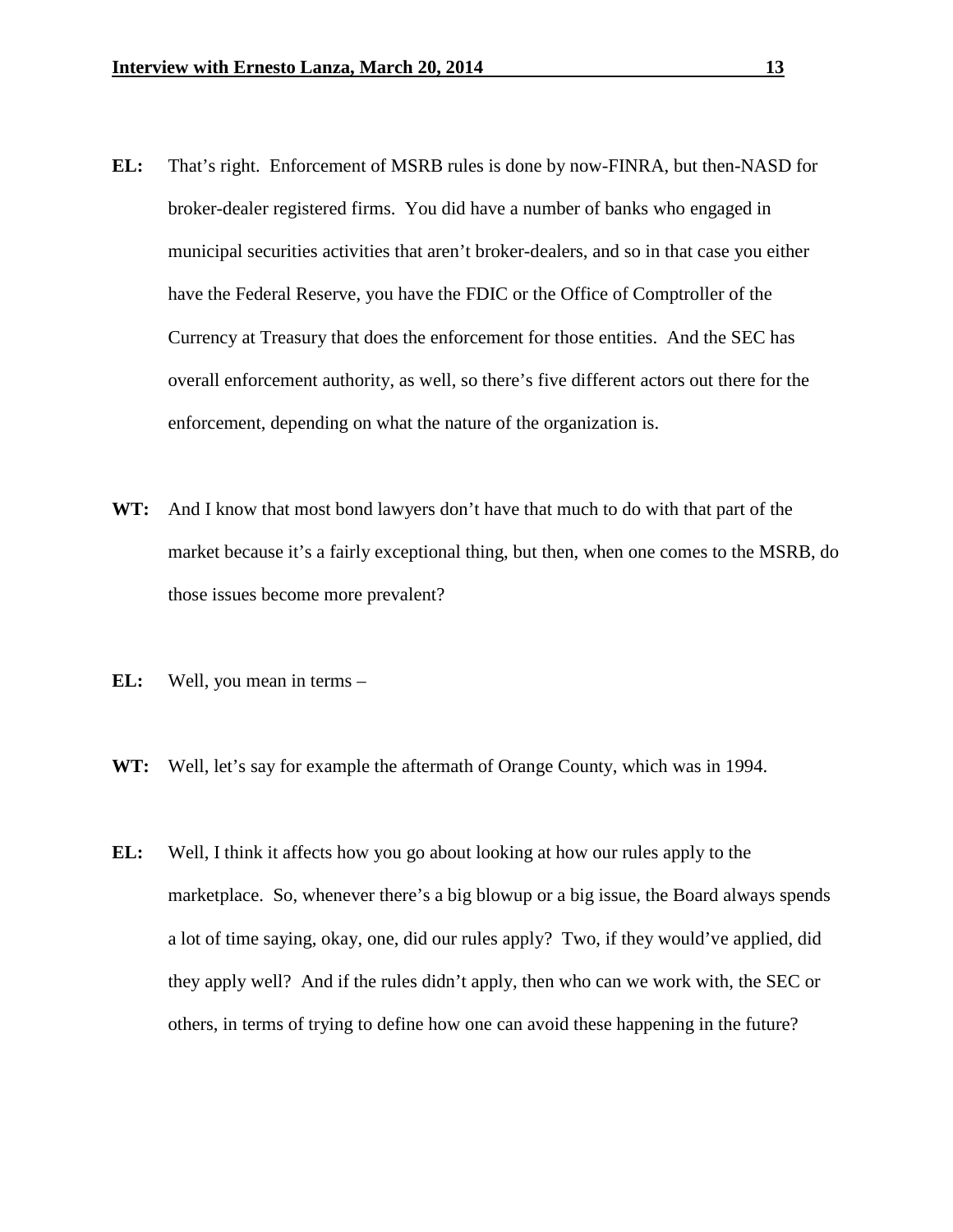One of the interesting things about the way the MSRB is structured as compared to other securities regulators is that we have a pretty constrained statutory authority. Our authority was really to write rules on broker-dealers or banks in connection with their municipal securities transactions.

And so you needed to have that link to municipal trades, transactions in order for a rule to apply, so you might have a firm that is very active in the municipal marketplace dealing with a state and local government entity in some respect, but if there's no municipal transaction involved we didn't have jurisdiction to make rules in that. So it became an interesting question when you had things occurring that might affect the finances of state and local government.

You had to have that nexus to bonds. The same thing would happen, if bonds are issued, but if after the fact the proceeds of the bonds are reinvested in federal government securities, Treasury securities, i.e. yield burning. Did we have authority to reach that, when the actual transaction was a purchase and sale of a government security, a federal government security, not a municipal security? And there's always a question about derivatives. And that was an object of quite a bit of discussion at the MSRB in terms of could we reach derivatives transactions that were related to municipal securities underwriting?

**WT:** Even at the time that you arrived?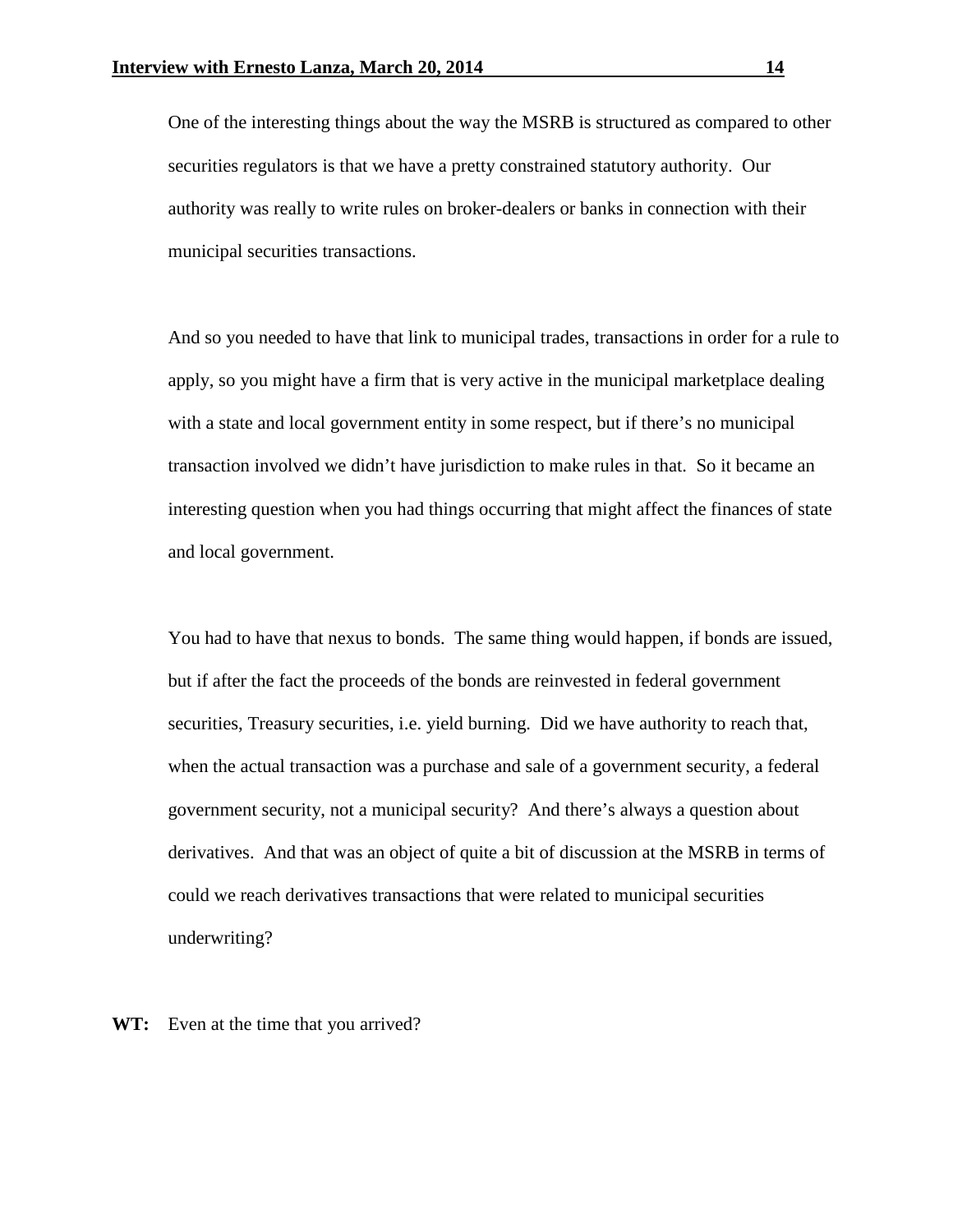**EL:** You know, it ebbed and flowed, depending on what was going on, so I can't remember the exact timeframe, but by the late-'90s those discussions were certainly happening. And it wasn't just at the MSRB. I mean, certainly you had the CFTC, the whole episode around Brooksley Born. I think she had called for authority for CFTC to regulate overthe-counter derivatives, and ultimately Congress said no, and in fact put a law in place saying you can't touch that.

And so, whenever the issue of derivatives came up in the municipal marketplace, I think there was always a strong feeling that we'd love to be able to write rules or do something in that area to the extent that they made sense. But then ultimately the question was, well, but are those transactions in municipal securities, or is this something else that we can't regulate? And so there was always a tension that was going on throughout the time I was there on the question of derivatives.

- **WT:** And you mentioned yield burning, actually. I wanted to ask you a little bit more about that, because you would have arrived in the middle of when that whole deal was going on.
- **EL:** Well, it was very concerning. I think people were very unhappy about it. People felt that, if nothing else, it created a real taint to the marketplace. It was certainly a manipulation of what the tax laws expected to happen. But, as I mentioned, the question became what was the reach of our rules in that area, and our rules certainly cover the bond underwriting. The question was that yield burning, the primary activity that was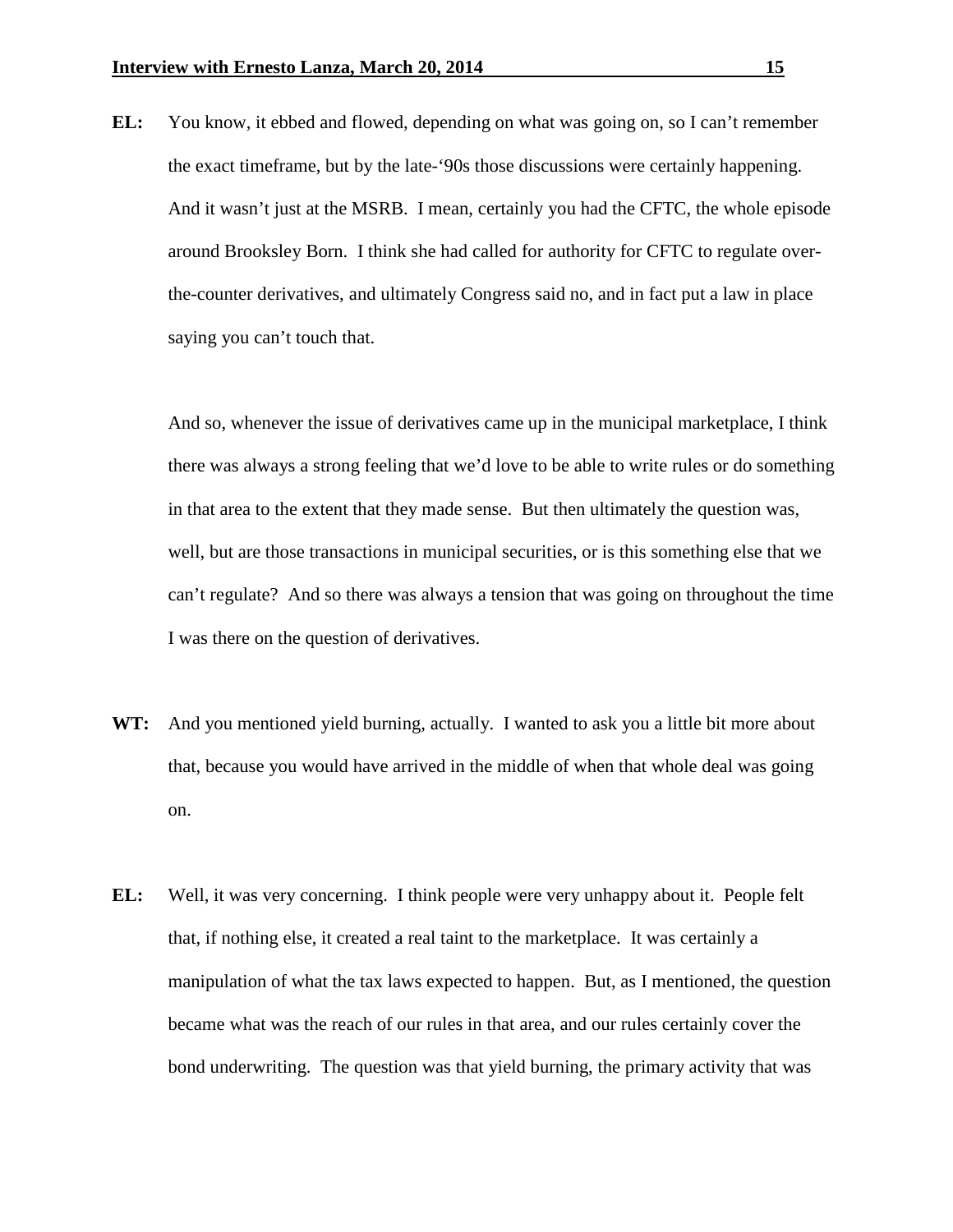going on there was that someone was investing the proceeds after the bonds were issued in federal government securities, and our rulemaking authority didn't cover that transaction. And it was the mispricing of the federal government securities that was ultimately creating that kind of arbitrage, or trying to work around the arbitrage restrictions. That was really the core violation occurring there.

So when you go back and look – and I haven't looked at them for a while – but looking at a couple of the enforcement actions that occurred after the fact, the SEC ultimately cited them under anti-fraud restrictions, and never did cite MSRB fair-practice rules, because I think it was their view that they clearly didn't apply. It was a question of whether they applied because they weren't municipal securities transactions, they were federal securities transactions.

So, yes, I think that yield burning, and probably derivatives, were a couple of areas that really were always kind of there, and I think in the end you saw that frustration with the inability to have a clear line of authority in those areas ultimately made its way into the Dodd-Frank Act, in terms of municipal advisor authority, which was extended to reach issues like municipal derivatives, to reach issues like GIC brokering and things like that.

**WT:** Would the MSRB have been in contact with the IRS, in terms of trying to figure out how to redress cases of yield burning?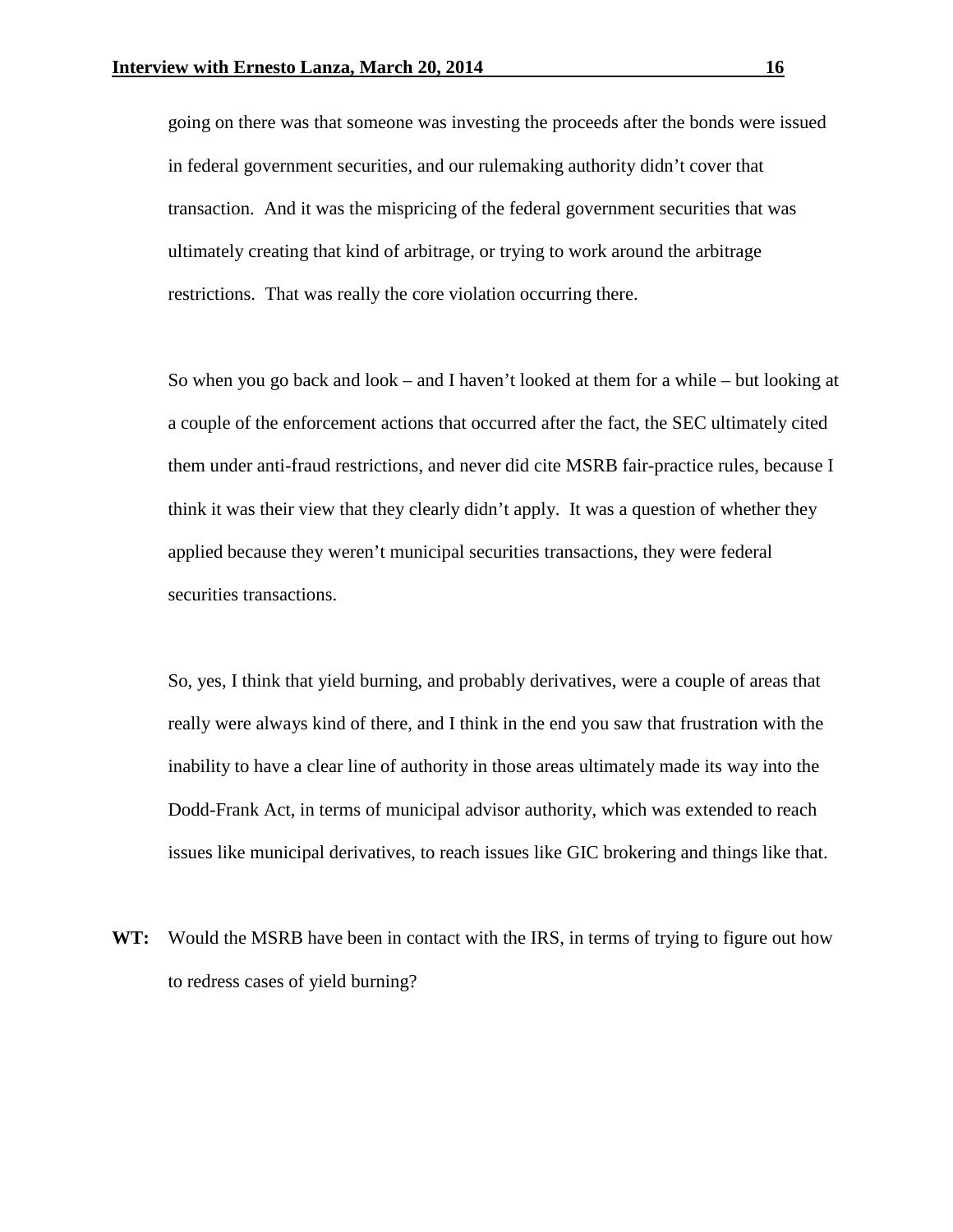- **EL:** I don't recall specifically us taking action with them at the time. I was still fairly junior at that point.
- **WT:** Okay, well I'd like to get to the thing that you're probably one of the best experts at, which is electronic disclosure. You mentioned the MSIL system, so that had originally begun here in the early '90s?
- **EL:** That's right. I think '91 is when it first started operations and it started collecting official statements and advanced refunding documents going back to 1990.
- **WT:** And that's the MSRB's own system?
- **EL:** That's right. So it was an internal system that then made those documents available to subscribers, like information vendors, and the MSRB also had that public access facility that I mentioned at the start.
- **WT:** Okay, and that's mainly just an issue of disclosure?
- **EL:** That's right, so the initial primary market disclosure document.
- **WT:** And when did the NRMSIRs come into the picture?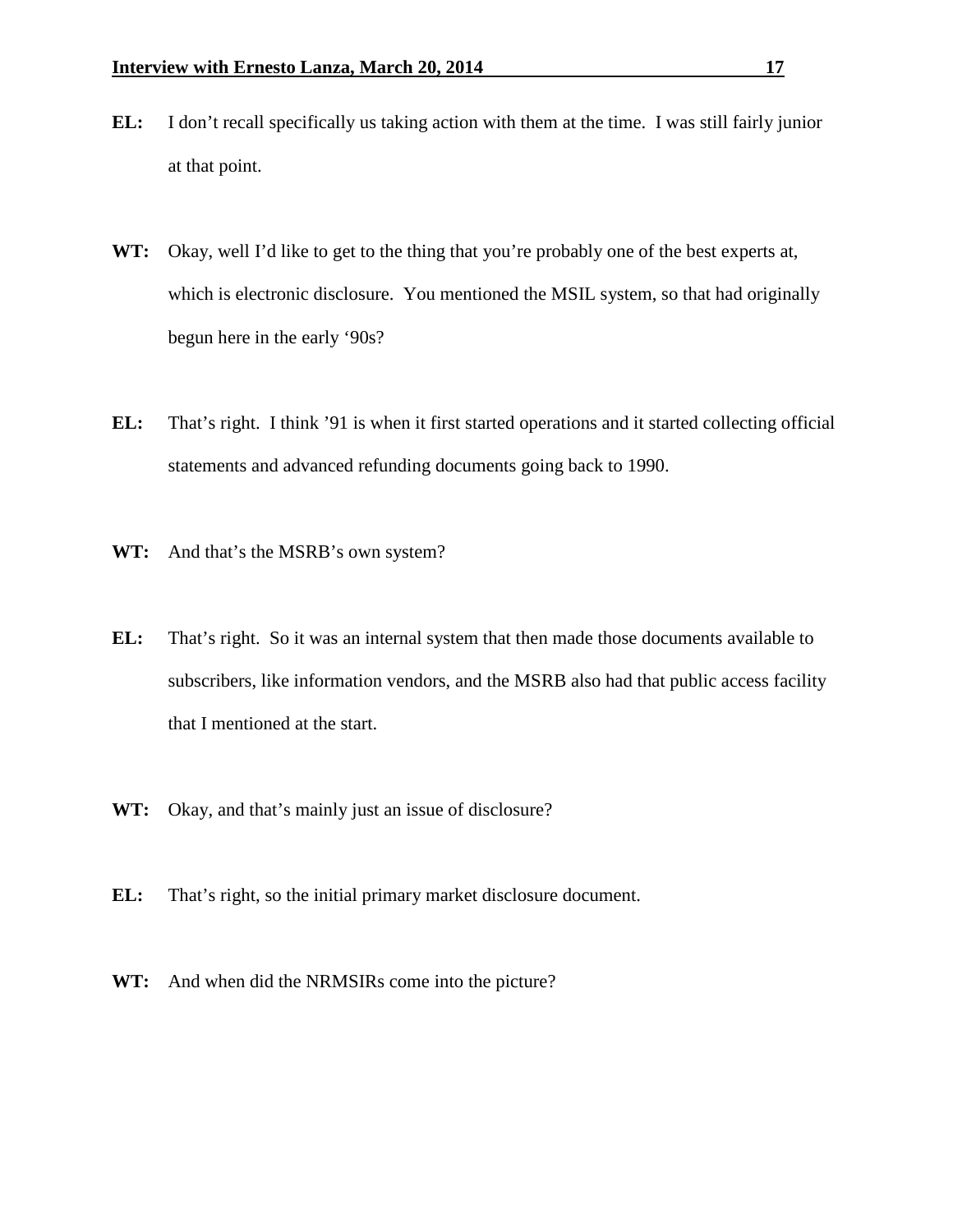- **EL:** The NRMSIRs came in the picture when the SEC enacted the amendments to Rule 15c2- 12. That was, I guess in 1995 when it became effective, and so that was the way to have a private sector version of continuing disclosures made available to the marketplace. And so the NRMSIRs weren't new companies, they were companies that were already active in the municipal marketplace, information vendors, but then they took on this status as a nationally recognized municipal securities information repository, lovely name, NRMSIR. And by having that status, then, the issuers in their contracts – and that's a whole level of detail in terms of how that was structured – but the issuers were ultimately obligated by contract to make submissions of continuing disclosures to all of these NRMSIRs. And I think at some point there were six to eight NRMSIRs. By the end there were four NRMSIRs out there.
- **WT:** Okay. And did those coexist with the MSIL system, or how did that work?
- **EL:** They did. So the NRMSIRs were around again, I mentioned the population of NRMSIRs changed over the years – but starting in 1995 that NRMSIR designation came into effect. And, again, they were getting continuing disclosures, which the MSRB wasn't by and large receiving. We were part of the rule, but only for a small sliver of the types of disclosures. And NRMSIRs generally also would receive official statements as well, because of a provision in the Rule 15c2-12 that put an obligation on underwriters to distribute OSs to the marketplace. And that was timed off of when the official statement would be available from a NRMSIR. It's kind of a complicated rule, so I don't want to go too deep into it, but they did coexist with us.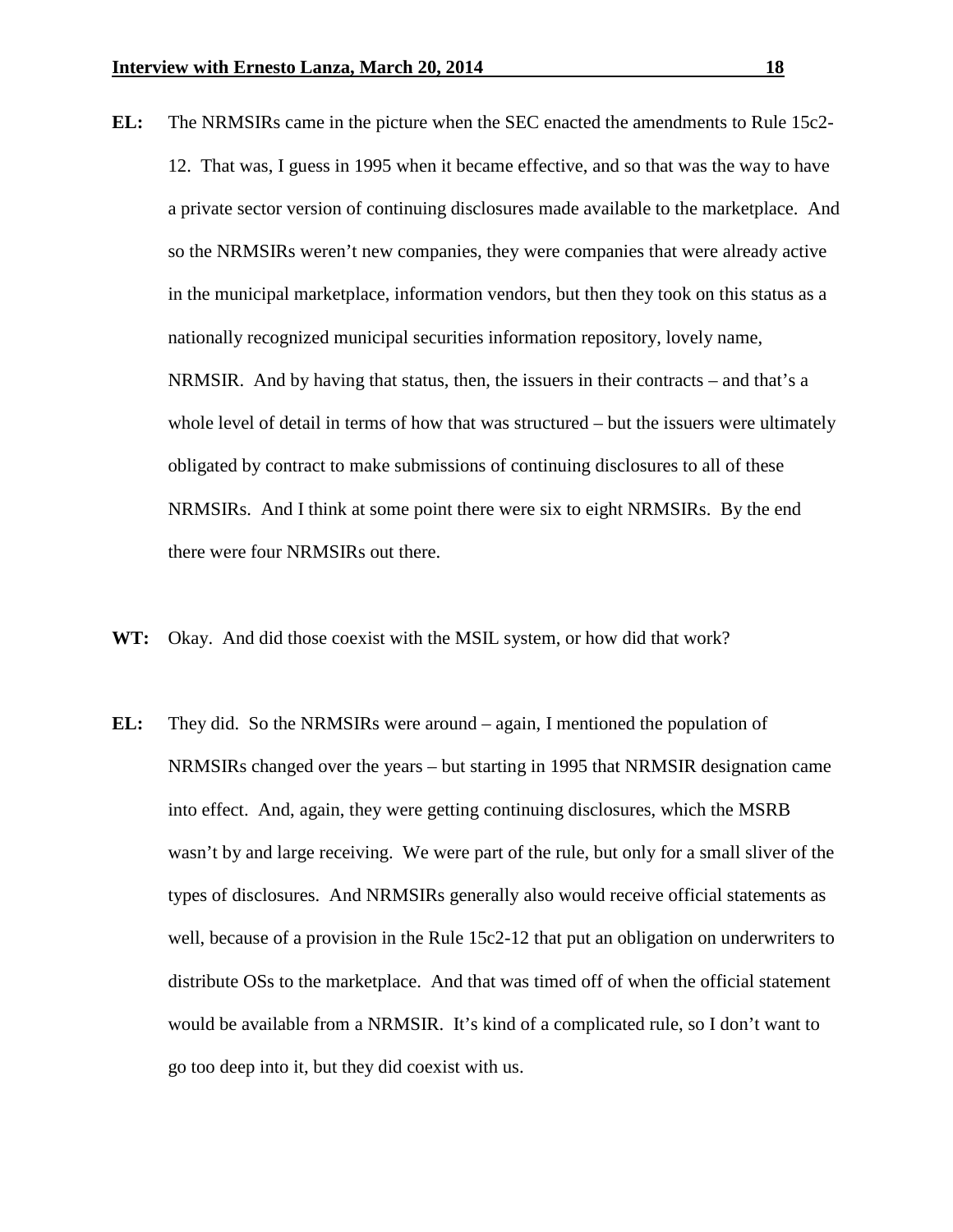- **WT:** And did this have anything at all to do with transaction reporting, or did that come later?
- **EL:** That was separate. We started the transaction reporting program in, I think, 1995. It ended up begin tied a little bit to the adoption of Rule 15c2-12, because at that time there had been some discussion around potentially having rules around riskless principal disclosure of markets and markdowns. That rule ultimately didn't move forward – that was an SEC rule, by the way, the SEC withdrew that proposal – but as part of that process the MSRB agreed to start making trade prices available to the public. And so we started collecting first inter-dealer trades, then afterwards customer trade data, and then made it available in a step-wise way to the marketplace on the next business day.
- **WT:** What was the mechanism for that?
- **EL:** We had information feeds that went out to the marketplace, and so information vendors would receive the data and they would make it available on their platforms.
- **WT:** And was there an evolution of the disclosure requirements through this period?
- **EL:** Well, in terms of the requirements, they were pretty much the same in the sense that in 1990 you had an indirect obligation on underwriters to receive an official statement, and the definition of official statement really just said providing disclosures regarding the issuer and securities without any specific requirements of what the information would be.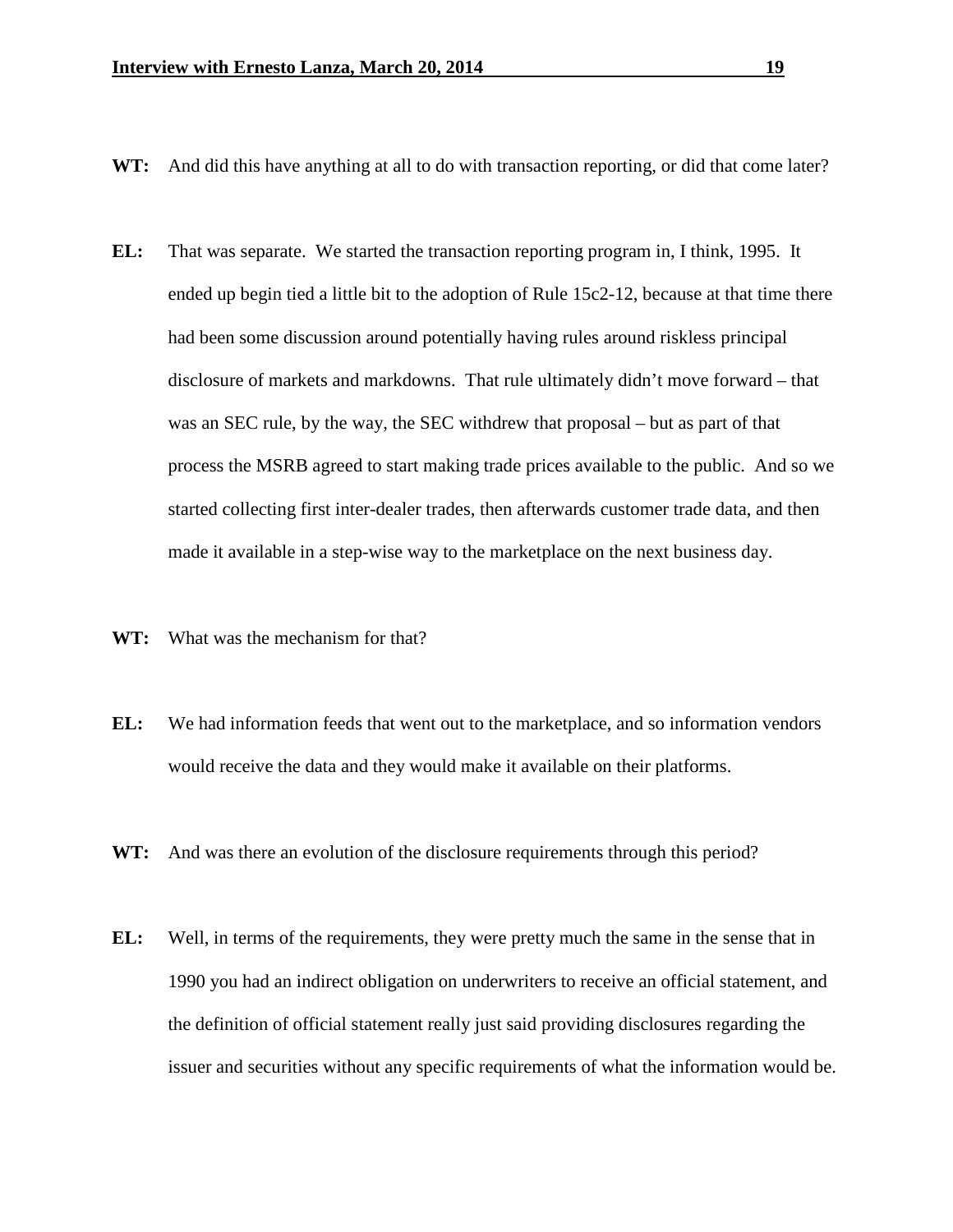Continuing disclosure, when it came into play in 1995, set out some general parameters around the annual financial information and a list of, I guess, eleven event disclosures. I think it was called the Eleven Deadly Sins at the time. They required dissemination to the NRMSIRs, but really did not say specifically what those disclosures would need to be. I think some of the evolution occurred through market forces, some occurred through situations where an official statement omitted important information, so there might have been an enforcement action under anti-fraud rules. So there was kind of, call it an informal process that built around Rule 15c2-12 to slowly improve the level of disclosure in the municipal marketplace.

- WT: Okay, a couple of general questions about the market in this period. First, is it correct to say that municipal bond funds were an important issue at this time?
- **EL:** Well, again, municipal bond funds were one of the significant investors in municipal securities, but the bond funds themselves aren't municipal securities, they're products that invest in municipal securities, and so they were and continue to be one of the big institutional investors in the marketplace. You know, nothing stands out in my mind in this timeframe.
- **WT:** And it's also my understanding that the '90s in particular were a time of more high risk bonds – the collapse of Heartland Advisors is sometimes cited as the end of that. Was that your impression, or was it an MSRB concern?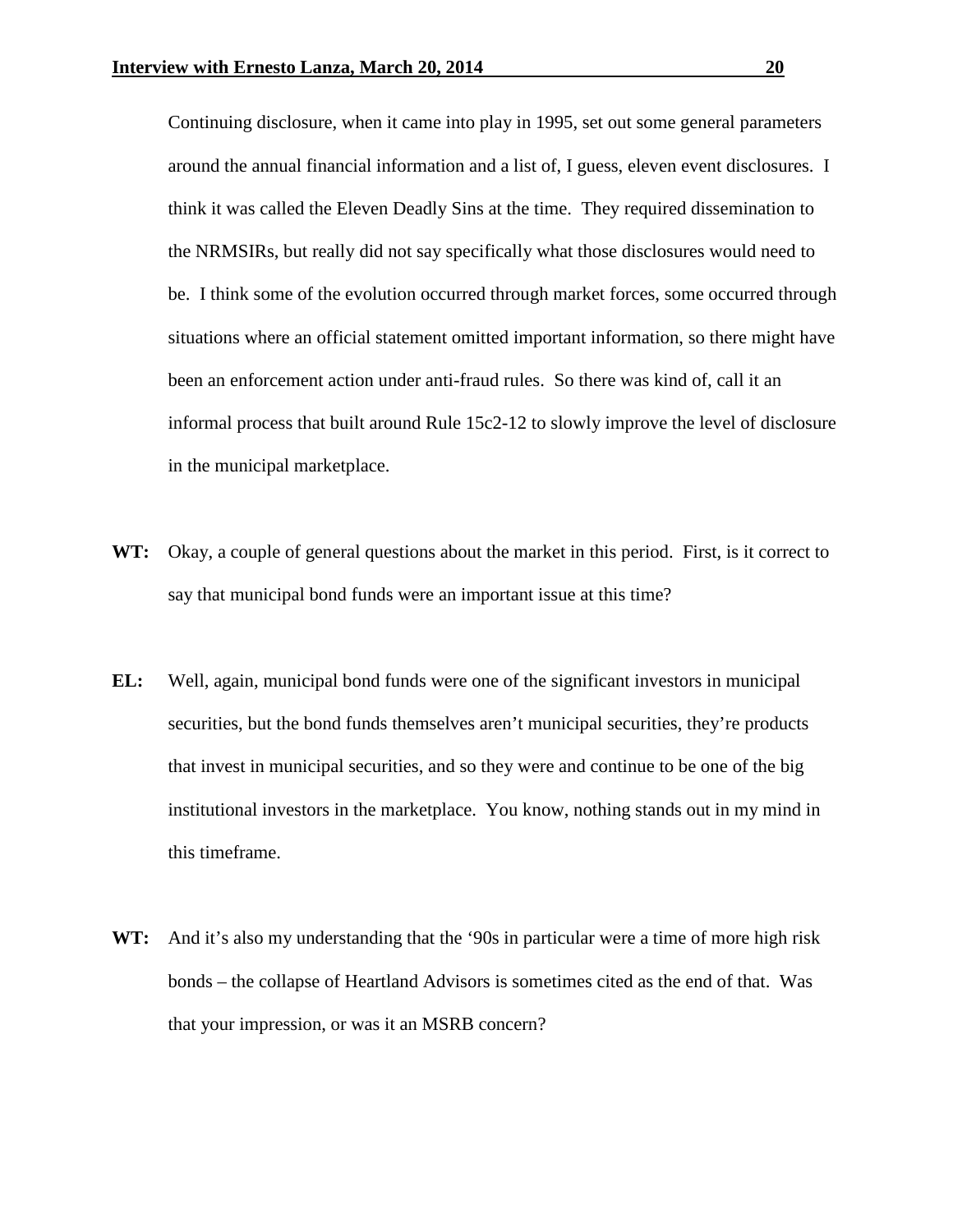- **EL:** Well, I think the MSRB, when the Heartland case came up I think we were looking very closely at it. We wanted to ensure that our rules were working effectively in connection with those types of investors. Again, our rules are rules on broker-dealers, and so the question was did the dealers do what they were supposed to do when they were engaged in transactions with Heartland, because Heartland was a customer in that case. And so, did they meet their obligation in terms of providing the disclosures they're supposed to receive? If they made recommendations, were those recommendations suitable? So those were the types of issues that would be relevant in that context. Whether or not Heartland as an institutional investor and as an investment manager did what it was supposed to do in terms of the funds that it offered, that was something that we had an interest in but did not have any authority over.
- **WT:** And what was the general perception of that at the time? I mean, in terms of selling of these bonds, was it the case that they were deemed to have fulfilled their obligations?
- **EL:** Again, I don't recall specifically what the issues were around the particular bonds that Heartland invested in.
- **WT:** Okay. So now I guess I'd kind of like to get into the 2000s, so at this time there is some change at SEC with the shift to the Office of Municipal Securities into – it's escaping me now, Market Reg?
- **EL:** Market Reg.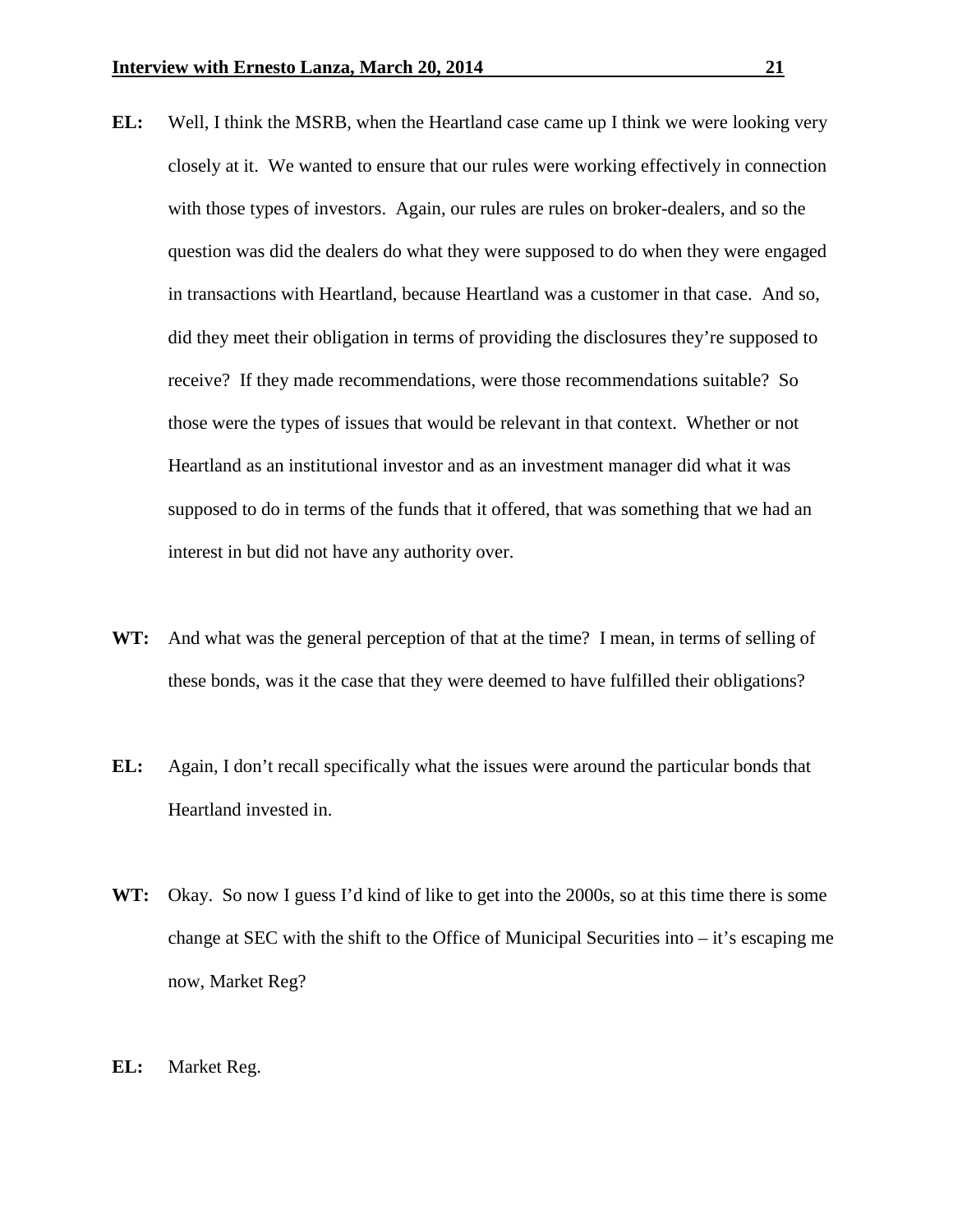- **WT:** Yes, yes, and also the establishment of the Muni Council. Can you tell me a little bit about that?
- **EL:** Well, sure. I guess those are kind of separate things. Throughout, wherever the Office of Municipal Securities stood, they were always one of the key areas of contact for the MSRB and the SEC, and I think we always had a very strong relationship. So, regardless of what their authority was or where they were in the organization, I think they were a key part of our rulemaking over the years and continue to be even today.
- **WT:** They were also smaller. Did their role change, in your perception?
- **EL:** Yes, I think when I first arrived at the MSRB and the office was reporting directly to the chair, it certainly carried a heavier voice, a stronger voice at the SEC, and was very much more deep into whether things moved forward or not between us and the SEC. I think it did lose some of that traction internally at the SEC, although I guess you'd need to ask someone at the SEC about that, but again, continued to be fully engaged. I think as it got larger or smaller it had more or less bandwidth to get involved in terms of working with us on our rulemaking.

I think throughout most of my tenure here at least, I think ultimately there was an understanding that most of the expertise in the municipal marketplace resided here at the MSRB, but there was additional expertise at the SEC that was very helpful in terms of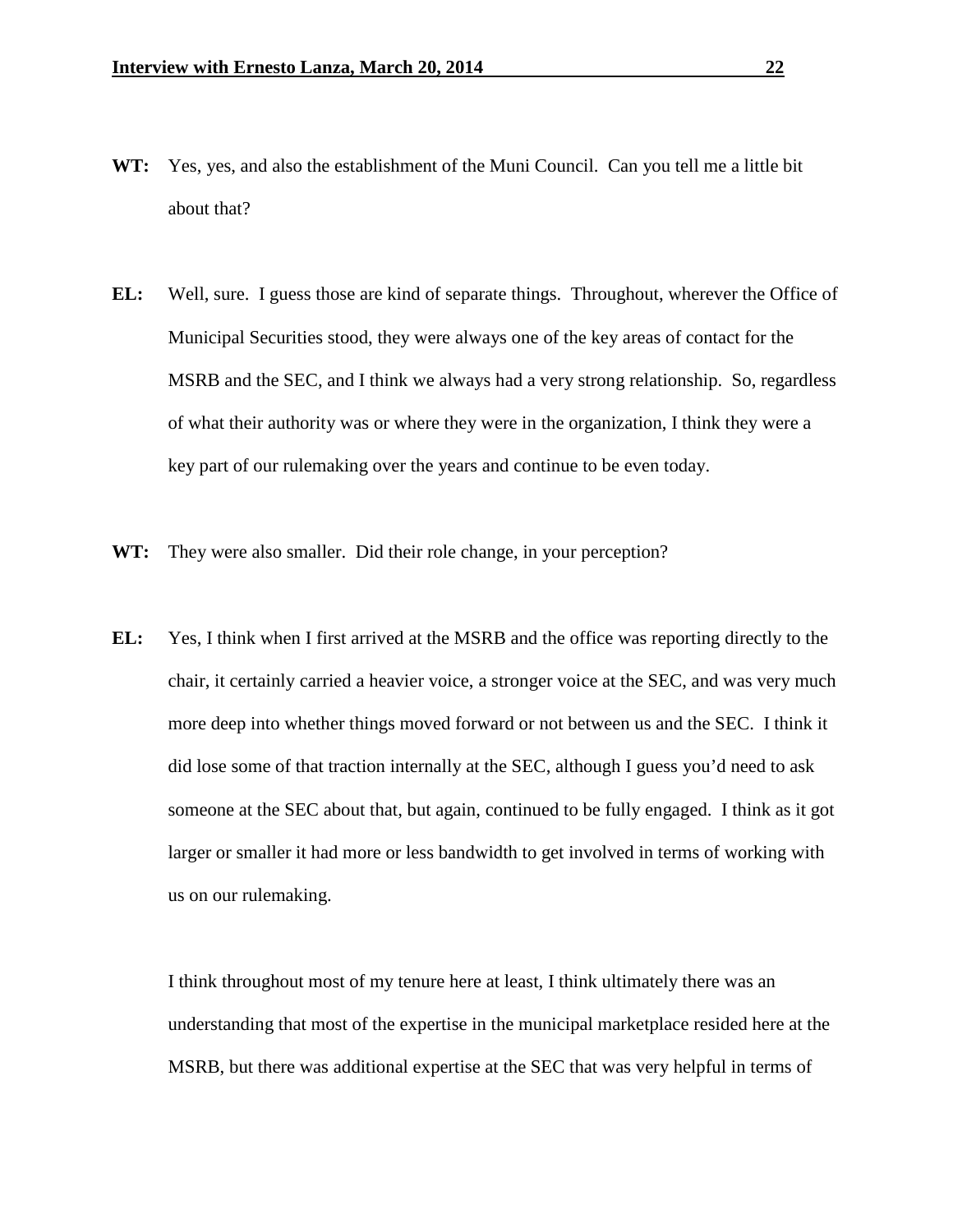working through various issues. So, like I said, I think it's always been a very fruitful relationship with us and the Office of Municipal Securities.

Muni Council, you know, that was kind of a very different thing. The MSRB in the late- '90s, going into the start of the 2000s, had put together several kinds of outreach events and seminars with market participants on the issue of disclosure. We did some sectorspecific sessions in health care, housing, long-term care type facilities, and then some more general disclosure forums.

And given how much interest there was in the marketplace, how much evolution was going on, you know, NFMA, National Federation of Municipal Analysts, was very active in putting out proposals in terms of different sectors of disclosure. Ultimately the MSRB said, let's try to formalize these kinds of interactions with market groups, and so back in 2001 did put together the Muni Council. And that's something that I, and another attorney at the time, was very much involved in, putting together the initial meeting of that group. And we had about, I'm guessing, fifteen to twenty different organizations representing broker-dealers, issuers, investors, bond lawyers, other professionals in the marketplace, and brought them in for, I think, it was like a day-and-a-half.

We actually hired a facilitator. We created little subgroups to meet and discuss, what are the high priority areas in the municipal marketplace, where are the biggest problems, where are areas where some progress could be made on a voluntary basis. So there was a day-and-a-half of discussions and at the end of the day we ultimately issued a report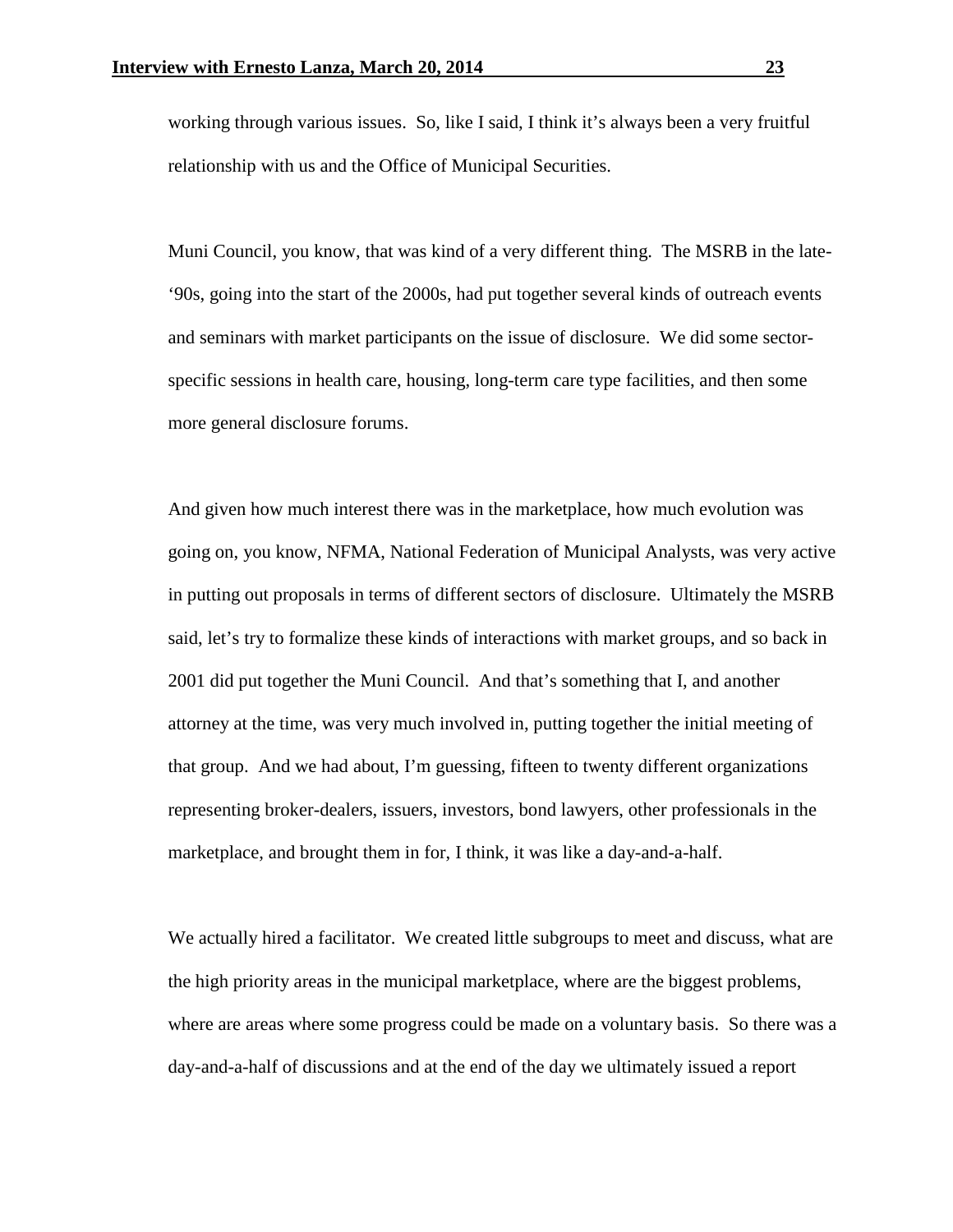among the participants identifying some areas where real progress could be made. And disclosure was one of those areas where people felt that the marketplace, separate and apart from rulemaking, could on a voluntary basis make some significant progress in improving the marketplace by improving disclosure practices. And so, you know, that kicked it off.

In 2001 there was an agreement among the groups to rotate the venue, the hosting of this. I can't remember where it was, but six months later one of the other groups, back then it was probably The Bond Market Association, might have hosted the next one.

The interesting thing is it was a group of the MSRB, as the regulator, and then maybe fifteen market groups, and after about two or three meetings, the market, the nonregulatory market professionals said, hey, we want this to be purely a non-regulatory, private-sector initiative. And so they fairly politely asked the MSRB to excuse itself from the Muni Council. But even with that, we continued to keep close contact with the Muni Council as it moved forward.

**WT:** When was that?

**EL:** I don't have the exact date. The original meeting was 2001, so it would've probably been sometime in 2002, maybe 2003, give or take a few months there. But, again, we kept pretty close tabs in terms of what was going on there and paid very close attention, and it was maybe a couple of years later that the Central Post Office concept – and I don't know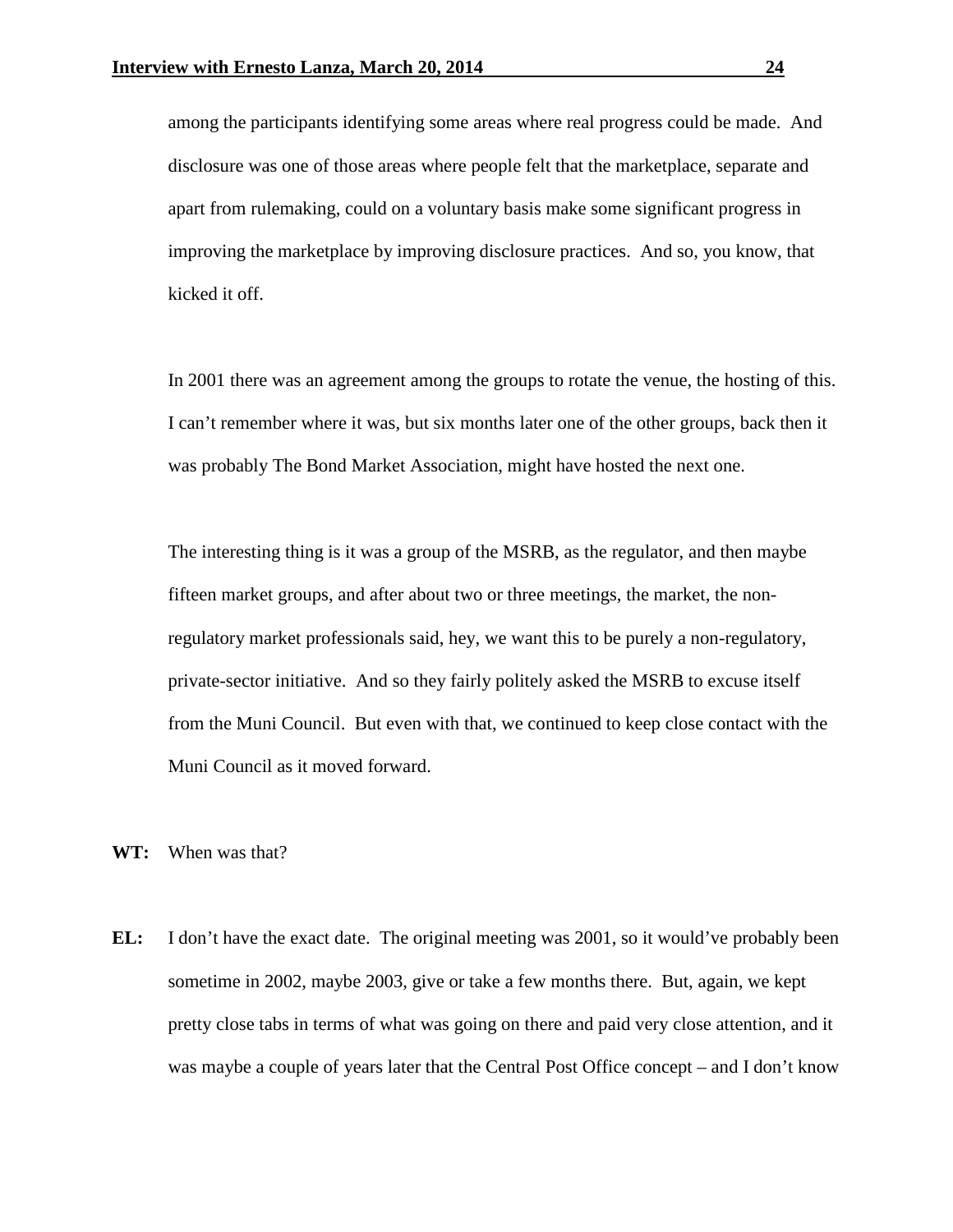if you're familiar with that – grew out of the Muni Council. So, like I said, even though we weren't there at the table we were very much interactive with a lot of the participants and watching the progress very closely.

- **WT:** I'll definitely want to be coming back to the ongoing evolution of electronic disclosure, but, to try and keep it into the chronological span, this is also when the September 11th attacks occurred. Now, there are two things, separate things that I've read about, which is, one, that it increased the push towards a more electronic marketplace for municipal bonds.
- **EL:** Well, I think that was certainly one of the things that was pushing in that direction.
- **WT:** Can you tell me a little bit about that relationship?
- **EL:** Well, yes, I'm not sure how super directly it was, but I think it certainly was the idea that infrastructures weren't always going to work the way they were expected to work. There needed to be a lot more backup, a lot of ability to engage in ongoing transactions without having the immediacy of physical contact be a necessity of doing it. I think people understood that you couldn't have systems that were vulnerable to any kind of a systemic problem so that you had to have backups. So, I think it was not so much a direct impact, but it was kind of part of the overall feeling that you needed to have a much more fulsome way of engaging in business and keeping the markets open and effective that wouldn't be so vulnerable to that kind of a –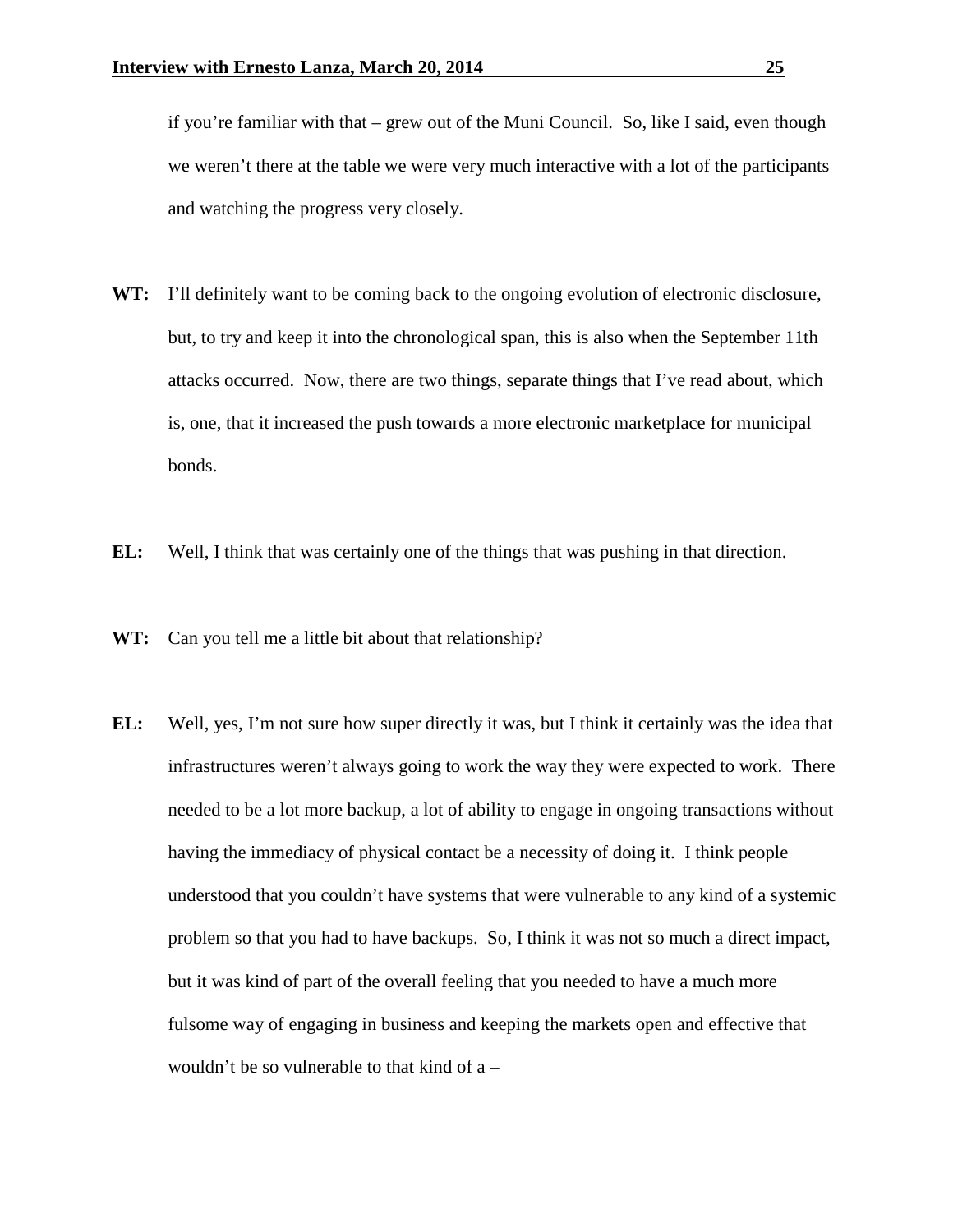- WT: What were some of the main practices that people were still doing, personally or –
- **EL:** I'm trying to think, in 2001, I mean I'm not sure if I ever had my thinking cap on in that sense, thinking of it in that kind of context. But I think there was still a fair – yes, I'm thinking, I think the biggest thing was that you had a lot of the communication lines all going through one central line, and so one small area of the country became incapacitated and suddenly there was no ability to communicate, no ability to settle trades, no ability to ensure that the market could continue going, but I'm not sure if I recall any more specific connection between the two.
- **WT:** Okay, and the other thing was that MSRB sought the authority to halt trading not long after that.
- **EL:** Well certainly, yes, that was an interesting event, and I wasn't directly involved with that and so my recollection may not be 100-percent accurate. There was discussion between the MSRB and the SEC on the question, and so I'm not entirely sure from what direction the request came in. My recollection was that the SEC thought it would actually be a good idea for the regulator to be able to say, you know, if there's going to be a dislocation in the marketplace that maybe it's best to hold trading for a while.

And so we did float a proposal – and again I don't recall the specifics of it – to have the ability to, with certain safeguards, to say it would be unfair practice to engage in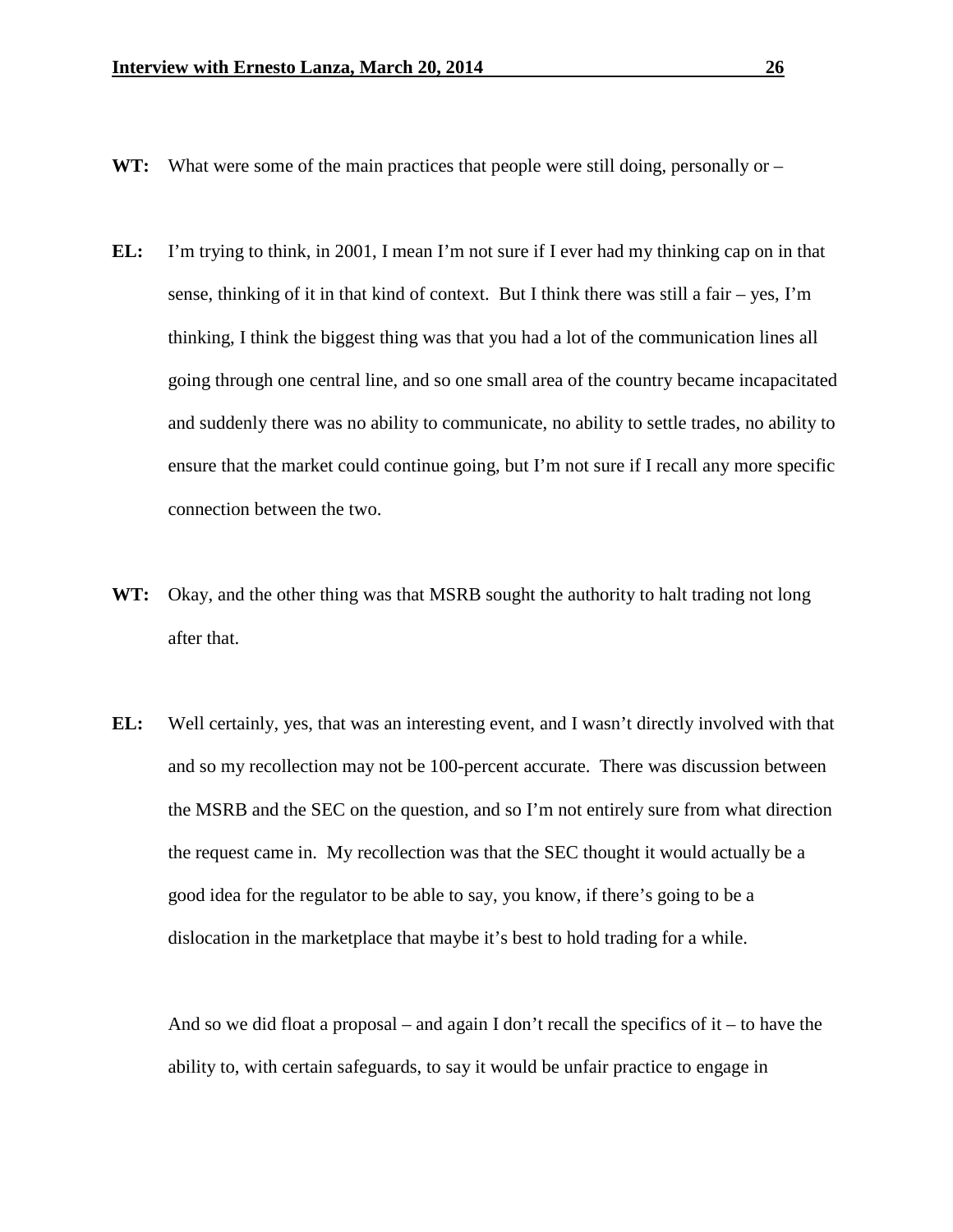transactions with municipal securities under a certain set of circumstances. Again, I don't recall specifically what it said. I think there was some significant discomfort in the marketplace, because it wasn't a central market. So I think very quickly market participants felt that that wasn't the way they wanted to go, and ultimately the MSRB withdrew that proposal.

- WT: To bring things into the MSRB, now I know at a certain point it's not listed on your bio here – but you become general counsel, is that right?
- **EL:** That's a good bit later.
- **WT:** That's a good bit later?
- **EL:** Yes.
- **WT:** Okay. And then there's some question about MSRB term limits somewhere in here, as to whether or not board members might be permitted to sit two terms?
- **EL:** That's right. I mean and again, I don't recall the gyrations but certainly the norm was that the board members would not sit for consecutive terms. I know our rules prohibited that for most of the time, and there was some ability to serve a second term if you'd only served a partial term. But by and large the feeling was that it was important to get a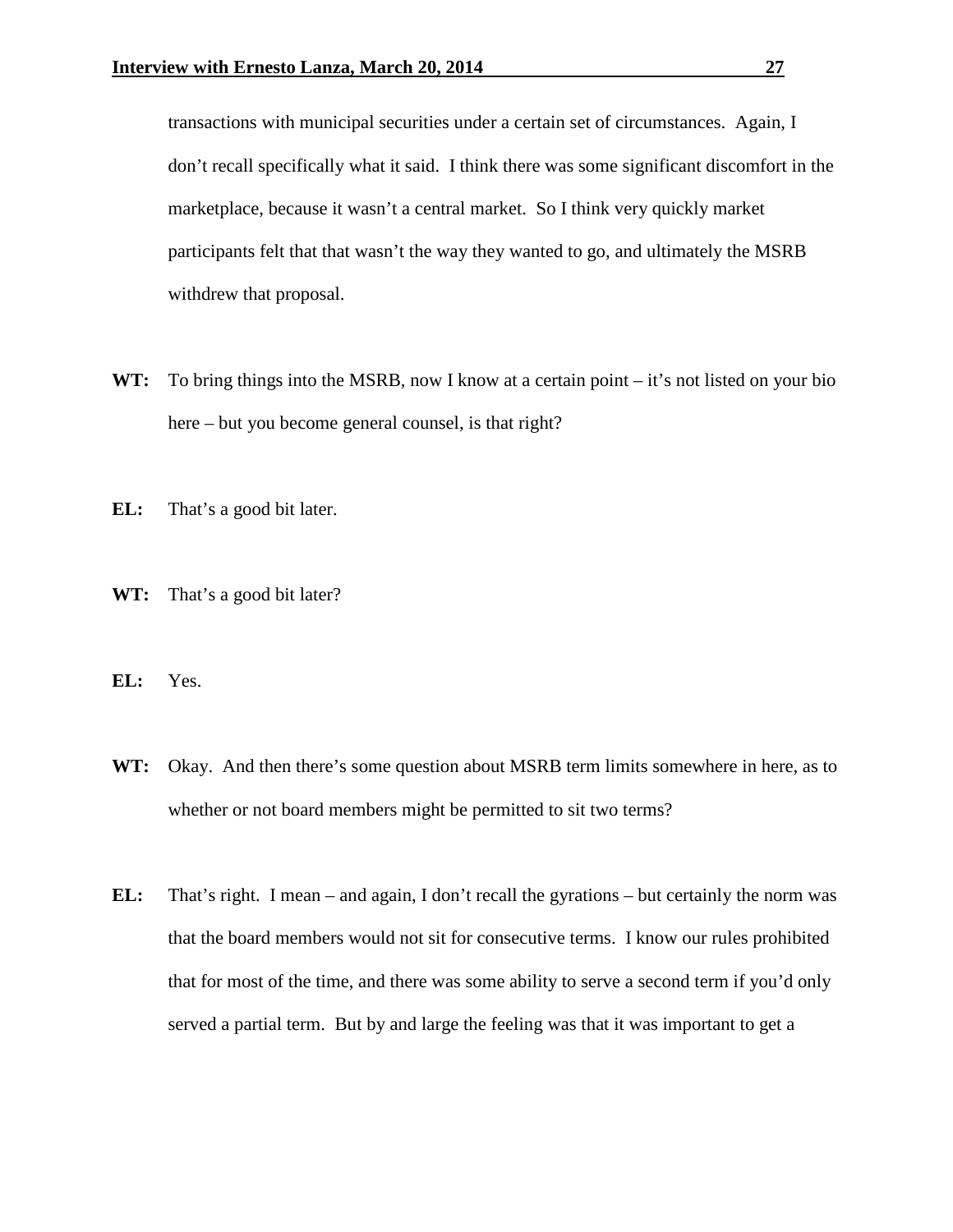diversity of views on the board so that it was a positive for the organization to be able to have fresh, new perspectives on the board.

Regardless of where the rules stood in terms of the ability to serve some additional time after your initial term, there was always a prohibition from having the same firm follow on its previous representative on the board, so there wouldn't be a permanent Goldman seat on the board, you know, you always had to have some level of rotation in the organization.

Ultimately, that was something that was an important thing and the board spent a lot of time thinking about it from time to time. Because what happened is that you had a board that had three-year terms – there was rotation on and off the board – and so if there are particularly difficult issues, sometimes there was some frustration that someone might not have enough time on the board to be able to see a project through from beginning to end because some things took more than three years. And so, there's always some loss of institutional knowledge, some loss of continuity by having that short of terms. And so, like I said, on occasion people thought, well, maybe we should have a longer term or maybe we should have shorter terms, and I think it's a discussion that continues to happen over time. There's a balance. You have the fresh blood, you have broad representation by having the constant turnover, but then you have the constant need to reeducate, to bring people on board, so it's a tension.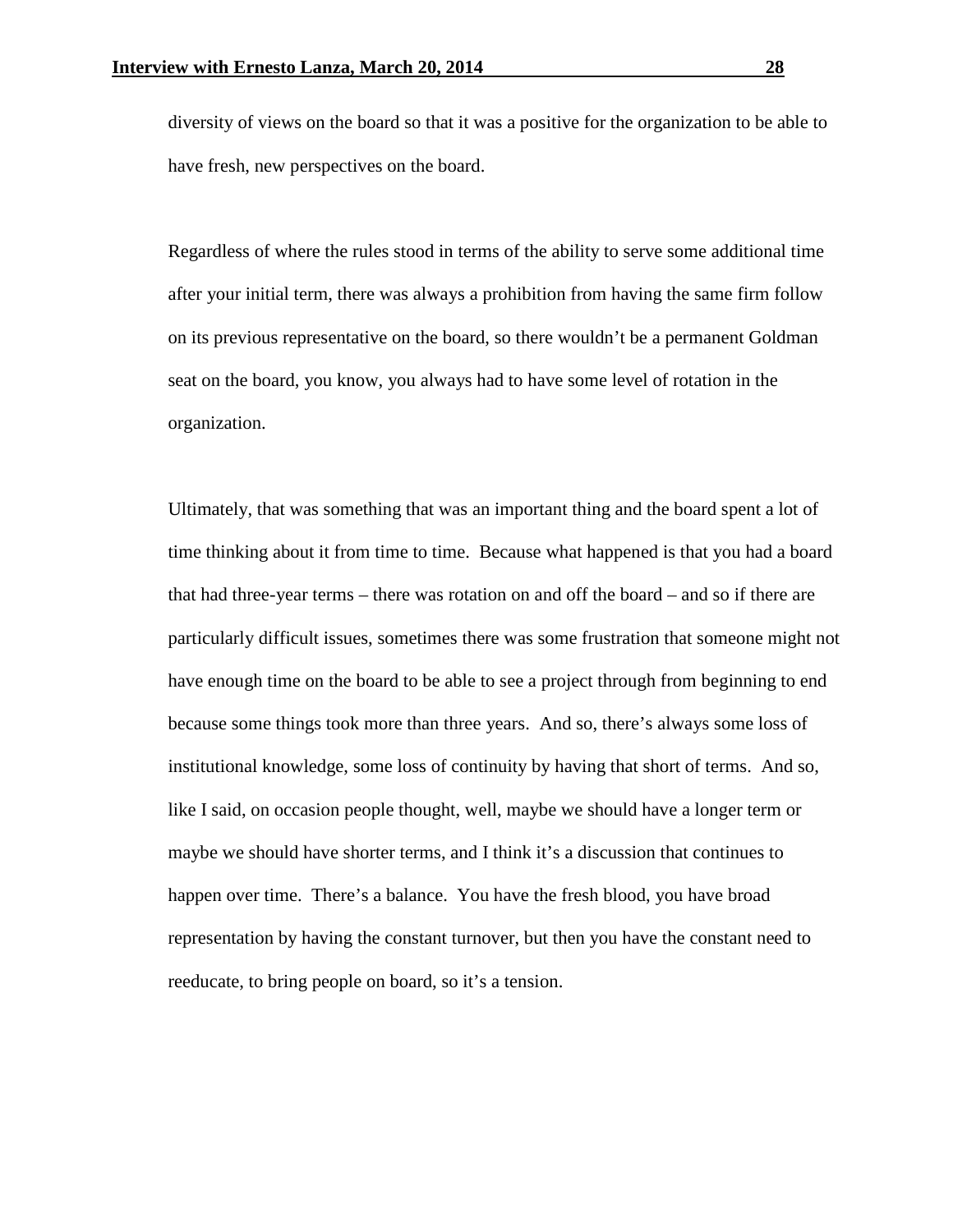In my view, it's never been a critical tension. I don't think the organization has ever been substantially hurt by having board members rotate off. There have been times when it's been nice to be able to have continued engagement. But the fact of the matter is, I think it wasn't until sometime in the mid-00s, the first time we brought back someone who had served a full term in the past and came back on the board to serve a full term going forward. That still has been very rare for us, to bring back for a full term someone who's previously served on the board, the idea being there are many, many very well-qualified people who can serve on the board.

- **WT:** And as far as the composition of the board is concerned, I suppose we should wait until we get to the Dodd-Frank Act to discuss that.
- **EL:** Whenever you like.
- **WT:** Well, you mentioned derivatives and I'm interested in some of the other novel products surrounding municipal securities. I know you were directly involved with the question of 529 plans.
- **EL:** Well, that was an interesting thing and that came on not too long after I joined the MSRB, which is one day we get a phone call from the SEC and the next day we get a phone call from some market participant saying, "You know, there are these products out there and we've issued some no-action letters saying that because they're issued by state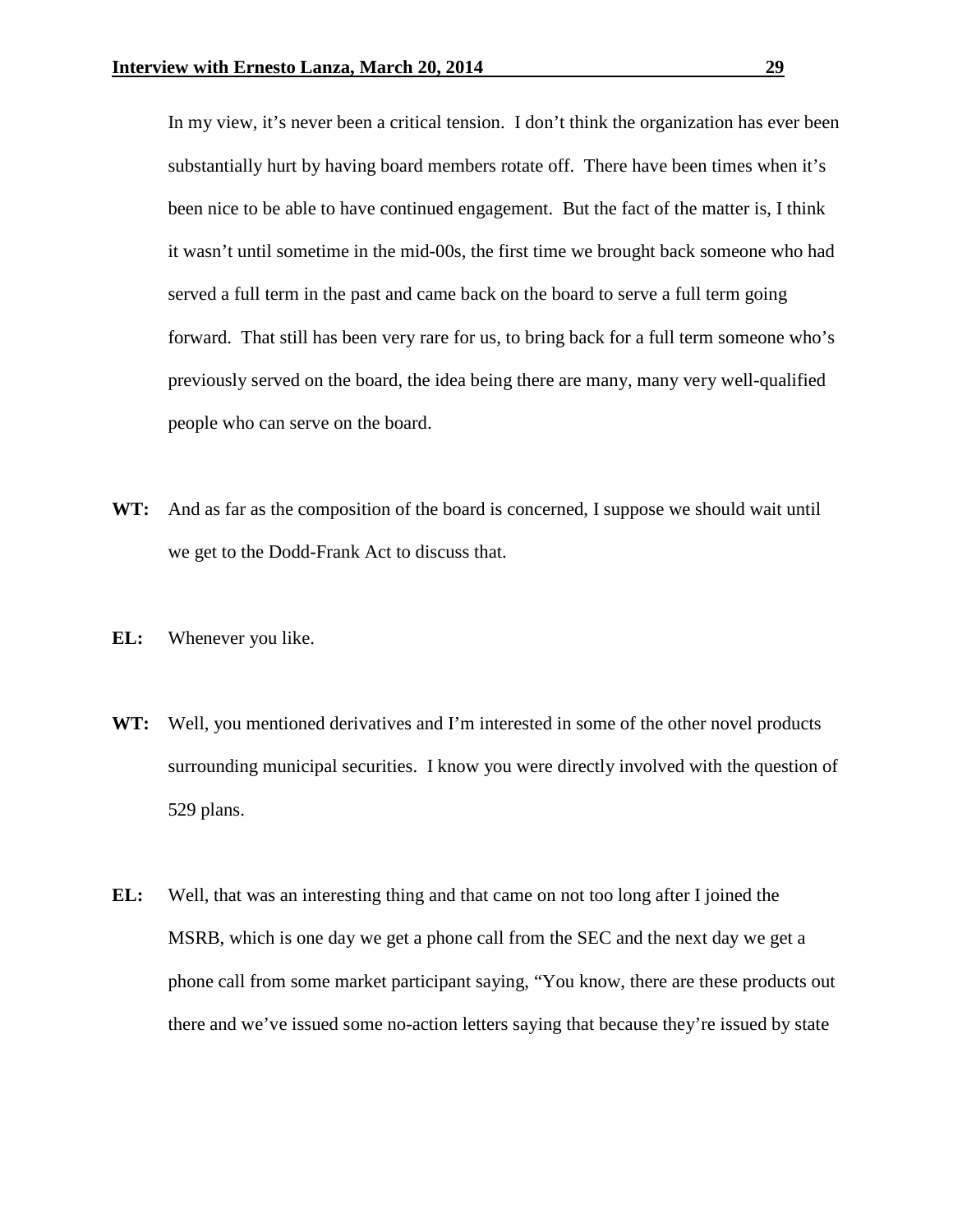and local governments they're not mutual funds, but they're also exempt as municipals, so how do they fit in?"

And so what they were – and there were a couple of products actually. It was 529 plans, which are basically state-sponsored mutual funds, they're aggregation of different citizens' investments and they're turned around and invested in other mutual funds. And there was also another product, which is the local government investment pools where you'd have a sponsor, a governmental sponsor of a pool that other local governments can invest in.

- **WT:** That was the issue that originally came up in the Orange County case, right?
- **EL:** That was one. Now, in that case it didn't really apply to us because that was fully administered by the local officials and not administered by broker-dealers. Remember, our rules only touch on broker-dealers. And so 529 plans, that is really when it first came into being for us, although there were some local government investment pools that dealers were involved in, where you had a structure where, in effect, a state would form a governmental mutual fund – but they're not a mutual fund because they're exempted from the mutual fund rules – and they would hire a broker-dealer and a fund manager to administer and to do the investment advisory work on the one side and do the marketing on the other side.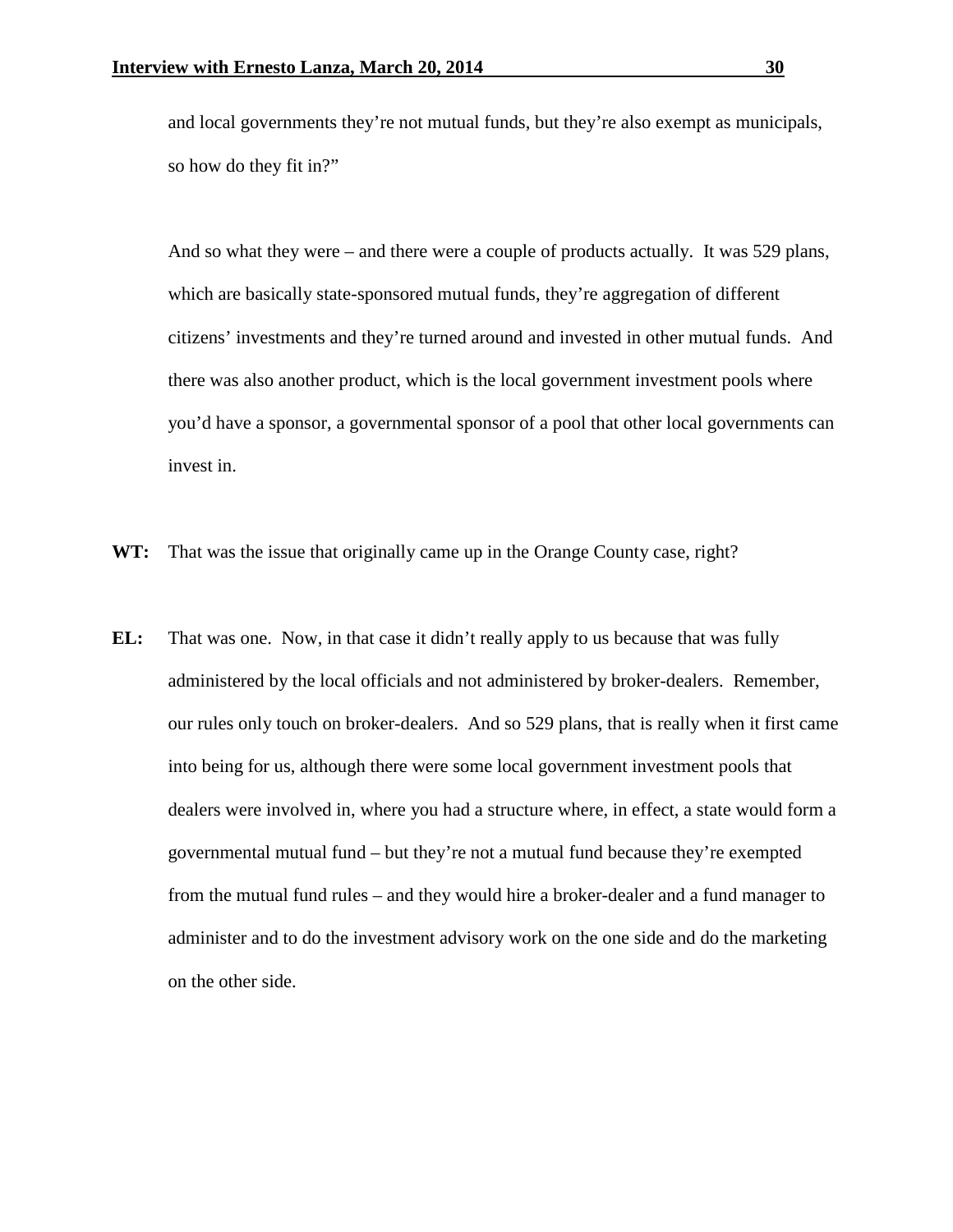And the question was, well, what rules apply? And you know, up until then everyone had thought of municipal securities as debt securities, it was borrowing money and repaying interest, which of course made sense. I mean, how often do local governments issue equities? They don't. But in fact, these are equities, these are special kinds of equities, but they fell into the definition of municipal securities.

I was given the responsibility to work on that, and starting in '98 when the issue first came up and our first proposal was '99, I had a big hand in helping write those rules. And so what that really was, was a marriage of existing mutual fund standards which existed out there in the FINRA or SEC rules, but then tying them to some of the unique features of having a mutual fund that's run by a governmental entity.

One of the most unique features is that as a governmental entity they're exempt from the federal securities laws, and so, one, you can't write rules that apply to the entities, and, number two, because they're not limited by the '40 Act, the Investment Company Act, they can structure them in ways that weren't just like mutual funds. So you see interesting wrinkles that were a lot like mutual funds but not identical to them, and so you'd have to then be able to write broker-dealer rules that understood that the products that they are marketing aren't always going to be just like mutual funds. They're going to be a lot like them, but not just like them.

It was an interesting few years in trying to write those rules. When we first proposed them – and I mentioned this before about municipal securities being traditionally debt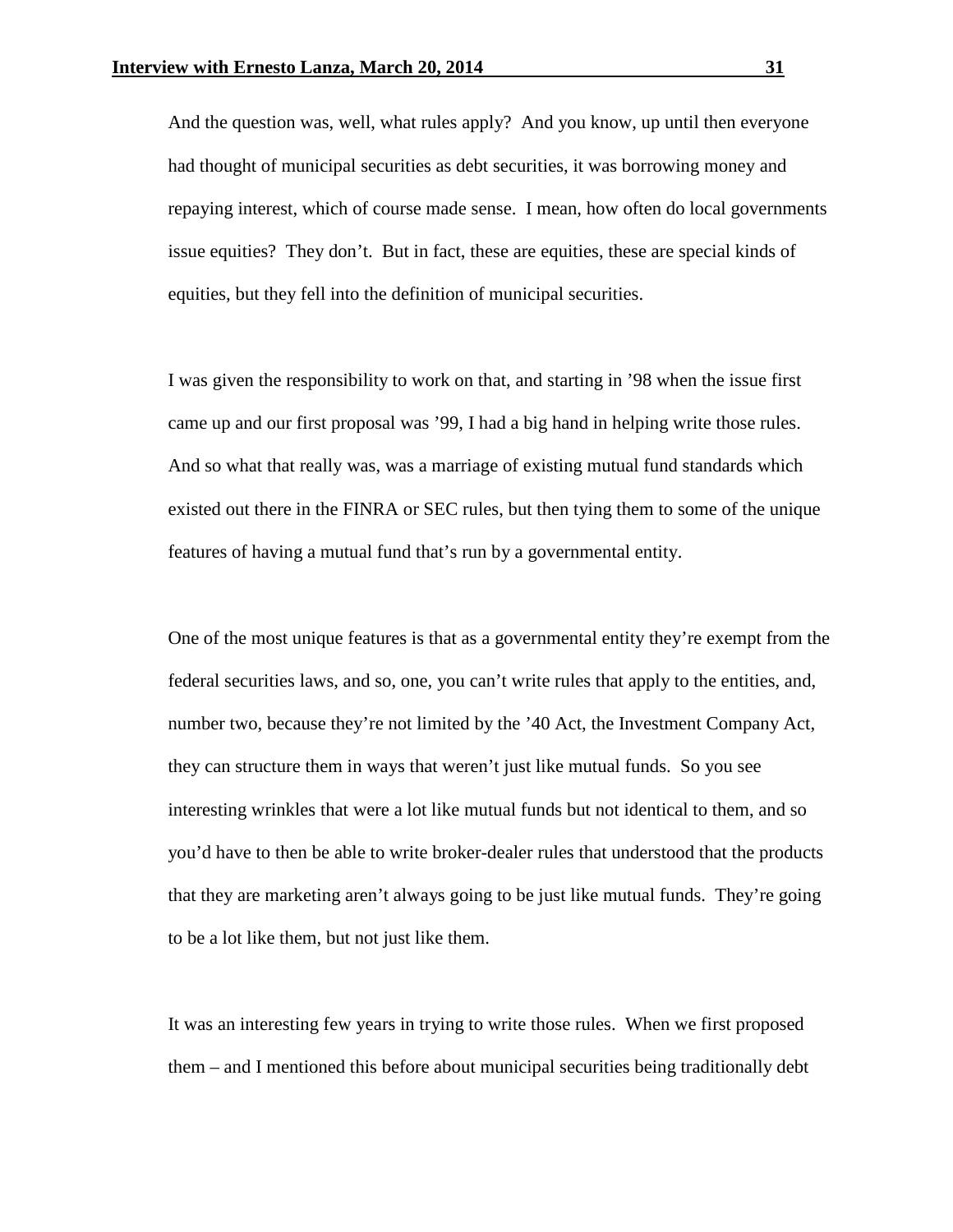obligations – a little skirmish broke out with some commentators saying, "These aren't municipal securities, because they're not debt obligations." So we actually had to spend some time, back before the Internet was so prevalent and easy to search, digging through the legislative history of the '33 Act and '34 Act and the '75 Act, when we were first created, to really get the full picture of what they meant by municipal securities.

I think we made a pretty good case to say that, even though they talked about them in terms of being debt obligations, it wasn't because they said that's the limit of what municipal securities were, but that's what they knew, and so they used the language of debt obligations to describe them. But what they really meant were any securities issued by state and local government. So I think we ultimately were able to convince the marketplace that, yes, in fact, as much as you don't want the MSRB to write rules, we are obligated by our statute to write rules in this area. So that was a very different thing for the organization.

- **WT:** Yes, quite interesting actually in terms of the nuances. Also, there are the VRDOs, speaking of debt obligations, and of course auction rate securities, which are an issue throughout that decade, I believe, well before the freeze.
- **EL:** That's right, and particularly auction rate securities was an area where, obviously, it probably caused the greatest mayhem, so to speak, during the financial crisis, that and the bond insurer downgrades. There had been, I'll call it a temporary break, where a small number of auction rate securities auctions failed a couple of years before the financial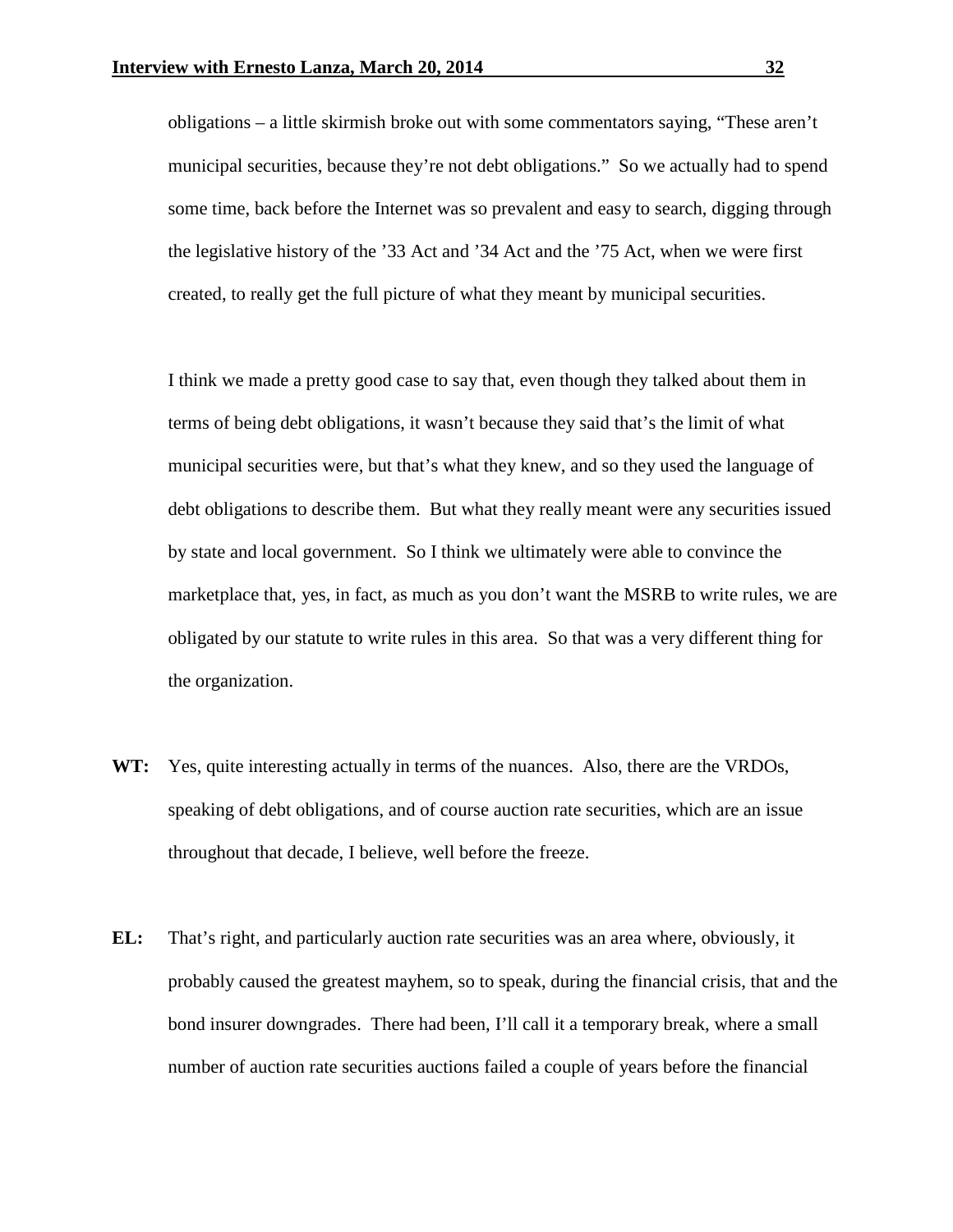crisis. And so there was some interest that the MSRB took in whether or not there was appropriate disclosure in that area.

I know TBMA came out with some best practices which the MSRB looked at them. We weren't really very excited about what those best practices had to say and so we certainly did not embrace them at the time. But I think ultimately the SEC got some comfort from the fact that the industry was starting to pay some attention. Unfortunately, I think it was some false comfort, because I think we saw when the financial crisis came and what happened with the auction rate securities was that it really was a product that had some significant problems.

- **WT:** And you mentioned bond insurance. I know that that was increasing. It had been around for a little while, but was becoming increasingly prevalent.
- **EL:** Oh, absolutely, but up until just before the financial crisis, I don't have exact figures but I think in the new-issue market, more than half were being insured. And I'll talk about some of the positives with that, which is that – or at least the perceived positives of that – it gave a real boost to liquidity of municipal securities to the extent that people could treat them a little bit more like a commodity. Even though the municipal market has so many different unique securities, a particular security may not trade very often, so people will always talk about a particular security not having a high level of liquidity. But, to the extent that you can treat one security just like another security, that increases the ability to kind of treat them interchangeably. So, there was a sense, then, that if you had AAA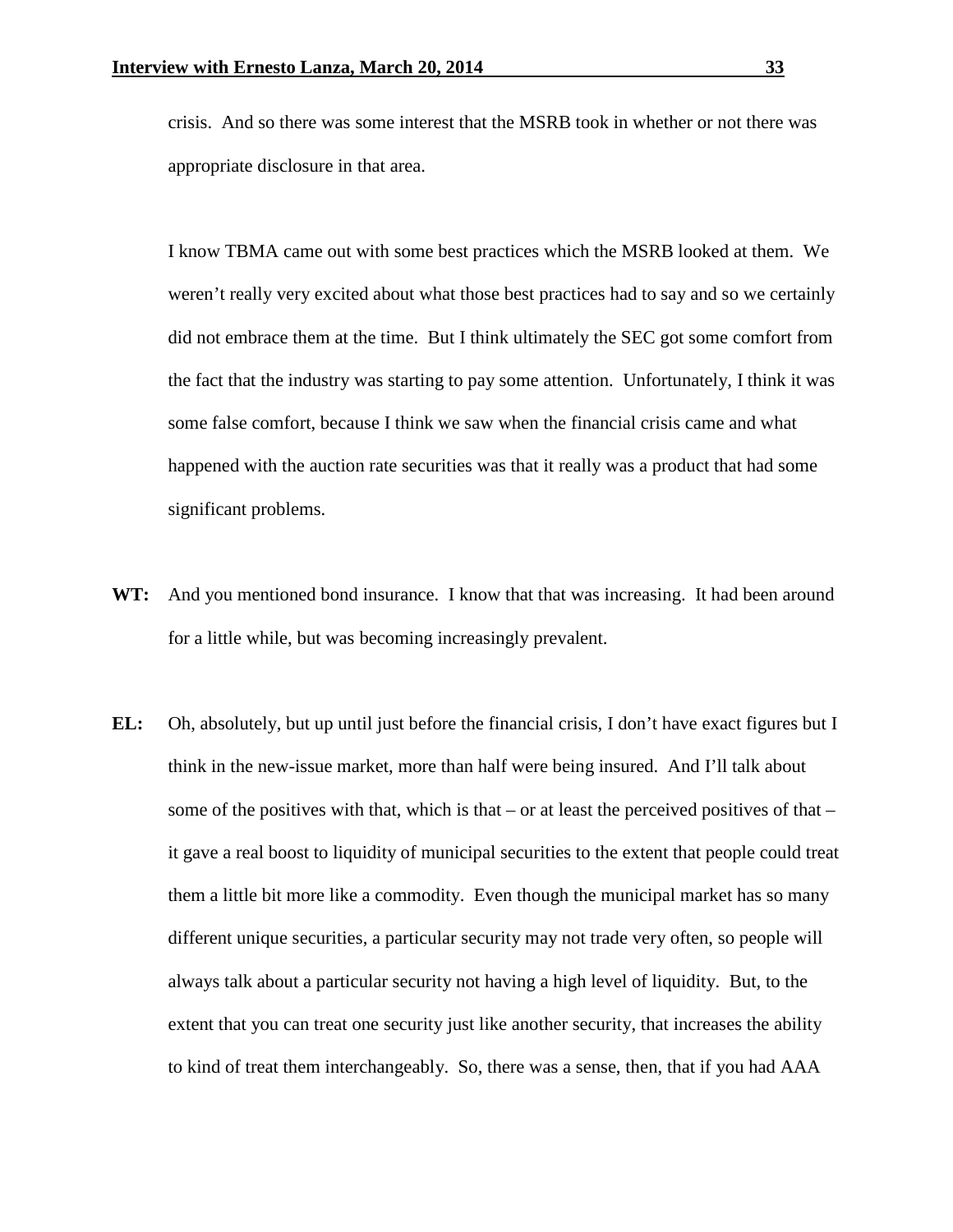bond insured security then it was just like another AAA bond security, with the same quality, features, same maturity schedule, and so that helped in that sense. The problem, of course, was that when the bond insurers turned out not to be AAA anymore, you lost that level of liquidity and so that created dislocation in the marketplace.

Obviously, to the extent that you had investors who thought they had a AAA security and suddenly realized, well heck, it wasn't a AAA security anymore, that was a problem for the marketplace. So, you know, the downgrading of the bond insurers really was driven by not the muni marketplace but their desire to diversify into other products, and it was the other products that created the problem for the bond insurers. And so the source of the problem wasn't the municipal marketplace, but it ultimately came back to the municipal marketplace by really eliminating that AAA credit that so many issuers had relied on when they got their bonds insured.

- **WT:** Did the MSRB have any jurisdiction with respect to bond ratings?
- **EL:** Again, we don't in terms of the agencies. We certainly had rules around disclosure. For example, confirmation disclosures, if a broker-dealer sold a security that was not rated at the time, the rules said that you need to advise the customer of that in the confirmation. Whether a bond was rated, or what the rating is is one of many material facts that a broker-dealer needs to disclose and to consider when they're engaging in a transaction with a customer. So the ratings were part of what was expected to be considered in the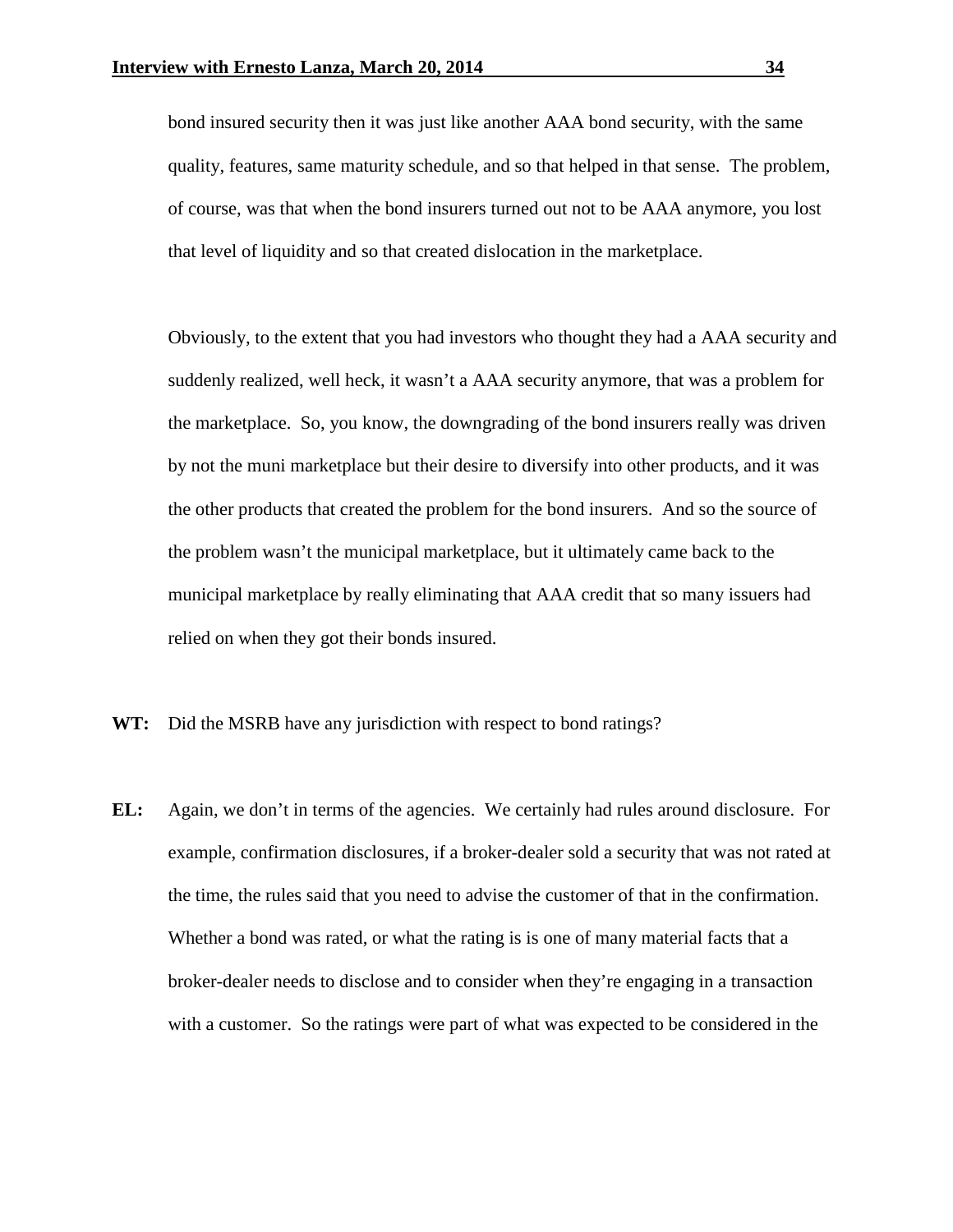process of doing a transaction, but we didn't have any regulatory authority over the ratings agencies themselves, again, they're not broker-dealers.

- **WT:** And then the last products that I wanted to ask about are interest rate swaps, which have been around awhile, but then credit default swaps which were quite novel in the 2000s, for municipal bonds.
- **EL:** That's right. And then again, those are things that, you know, we come back to a theme here. These are things that affect the marketplace, and the question becomes to what extent is the MSRB in a position to do anything about it? And I talked about it earlier, the question is our authority is on transactions in municipal securities, and so certainly the swap itself is something that we couldn't regulate.

The question was, are they sufficiently closely tied with the underwriting in connection with which they may have entered into to give us some residual authority? That was discussed a great deal, and I think there wasn't enough comfort that we did have that authority – particularly given that Congress had said thou shalt not regulate over-thecounter derivatives – so it was an area that the Board had increasing concerns around. We probably would like to have been in a position to write rules around it. Again, it is one of the things that led to the Dodd-Frank expansion of the MSRB's jurisdiction. In fact, I think our chair at the time testified about our inability to really reach some of the practices that probably did create some harm and so we wanted to have that authority.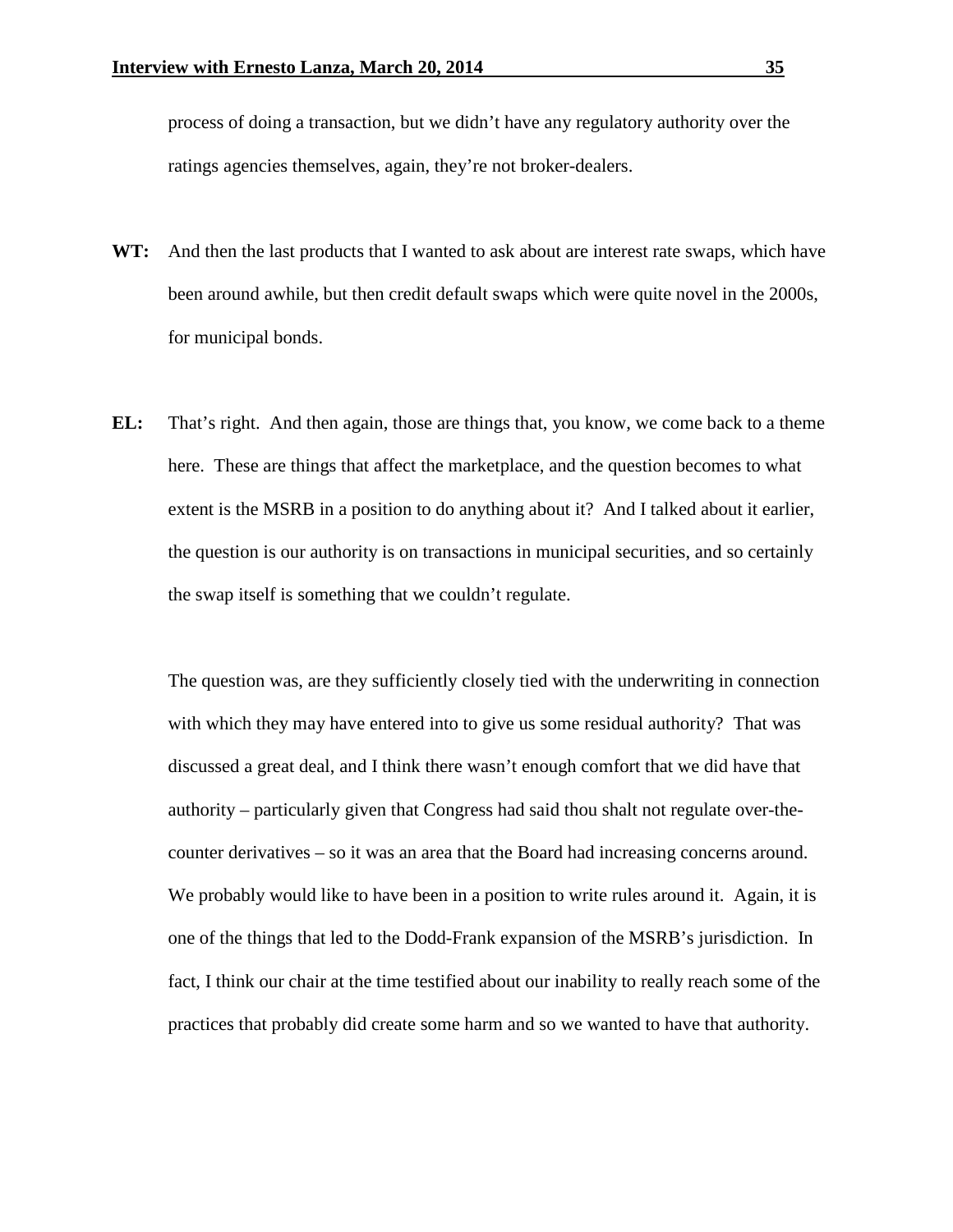- **WT:** Speaking of that authority, I was wondering I know that Chairman Cox, about 2007, made inquiries about the Tower Amendment. Did that echo down here in any way, or was that pretty much at his level?
- **EL:** Well, I don't remember the specifics, but I do recall that there was a discussion around that. The MSRB's view had generally been that we were created in '75 as what I'll call a creature of the federal system of government. So, the idea is that while it was important to have protections in place of a securities regulator for investors that would, one, protect investors, but also help create kind of a uniform national marketplace. We were created with the clear understanding and dictate that we weren't a regulator of state and local governments. We were kind of the grease between the federal government and the state and local governments in the federal system of government, and so our calling was to regulate in that context. The MSRB has never taken the position of saying we need more power over state and local government issuers, and so we always stayed back from discussions around the Tower Amendment. That was a policy decision made by Congress in that when Congress says don't regulate, we don't regulate. If they tell us to regulate, then we do regulate.

And so it was always a matter of interest. At the same time it has always been our policy view that the more disclosure, the better. The better information that's in the marketplace, you know, that improves the marketplace. While never saying that Congress should provide us authority to require issuers to do something, we always felt it was important to issuers on their own to make the decision that better disclosure is better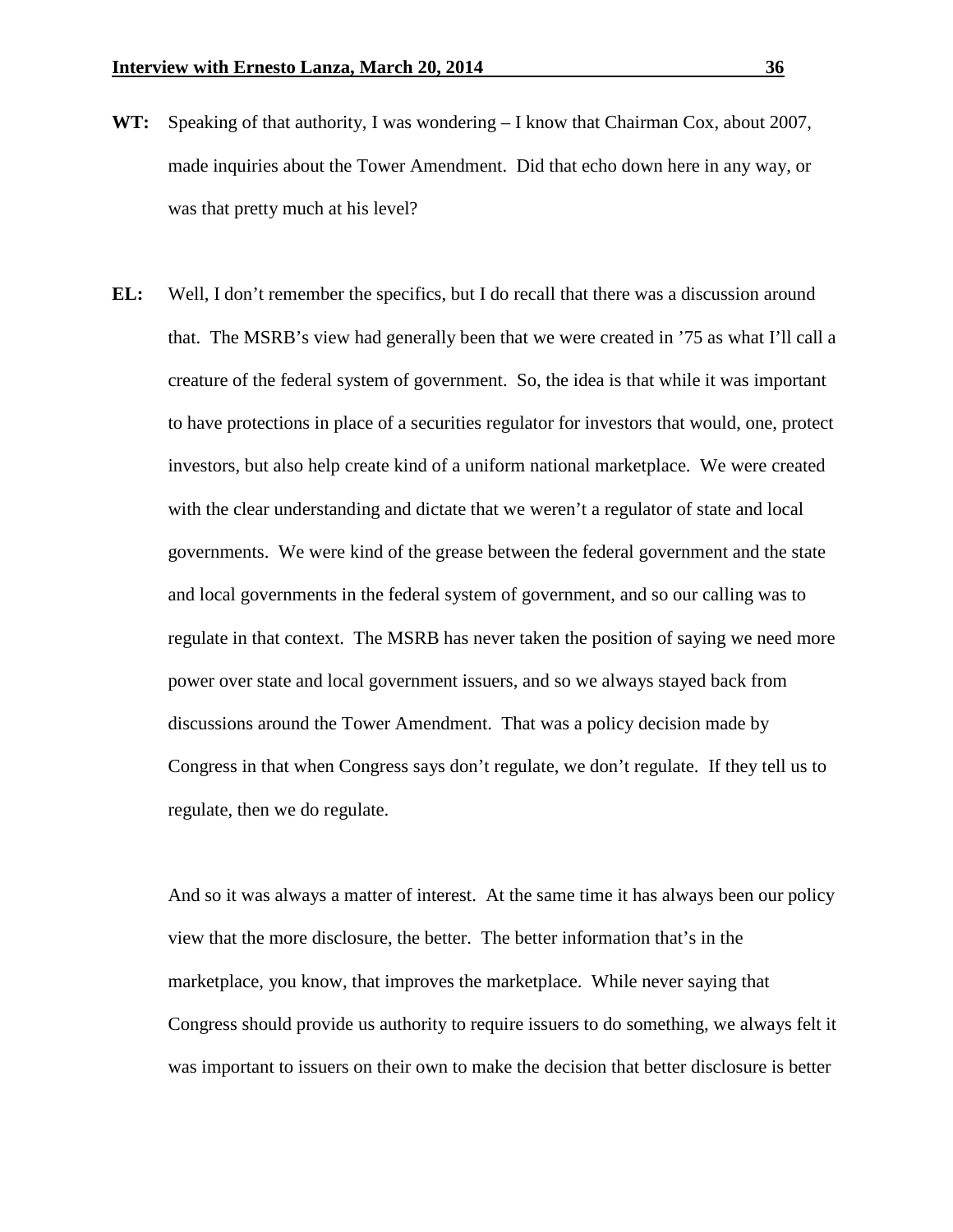for them. It protects their citizens, it gives them better market access, it gives them better pricing on securities. We never – as much as you want to be able to put in a rule you think would be ideal, we always accepted the fact that we have fences around what we can do.

- **WT:** Why don't we pick up the electronic disclosure bit again? You mentioned the Central Post Office earlier, but why don't we get the story that leads ultimately up to EMMA?
- **EL:** Sure. So, as I mentioned, the MSRB was politely asked to step aside in the Muni Council, and so we stepped aside in terms of the Muni Council, but we continued to have interest not just with what the Muni Council did, but we said, okay, if we step back from the Muni Council, what can we continue to do in order to move this marketplace forward into the 21st century? Back in 2001, I think, we launched in 2002, we started a system we called EOS, which was the ability for underwriters to give us the official statement that they previously sent to us in paper form to be uploaded in PDF format to the MSRB as part of our MSIL system. It wasn't a requirement, but it was an option, and we saw the growth of that option being used over time.

In 2005 we moved from next-day transaction reporting under our old transaction reporting system to the real-time transaction reporting system, so that for most trades they would become available to the public in fifteen minutes. Now, at that point we didn't have a venue to make them available to the public. It was still through a data feed to the vendors. But we, in conjunction with – it had been called The Bond Market Association,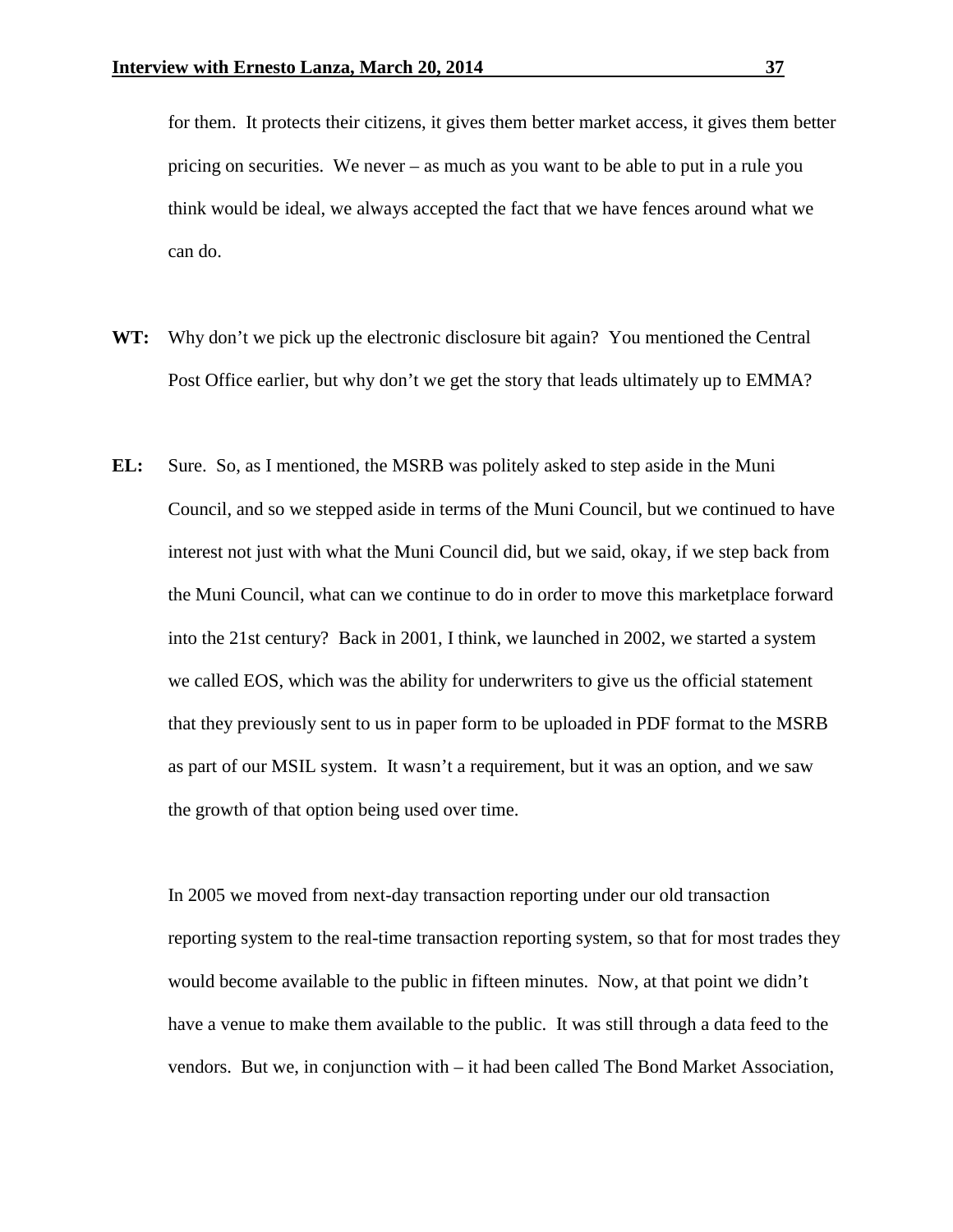now SIFMA – they agreed to put on their website, investinginbonds.com, a direct free feed to the public of the trade data. So, in January 2005 it was for the first time that the public investors would have complete free access to the trade data. So those were two key pieces of the evolution.

The thing that really kicked off the imminent development was us looking at where the SEC was going in the registered marketplace in connection with primary market disclosures. They were moving towards what they were calling "access equals delivery" to dematerialize primary market disclosure, instead of having papers sent around. The fact that registration statements and prospectuses were available on EDGAR, then available to others through other vendors electronically, they changed their rules to no longer require physical delivery of prospectuses but just said the fact that EDGAR had them was sufficient for purposes of access to investors.

And that had a lot of pluses. One, it was a lot cheaper for the marketplace so it was savings for issuers and for other people in the marketplace, and ultimately to investors. But also it made information more broadly available. So, rather than it just being an investor who gets the document, everyone gets the document, and so it really democratized information.

We wanted to do the same thing in the muni marketplace. The catch was, even though we were receiving disclosure documents, we didn't have a public, free, centralized display, and so in order to move to the electronic dissemination of primary market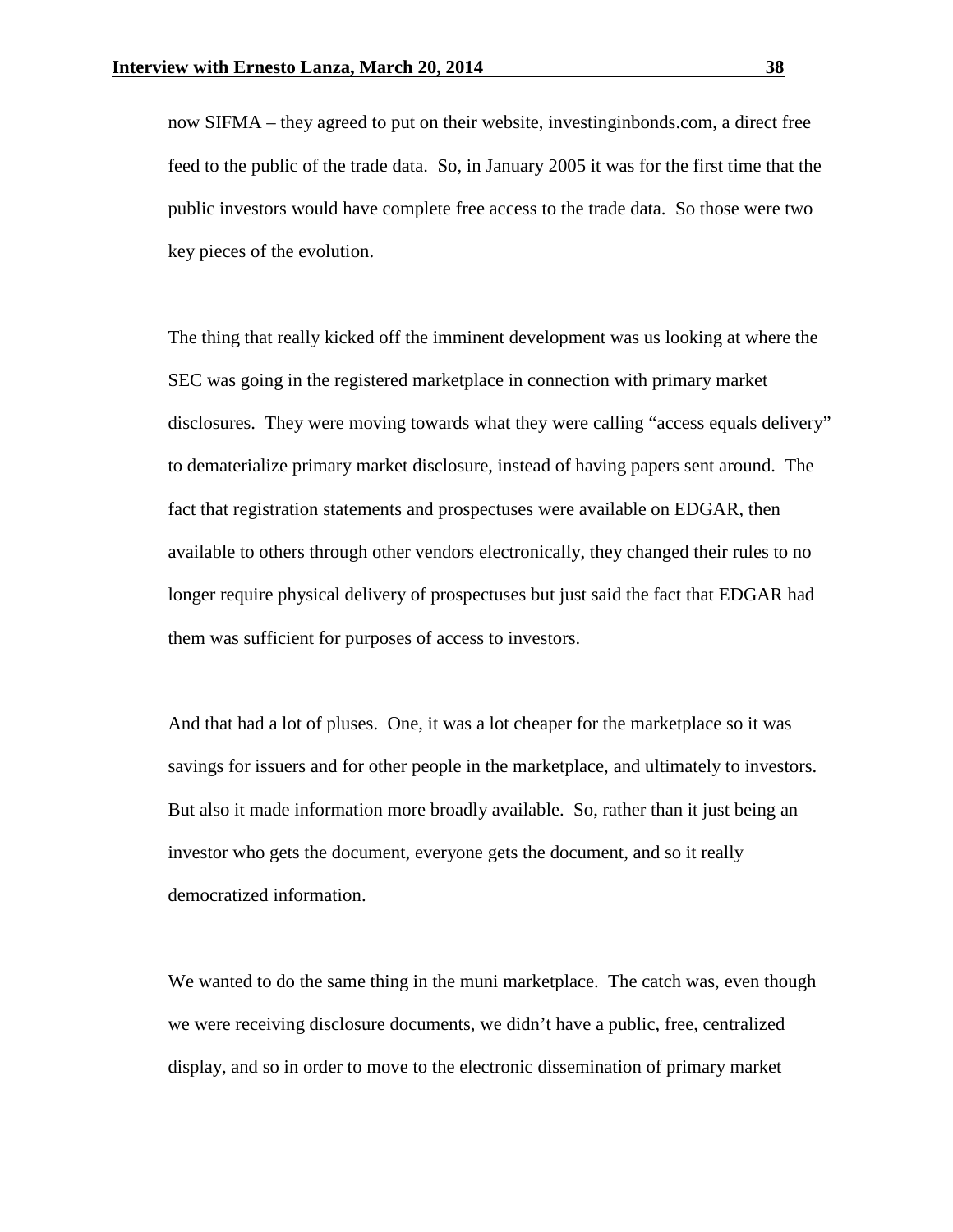disclosure, we needed to create EMMA as EDGAR's little sister to make those documents available to the public, and so that really was what started that process. It was in 2006 that we first published a concept release saying, hey, we're thinking of moving to an electronic system, what did people think? And so that was kind of the early start.

- **WT:** Meanwhile, the Central Post Office came in, in 2005, but that was entirely separate from MSRB.
- **EL:** That's right. So the Muni Council, ultimately I guess they put out a request for a proposal for entities that would serve the function of being a single, central site where issuers could provide their continuing disclosure documents. They wouldn't themselves post them out to the public, but they would then pass those disclosures electronically onto all the NRMSIRs in the marketplace so that issuers could comply with their contractual obligation to provide continuing disclosure to all the NRMSIRs by giving it to this one central venue. That venue would then turn around and send them on to all the NRMSIRs, and they would get proof of delivery to the NRMSIRs of those documents.

So that – and you said it was 2005, that sounds about right – that's when that process started. Again, it really was a Central Post Office because they weren't the venue through which the public can get them. The public still had to go to the NRMSIRs. They had to pick which NRMSIR they wanted to go to, they had to go through whatever the process was to find them on their website - or some didn't have them available on the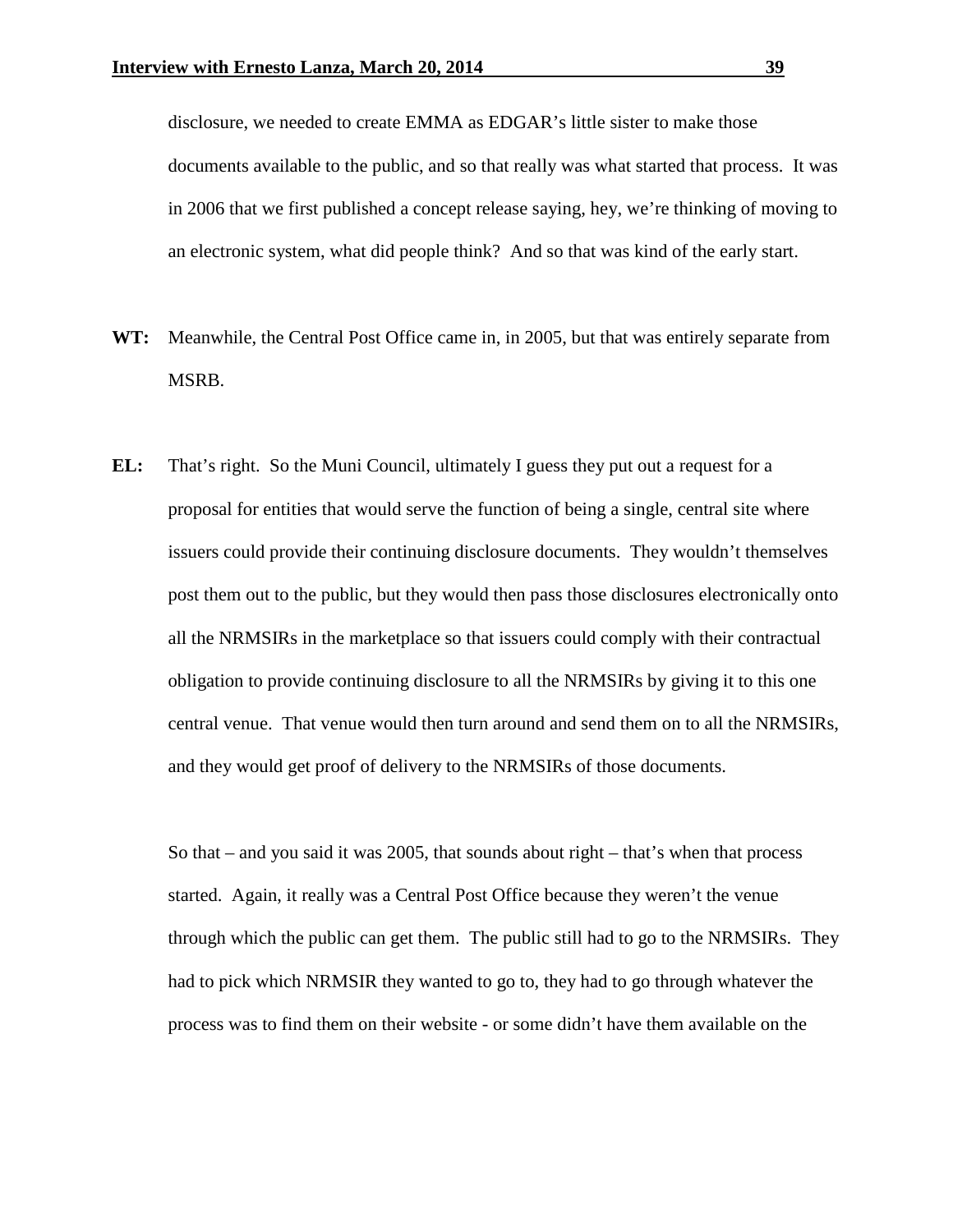website – and would have to pay the cost that a particular private vendor would charge for receiving the documents.

But that was forward, I mean, it made it easier for issuers to make their submissions, it ensured the submissions that went through the Central Post Office made it to all the different venues they were supposed to go to. Before the Central Post Office was set up, one of the big criticisms – there were a couple I guess – was that not all the NRMSIRs had the same collection. For example, an issuer might only send it to one and not to all of them. And they all had very different indexing processes, so that it might be easy to find this NRMSIR's collection but very difficult to find that NRMSIR's collection, so there was a lack of uniformity.

The CPO, which is what people called it, helped to reduce that lack of uniformity by ensuring it went to all of them at the same time. So that was a positive step, and so that's something that was a good thing. And I think the marketplace found it beneficial, and it worked for a period of time until ultimately it stopped working.

**WT:** I interrupted you as you were getting into the creation of EMMA and the creation of that capability here at the MSRB. I know there was a little bit of pushback from the NRMSIRs, insofar as it was essentially displacing what they were doing, but maybe you can tell us about the process.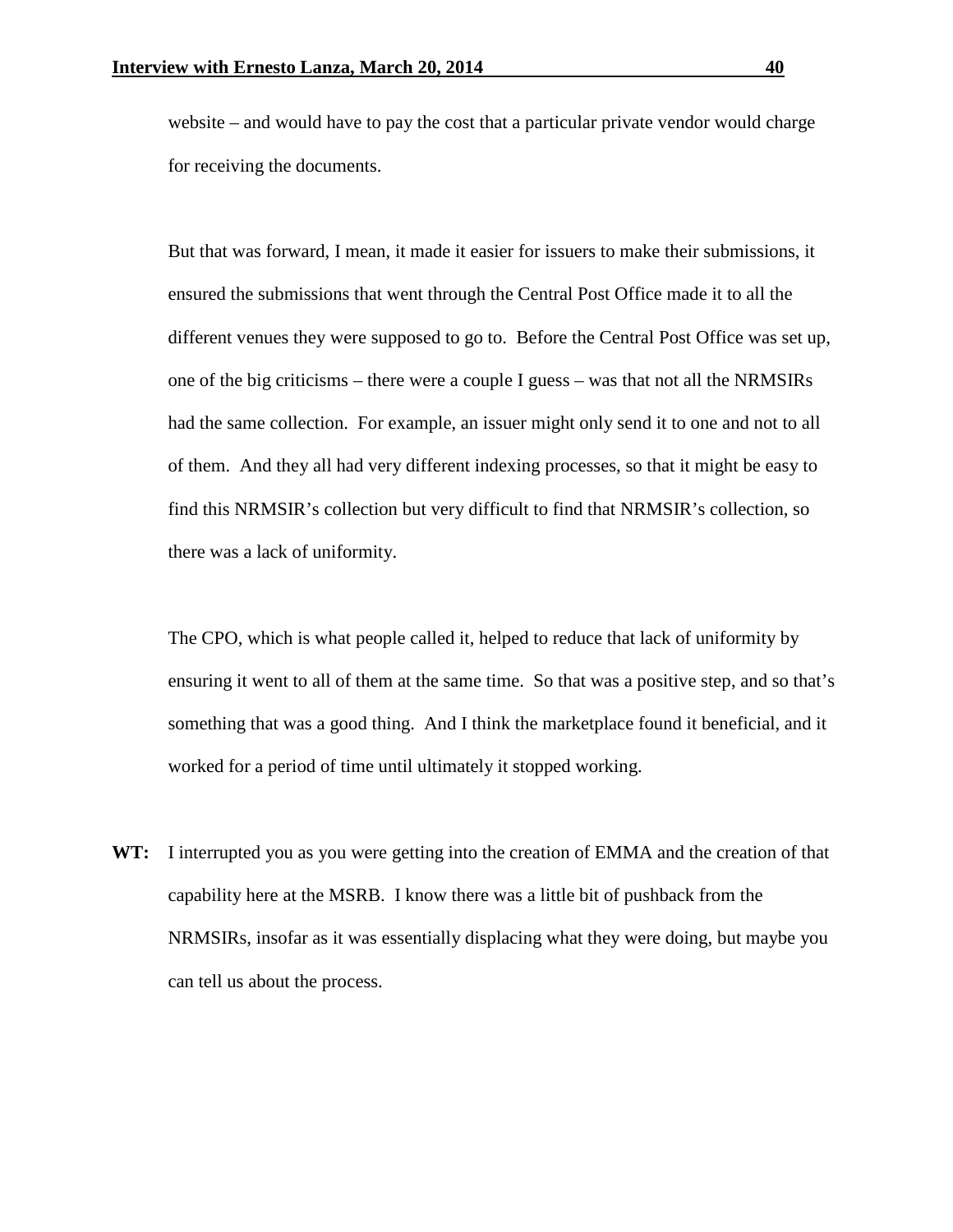**EL:** Yes, I mean, I think it's fair to say there were probably some people who put in comments saying, you know, maybe you don't need to do that. I think what really gave impetus, in particular to when we decided to fold in the continuing disclosure, was what I'll call the collapse of the Central Post Office process. Again, EMMA started off at first blush to be a venue for official statements, primary market disclosures – because we had the trade data we always intended to put trade data in there as well. Early on in the vision we did intend to put continuing disclosures, but our intention at the time was to be a subscriber to one of the NRMSIRs. And so we would have to make an assessment of which one had the best collection, which one had the best feed to us, and take that data and put it onto the EMMA website.

As we were developing this, ultimately there was some litigation that started with Texas MAC regarding the Central Post Office and some of the functionality, that then created some problems for the market. And I think there was a very quick consensus in the marketplace that maybe this NRMSIR system wasn't the way to go, because, one, the CPO didn't solve all the problems – it did make things better but didn't solve all the problems – and, two, if some of the best features or some of the most helpful features of the CPO were potentially subject to some dispute, maybe this wasn't a long-term solution.

So it was at that point in time where there was a meeting of the minds from the MSRB side saying hey, we're putting up this utility. We can easily receive the documents and process them all centrally. There was a sense in the industry that maybe that made sense.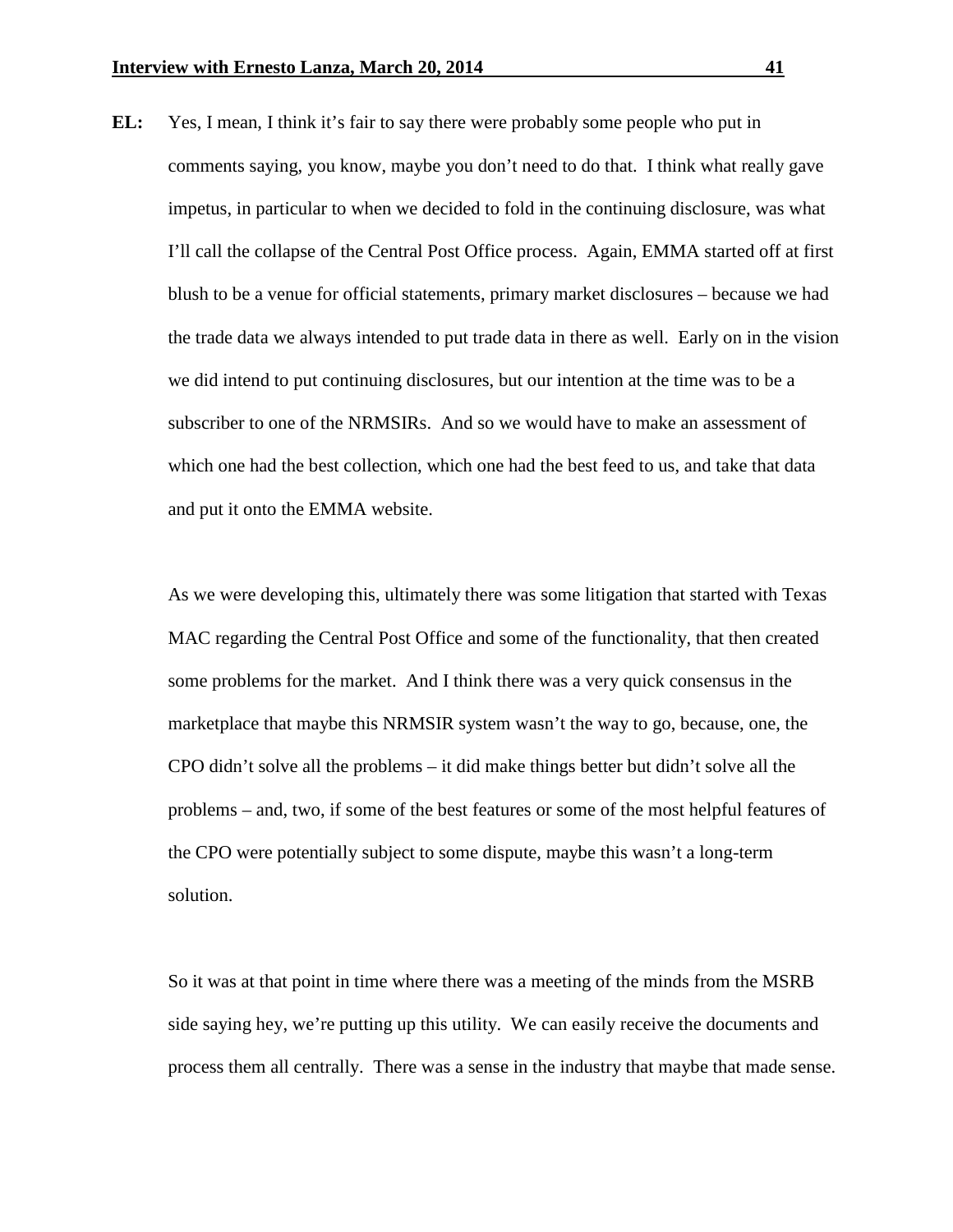There was a sense at the SEC that maybe that made sense. And so, really, everything all came together that this other venue that was being built for other purposes would be the perfect place to put continuing disclosures. So I think there were some in the market that said, hey, maybe you don't need to do that, but I think by and large it was pretty much an overwhelming agreement that it really made sense to move forward with the central system.

- **WT:** And this is the first time that the transaction reporting and the disclosure come together into the single unit?
- **EL:** That's right. That actually, I think, was one of the things that really made it particularly powerful is to have that trade data right there with the disclosure documents at the same place.
- **WT:** Okay. I'm going to run an interesting hypothesis by you that Martha Haines had when I spoke to her, which is that if electronic disclosure had started maybe four or five years later than it originally did, that a system such as EMMA might have come into place much sooner than it did. I know that she said that it was something of her personal project and I thought it was an interesting statement. I know it's a counterfactual, so we can't speak authoritatively about it. [Note by WT: It was actually Dean Pope who hypothesized that if the amendments to Rule 15c2-12 had been made five years later, an EMMA-type system might have come about sooner than it did.]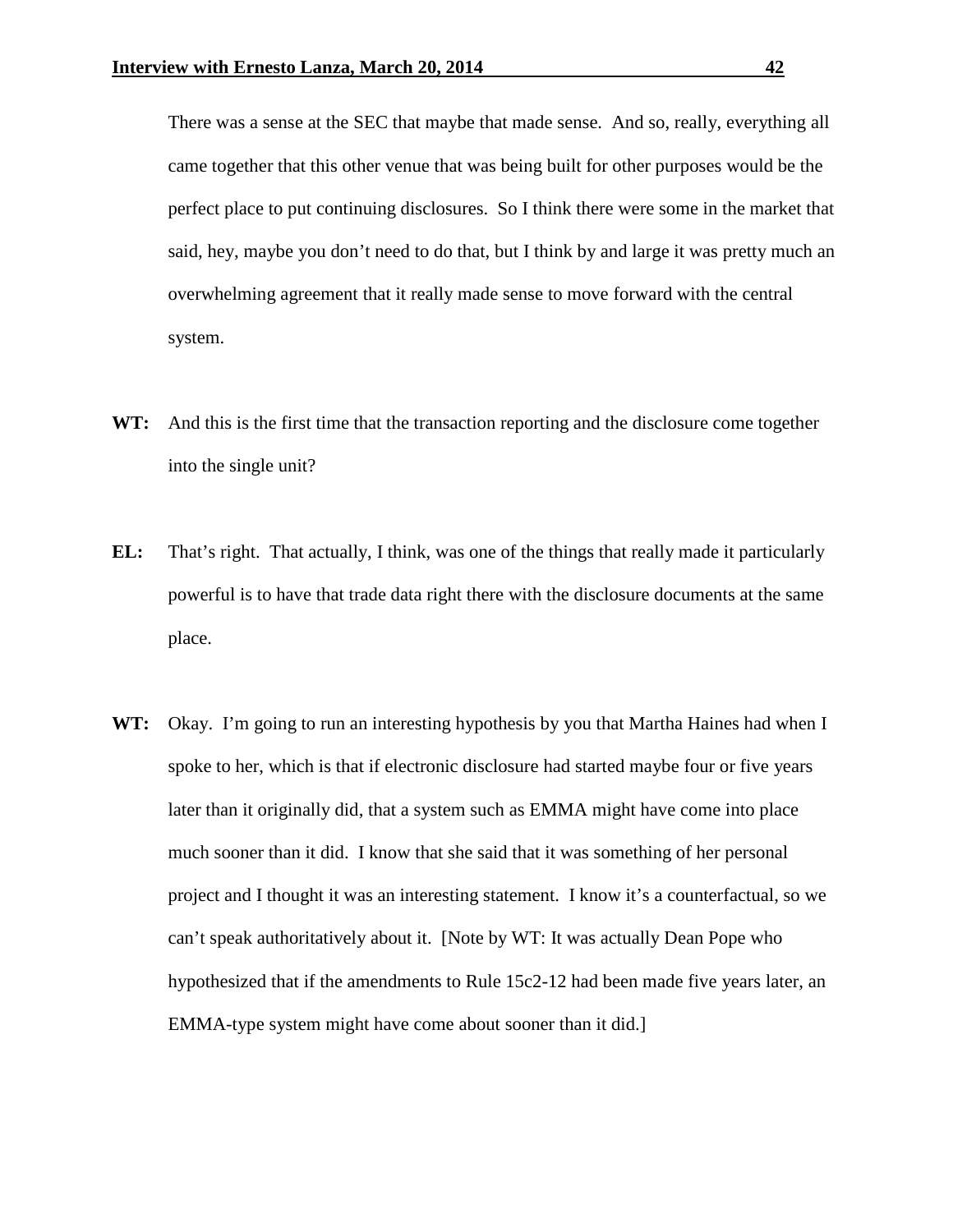- **EL:** So what's the theory again?
- **WT:** The theory is that if they had started, I guess maybe dating from the MSIL system or certainly the NRMSIRs and had started maybe four or five years after that, it would've been easier to put EMMA into place than it ultimately was starting earlier.
- **EL:** So you're saying if we started earlier?
- **WT:** If you'd started later, actually.
- **EL:** Oh, later. I'm not sure about that. I don't know. That's a hard one. You know, I think early on – and this is way before EMMA, back when MSIL was set up – there was actually a lot more opposition then than there was when EMMA got set up, because I think there was some concern in the issuer community back in the late '80s or early '90s that that would be the first step to creating a registration process like on the corporate side. And so, when we set up MSIL, we actually had to be very explicit that we weren't going to do certain things. We were simply a utility, we weren't going to put obligations on issuers, and we weren't going to make them available to the public for free. We were just going to be a behind-the-scenes utility, just to keep people kind of comforted that we weren't going to be an indirect regulator of issuers.

In fact, it was a little bit of that overhang that – not the only reason, but one of the reasons – why we actually, rather than making EMMA part of the MSRB regulatory website, we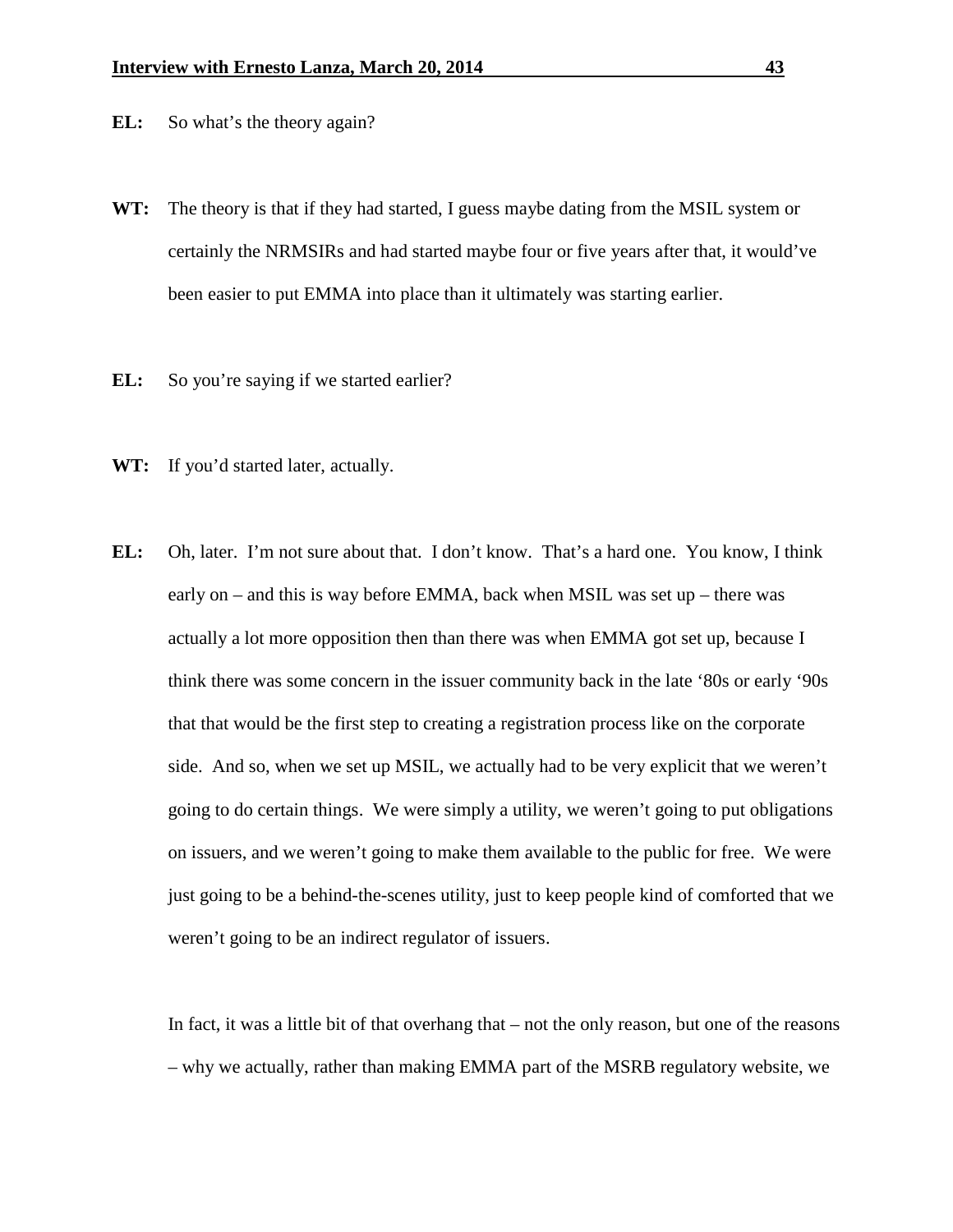actually created a separate website so it had a separate identity away from the MSRB. So it was more clear to the world that this was a utility function and not a regulatory function that we were engaging in, at least as far as continuing disclosures were concerned. But if we had waited longer, that's an interesting theory

- **WT:** Yes, I just thought I'd run it by you and see what you said. So, then, here at the MSRB, this is around the time that Kit Taylor finally leaves after twenty-nine years, Lynette Kelly comes in. What was the institutional transition like? I've heard that there was some controversy surrounding it, but you can speak as much or as little as –
- **EL:** Yes, I'm not really sure it was a controversy. I think they came in with different styles. I think both had a tremendous depth of knowledge of the marketplace and tremendous dedication to the marketplace. I think each person has their own style and their own ways of doing things. I think certainly Lynette very early on embraced the idea of moving forward with EMMA and she put her full weight behind, it and was instrumental in kind of getting the agreement between us and the SEC that we would act as a central repository.

So, even though the process to set up EMMA had started before her arrival and during Kit Taylor's time – and so we already had the plans to create the central website with the primary market disclosures, trade data, and at that point with a feed from one of the NRMSIRs – I think she helped to make the leap to actually make it happen by putting her full weight behind it, her and Frank Chin, who was chairman of the Board at the time.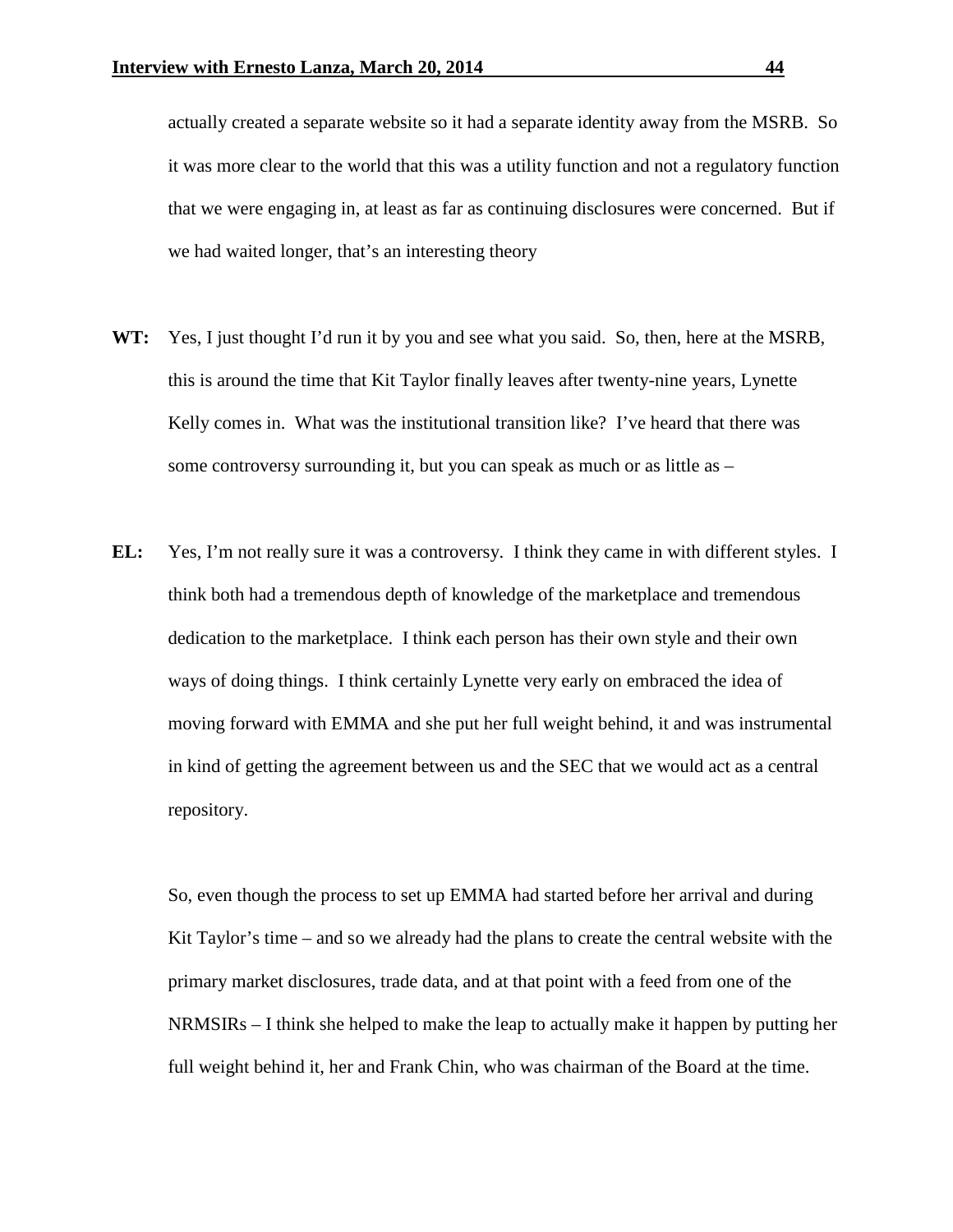Both were very strong proponents of doing this. So, I think it helped to make sure it got across the finish line and then also helped to really bring on board another feature we haven't talked about, although we touched on the auction rate security market, which is having the data from the auctions and from VRDO resets on the website, as well. So, I think that was an important part and I think that was something she brought to the table, coming to the Board.

- **WT:** Was she pretty familiar here from her time at TBMA and SIFMA?
- **EL:** Oh, sure. I was able to find many letters that she had written to me, or letters I'd written to her over the years in her other role, so we worked quite a bit with her. I think the last couple of years she had moved a little bit away on some broader issues at SIFMA, but certainly we'd worked with her quite a bit over the years.
- **WT:** Why don't we move, unless you have anything else to add, into the final phase of, I guess, our history, which would be the aftermath of the financial crisis, Dodd-Frank and all that sort of thing. I don't know where the good place is to begin. We might talk about – we were talking a little bit about cases such as Orange County when we first started, but I know there were cases such as, there were enforcement actions against Miami, San Diego in the mid-2000s, and then ultimately you get into Jefferson County, I think, starting around 2008. What were the impacts of these sorts of things, especially after Jefferson County was the big blow up?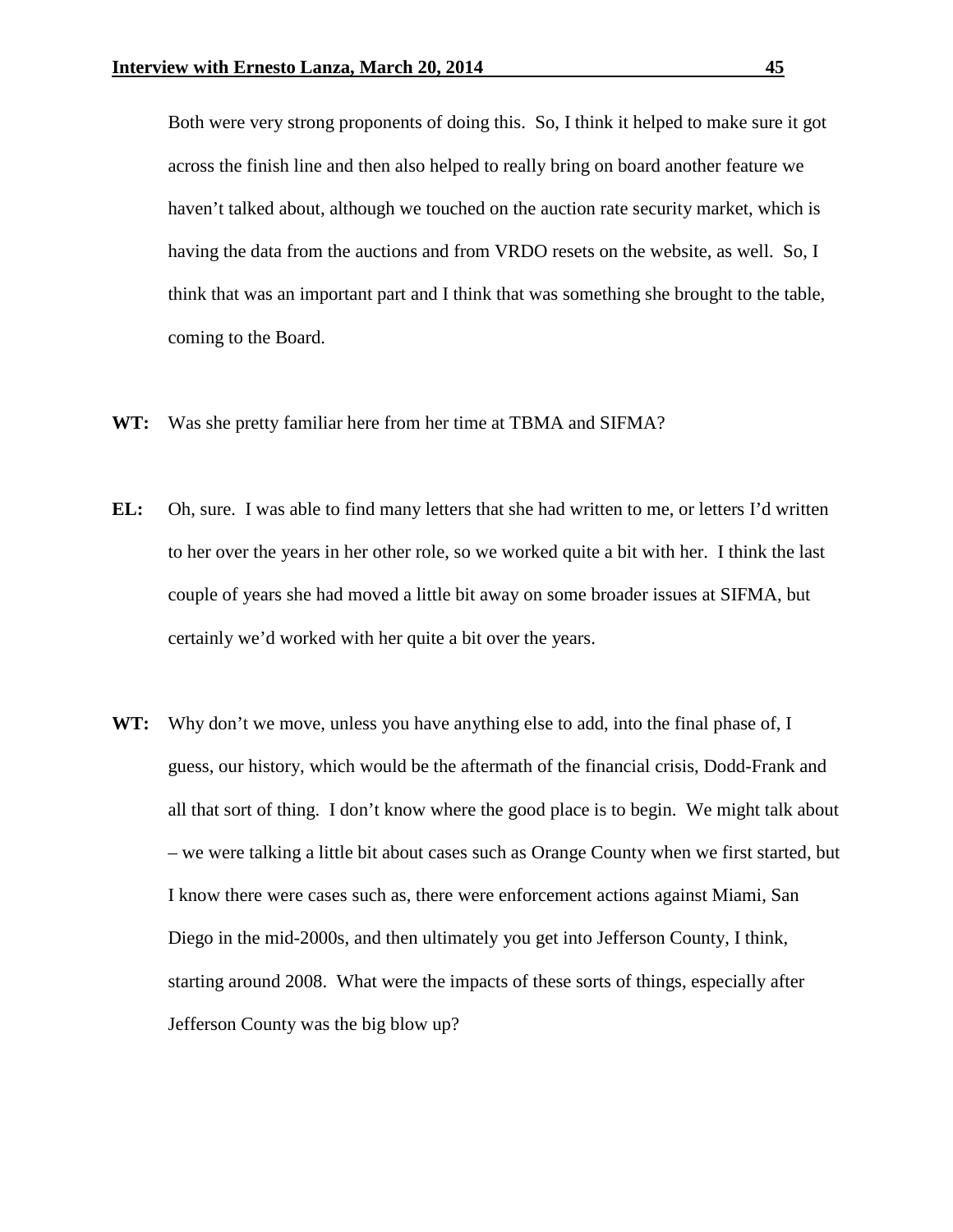**EL:** Well, again, there were cases where there were activities that were happening – some involved broker-dealers, many of them didn't involve broker-dealers – where the Board felt that there were enough holes in terms of the ability of people to properly oversee and to regulate. That led to our call to have a broader set of regulations in the marketplace, to reach a broader set of professionals, give us a broader set of authority over products in that area, that I think ultimately led to the Dodd-Frank provisions on municipal advisors. I think it was the MSRB that first proposed that there should be regulation of non-brokerdealer financial advisors. Broker-dealer financial advisors were already regulated. We were very happy to see that Dodd-Frank included advice on municipal derivatives because that, for the first time, gave us some clear authority in the area around that.

So I think those things you mentioned, and there were other things – Jefferson County is an example of a relatively big issuer dealing with some of these issues – but there were lots of smaller issuers around the country who got involved in swaps and things like that, where you say you're not sure they really fully understood what was going on when they decided to do the swap. They heard the good part of the deal – which is you get the upfront payment and you get lower debt service overall if the market stays the way you expect it to stay – but maybe didn't really understand what happened if the market turned the wrong way. And so it's that whole set of problems that emerged during the financial crisis, and before – not all during the financial crisis – that really kind of crystalized our view that there needed to be kind of a broader set of authorities on our part.

**WT:** Now, the MSRB does offer guidance to issuers, is that correct?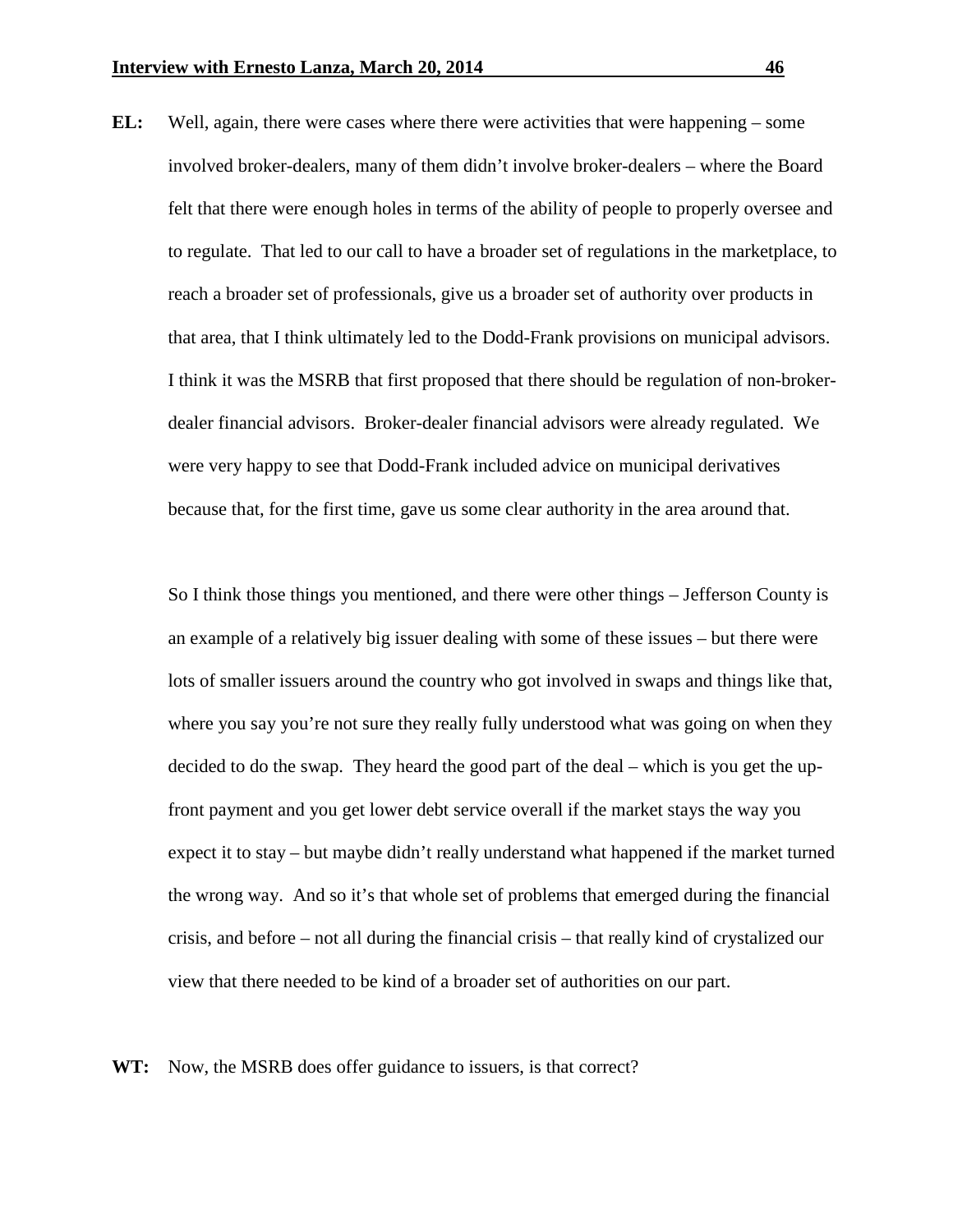**EL:** Well, from time to time we will speak on issues in the marketplace. We don't normally lecture issuers on what they should or should not do. In certain areas, for example, we'll provide some guidance about how best to use EMMA to better communicate with the marketplace. We don't tell issuers how best to levy their taxes in order to make sure they are able to cover their debt service and to meet their public needs. That's a little bit of a delicate balance as to how far we go on those types of issues.

We've talked a lot about rulemaking and our systems and those are two key tools. The rulemaking is certainly where our statutory calling is, our transparency systems fit well into that, but we do engage in what we call outreach, education and market leadership. Some of that education and outreach deals with those primary areas of rulemaking and systems, but also deals with – you know, the MSRB really has a significant expertise in the marketplace that goes beyond just the four corners of our rulemaking authority, but to understanding how the market works. And so we do from time to time talk about it, provide education, potentially advocate on issues that affect the marketplace more broadly.

Again, we try not to overstep what people's views of our role in the marketplace. We try to be very helpful; we try to work very closely with other organizations. A lot of our outreach involves things very similar to what led to the creation of the Muni Council, which are we have these twice-a-year now roundtables with industry market participants,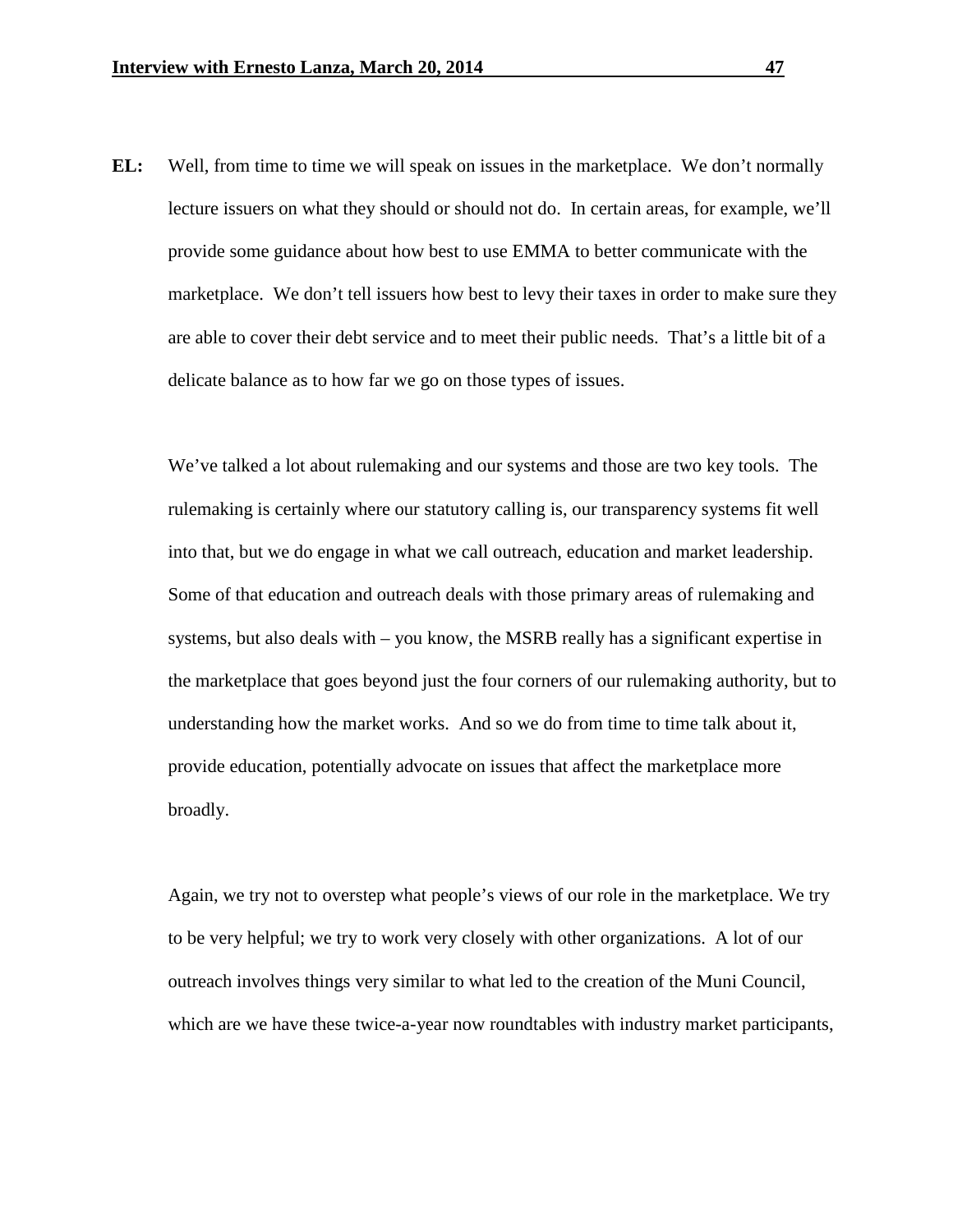again all the same types of people that were part of the Muni Council, just so that people meet around the table and can talk about the issues that are important to them.

So oftentimes we'll host this meeting here. We may not have any ultimate direct role in a particular matter, but the three or four groups that do have a direct role then may get together for the first time and start agreeing to work on initiatives on a voluntary basis in that area. And so a lot of initiatives that happen in the marketplace have had their initial germ come from these roundtables that we hold. For example, there was the bank loan voluntary disclosure initiative that I think a lot of people around the table that we've brought together have agreed to go out and do – that's in this case and a number of other initiatives as well.

- WT: We've spoken about auction rates a little bit, but of course this is the period of the freeze. Is there anything we ought to add about that period and its aftermath?
- **EL:** Well, I think it was, again, something that led to one of the key features of EMMA and I think EMMA has helped people get a better picture of what goes on in that market. You know, certainly no one's issuing auction rate securities now. People are finding other ways to meet those needs, ways they understand better. I think that, and again the bond insurer downgrade, really woke people up to the fact that a lot of these theoretical risks that they think about can really happen, and so people pay a lot more attention to, one, providing better risk disclosure and to doing a better job of assessing it, and, two, accepting that they in fact can happen.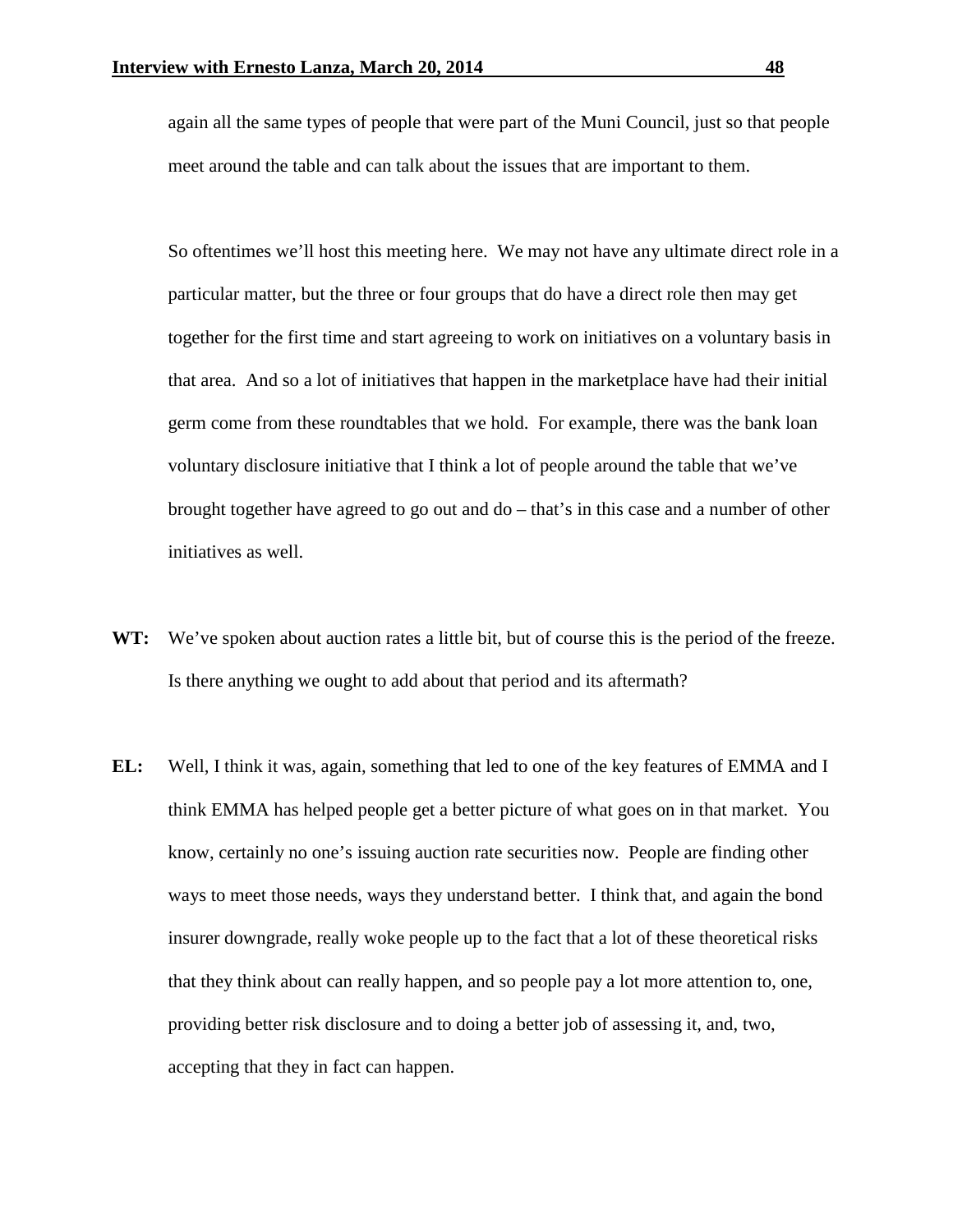So as much pain as those episodes caused – and certainly individual investors did suffer through it – I think the market has taken, we hope, to heart the lesson that you've got to take these things that can sound like a burden, i.e., describe to your counter-party all the risks that are relevant to a particular transaction, and realize that it actually matters. So hopefully there's learning. We know we have, as a regulator, and we think that the people in the marketplace who are very serious about their work certainly have taken these things to heart, and so we think ultimately there's some improvement in market practices as a result of lessons learned.

- **WT:** Are there any particular issues that came up around the Build America Bonds?
- **EL:** Well, it was a different type of product. We, I think, published a notice reminding people that our rules applied because they were taxable products, and to some extent many firms actually traded them off of their taxable desks as opposed to their muni desks. It brought in a new contingent of investors that really weren't typically in the municipal marketplace, and so made dealers focus on how they interacted with them and how they provide full disclosure in the marketplace.

I think once sequestration came in, it raised a lot of issues in terms of the fact that some of the subsidies coming from the federal government were being held back and that created a lot of consternation in the marketplace, not so much for us as a regulator, although I think we did speak to those as well, the issue about what the impact of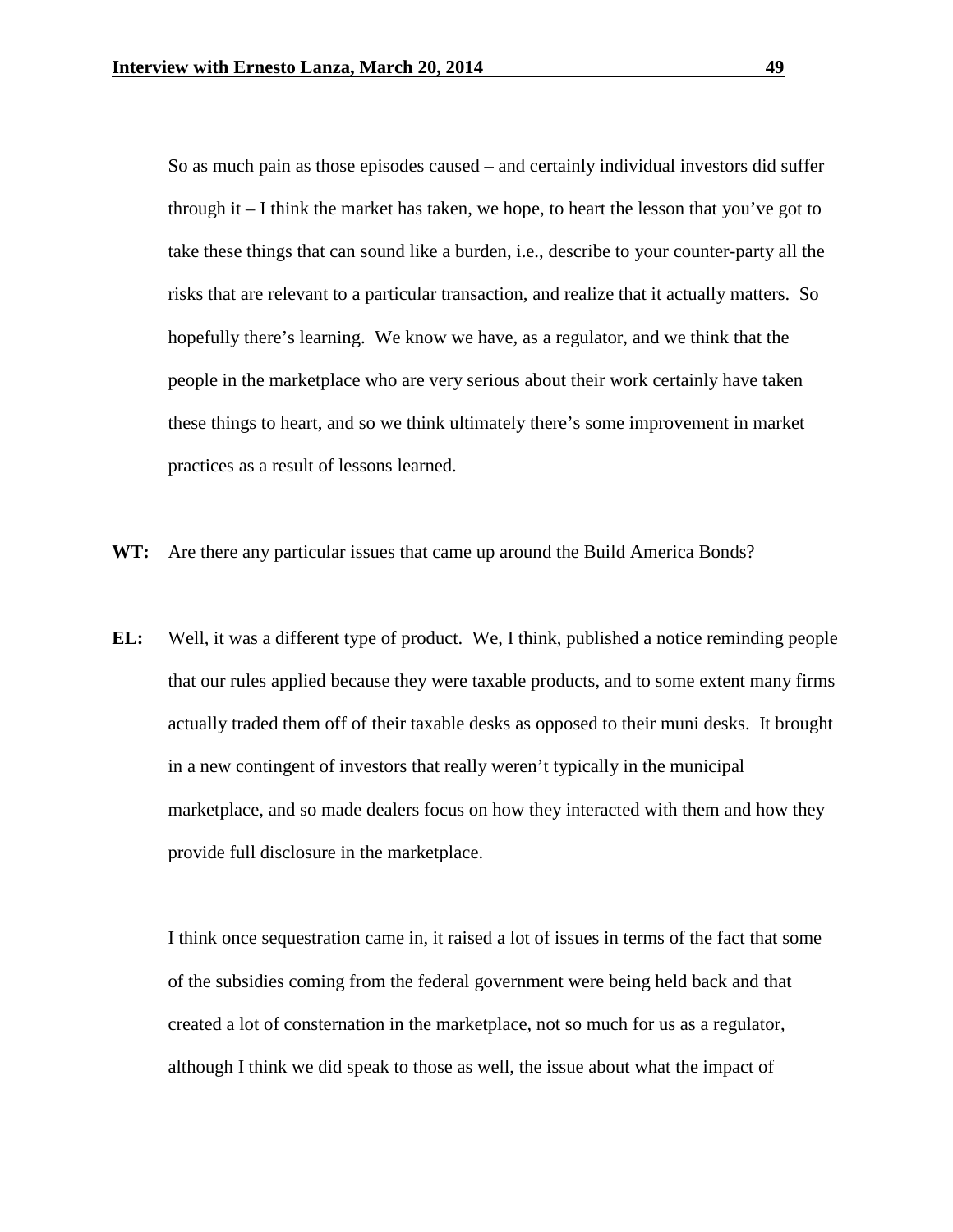sequestration would be. But because it was a new product in many respects it did make us stop and think, how do our rules apply?

And that's something that's happened throughout at least the time I've been at the Board, is every few years something new comes into the marketplace and it does make us stop and think about, well, how do our rules really work when something new comes into the market? And so it's always a little bit of a refresh on our part, whenever that comes into the marketplace in terms of how we handle our duties in the market.

- **WT:** Okay. So now let's get to the Dodd-Frank legislation. Of course we've alluded to it on a number of occasions and the concerns that were addressed within it, but to what degree was MSRB consulted in the whole legislation process?
- **EL:** Sure. As we mentioned, we advocated for having municipal advisory regulation and I think we published a report on that. I think our chair had testified in one of the congressional committees on that. Certainly from time to time the staff, primarily on the Senate side, the Senate Banking Committee would consult with us on our views of certain things in the legislation. I know we were just one of many organizations they were consulting with, and so we were aware of how it was coming together. When asked, we'd provide some views in terms of how things worked in the marketplace so they could do a better job in drafting that. I wouldn't say that we were a driver of how it was drafted ultimately, but certainly we had an opportunity to provide some insights.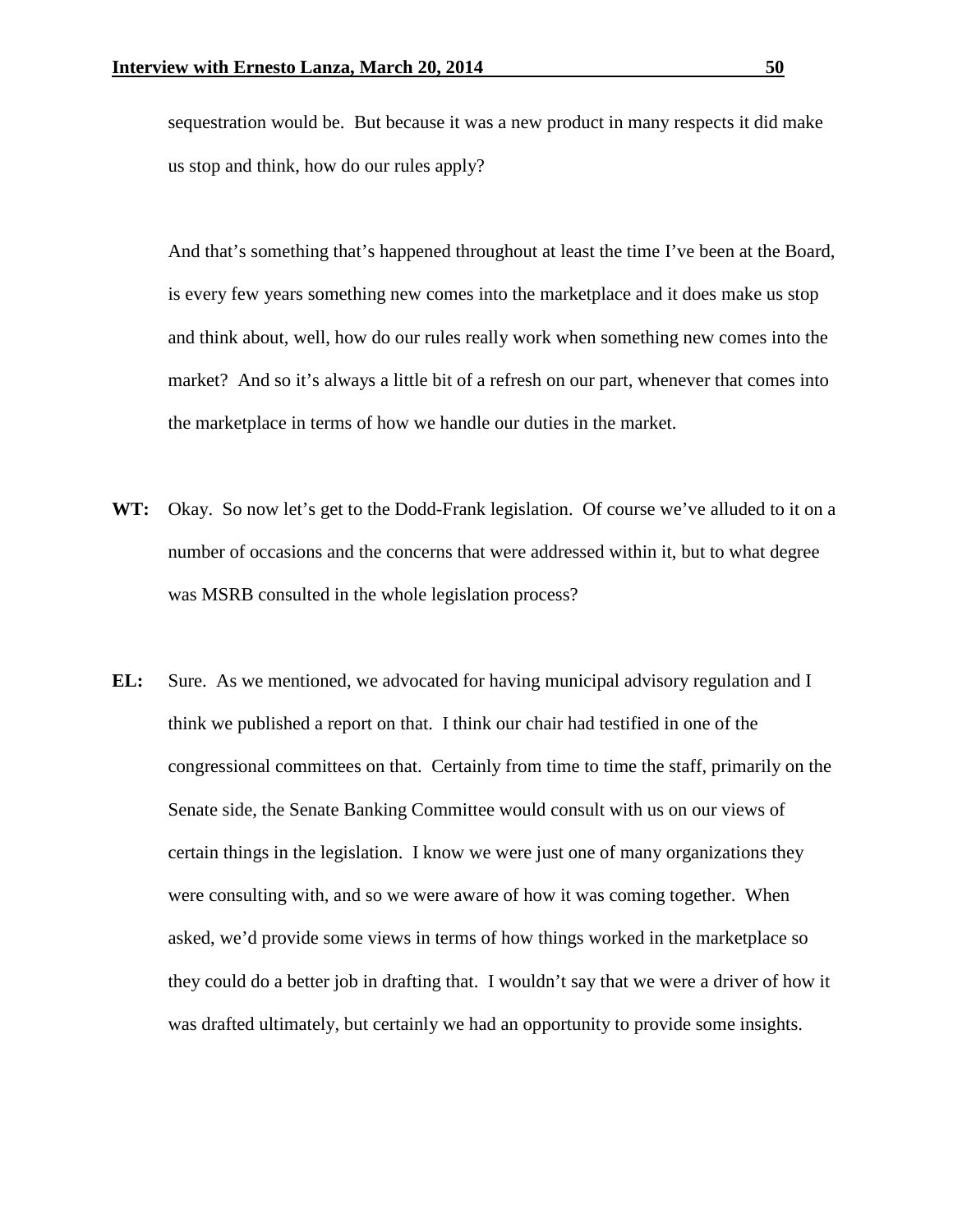- WT: And so on the other side of that being signed, there was of course a very important rulemaking process, could you tell me a little bit about that?
- **EL:** Well, part of the rulemaking process after Dodd-Frank is certainly affected by our changing composition of the Board, so I'll spend a little time on that. Dodd-Frank, in addition to giving us authority on municipal advisors and over a broader set of products, also changed the composition of the Board to being a majority public board with municipal advisor representation.

So, before Dodd-Frank we had a fifteen member board, we had ten who were brokerdealers or banks, five who were public members, including at least one issuer and one investor. After Dodd-Frank it was majority public, which meant we increased the size of the Board in order to have full representation, so we had twenty-one members, ten of which are regulated entities – seven of which are broker-dealers and banks, three of which are municipal advisors. The other eleven, we have several investors, several issuers and other people who have knowledge of the marketplace. Dodd-Frank actually requires that public members have some knowledge of the marketplace.

And so that change in composition I think brought some fresh perspective, and if nothing else it brought in municipal advisors who were writing rules for the first time on themselves. So I think we spent a good deal of time very early on educating ourselves on what the extent of the statutory authority was. We obviously had a significant amount of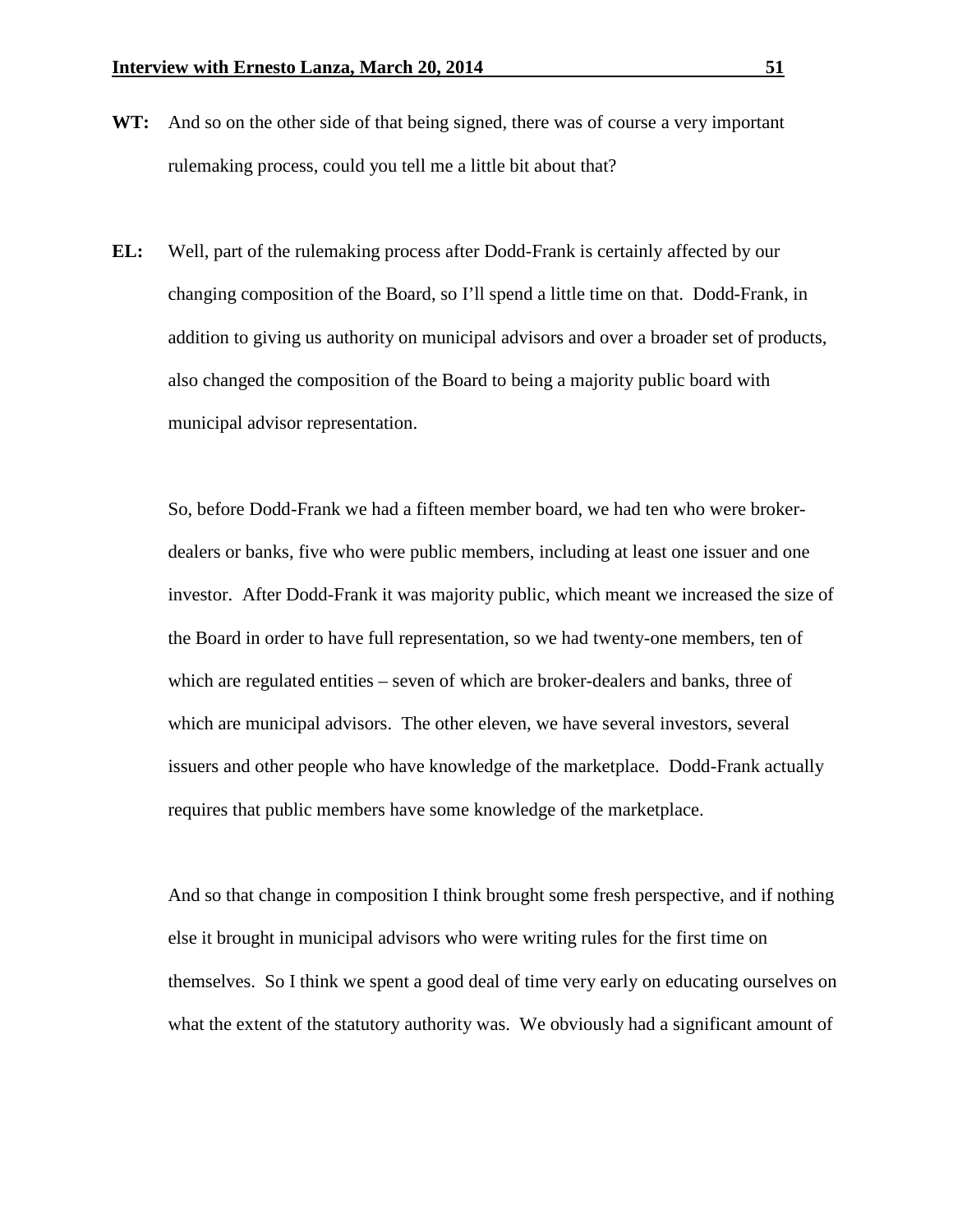knowledge really from the broker-dealer perspective of what municipal advisors did, but now we had new people on board to give us that perspective.

We actually started off very quickly in the rulemaking process, because we thought it was important just to take that mandate and run with it. And so we put in place a couple of rules, we had registration rules so municipal advisors had to come to us and register so we knew who they were and they knew who we were, and then we also made sure that they became subject to our core fair practice rule. We have a Rule G-17 that basically says you need to deal fairly with all people in the marketplace and not lie, cheat or steal, and we thought that was important. And then it flew through, because, of course, how can you dispute that. So municipal advisors became subject to that.

We then started the process, probably starting in early 2011 I think is right, to start writing some core rules around municipal advisors. Dodd-Frank made explicit the fact that municipal advisors had a fiduciary duty to their state and local government clients; we started writing a rule on what it meant to have a fiduciary duty. We started writing rules on more details around fair practice, rules around pay-to-play, two or three other proposals that we went out for comment on and got feedback from the marketplace.

During that time the SEC was in its own rulemaking process. They were charged with registering municipal advisors with themselves, and also as part of that process providing a little bit more color around what the Dodd-Frank definition of municipal advisor meant. They put out a proposal at the end of 2010. People have issues with it, they received over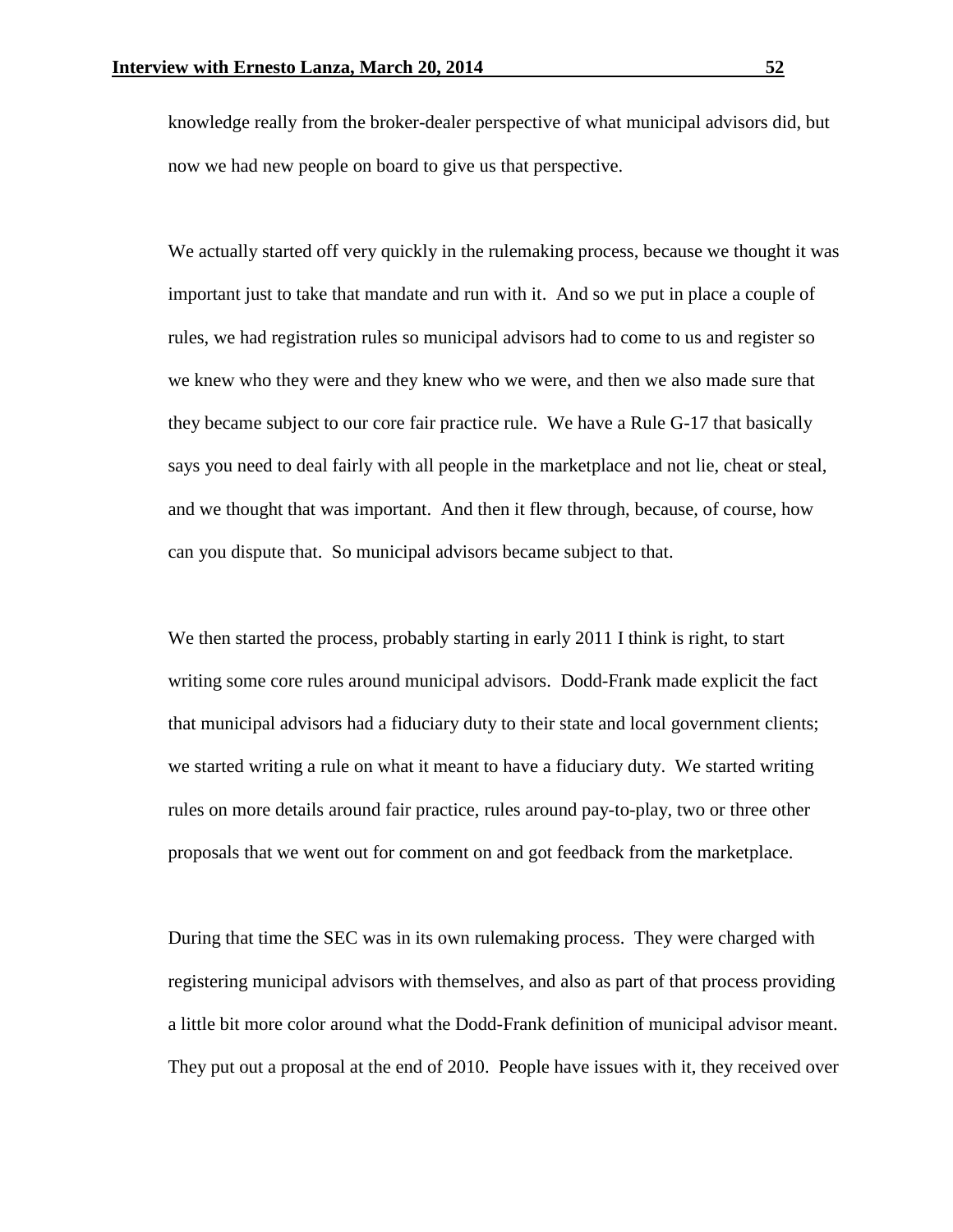1,000 comments, and so they were working through that. And when it became clear to them  $-$ 

- **WT:** The idea was mainly that it was too broad of a definition?
- **EL:** I think different people have different views, but I think by and large most people thought it was too broad and thought it should be narrowed in about twenty different respects – I mean different people, different views of it – and so I think the SEC was trying to very carefully and thoughtfully go through the comments and try and assess them. But during that time, as they were assessing the comments, our rulemaking was moving forward. And so, as it got closer and closer to being finalized, I think the consensus that started to form at the SEC, at the MSRB, and in the industry, was that maybe it wasn't time to write a rule yet, because, if nothing else, it was unclear whether everyone who might be a municipal advisor was actually paying attention because of the ambiguity of the definition.

So the question was, did we get full feedback from the marketplace? Were we really in a position for people to start complying with the rules? And so it was some time during the summer of 2011 that the MSRB decided that we were going to pull back our rules. And the SEC was comfortable with this, and in fact I think they would agree with us, we would pull back our rulemaking and wait until the SEC was able to finalize its rule on municipal advisors. And so we did pull back on our rulemaking at the time, kept a very close eye on what was happening in the marketplace, and provided continued outreach to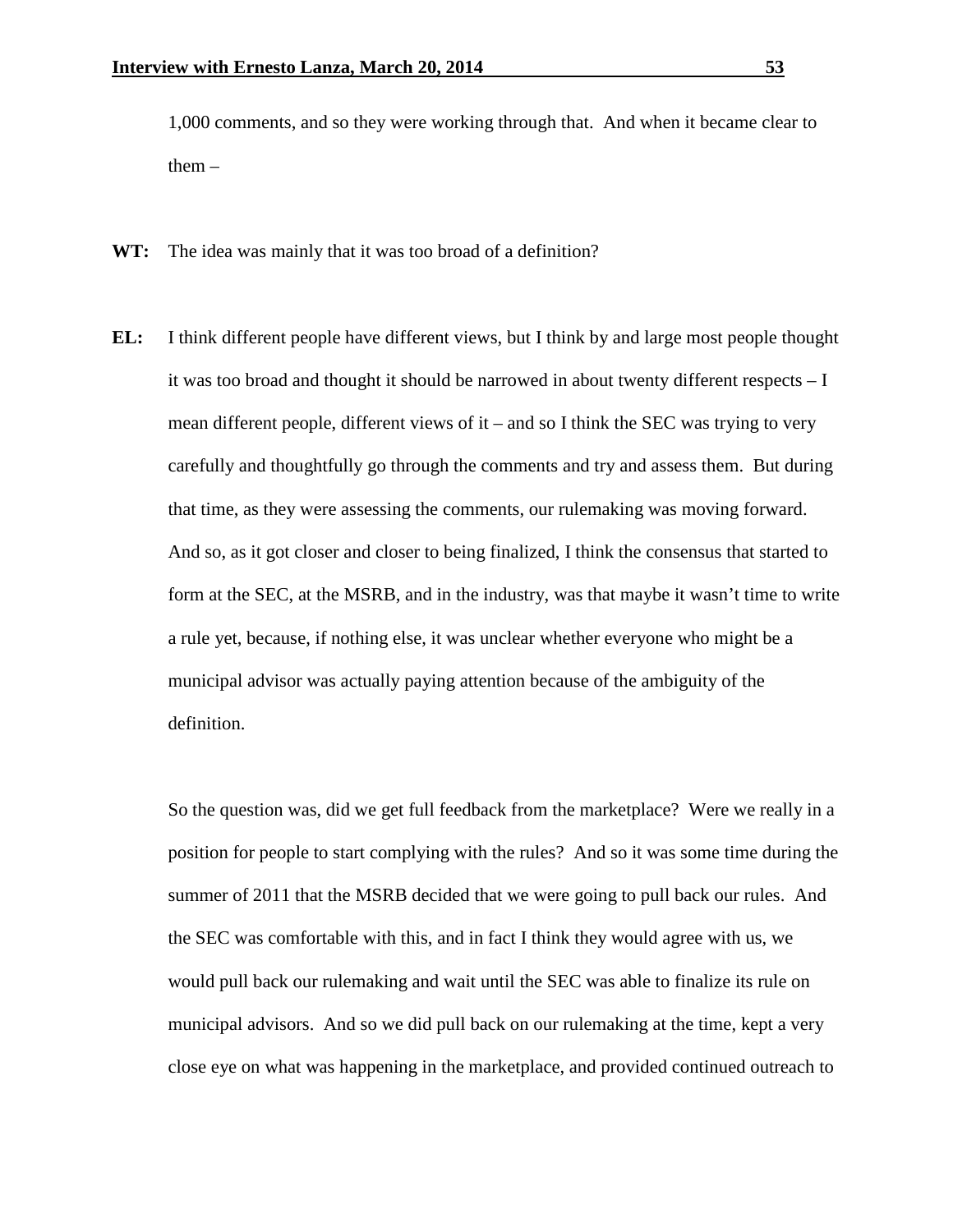the municipal advisor community, but waited until the SEC had finalized its rulemaking, which finally happened at the end of last year.

- **WT:** Now, when one refers to the Dodd-Frank Act making the MSRB responsible for protecting issuers as well as investors, did that refer mainly to the municipal advisor aspect of things?
- **EL:** Well, I think it's hard to read everyone's mind in Congress, but I think the constant and the term is "municipal entities," it's a broader term than narrowly the issuers – that term came into the statute hand-in-hand with municipal advisor regulation, and municipal advisors, you know, they advise state and local governments. It also brought "obligated persons," too, into the definition.

Having said that, it's not been the view, I don't think there's any evidence that the view was – it only was in the statute because of municipal advisors, in this sense. Even before Dodd-Frank, we had our fair practice rule G-17 and basically said broker-dealers – and advisors weren't covered at that point – need to deal fairly with all people in the marketplace. And so it wasn't limited just to investors, and we had interpreted the rule to say that dealers had a fair dealing duty to issuers of municipal securities.

And so it was certainly appropriate to say, well, Dodd-Frank says specifically we should be protecting municipal entities, that in fact the rules that were protecting municipal entities wouldn't just be limited to rules on municipal advisors, it would be all the rules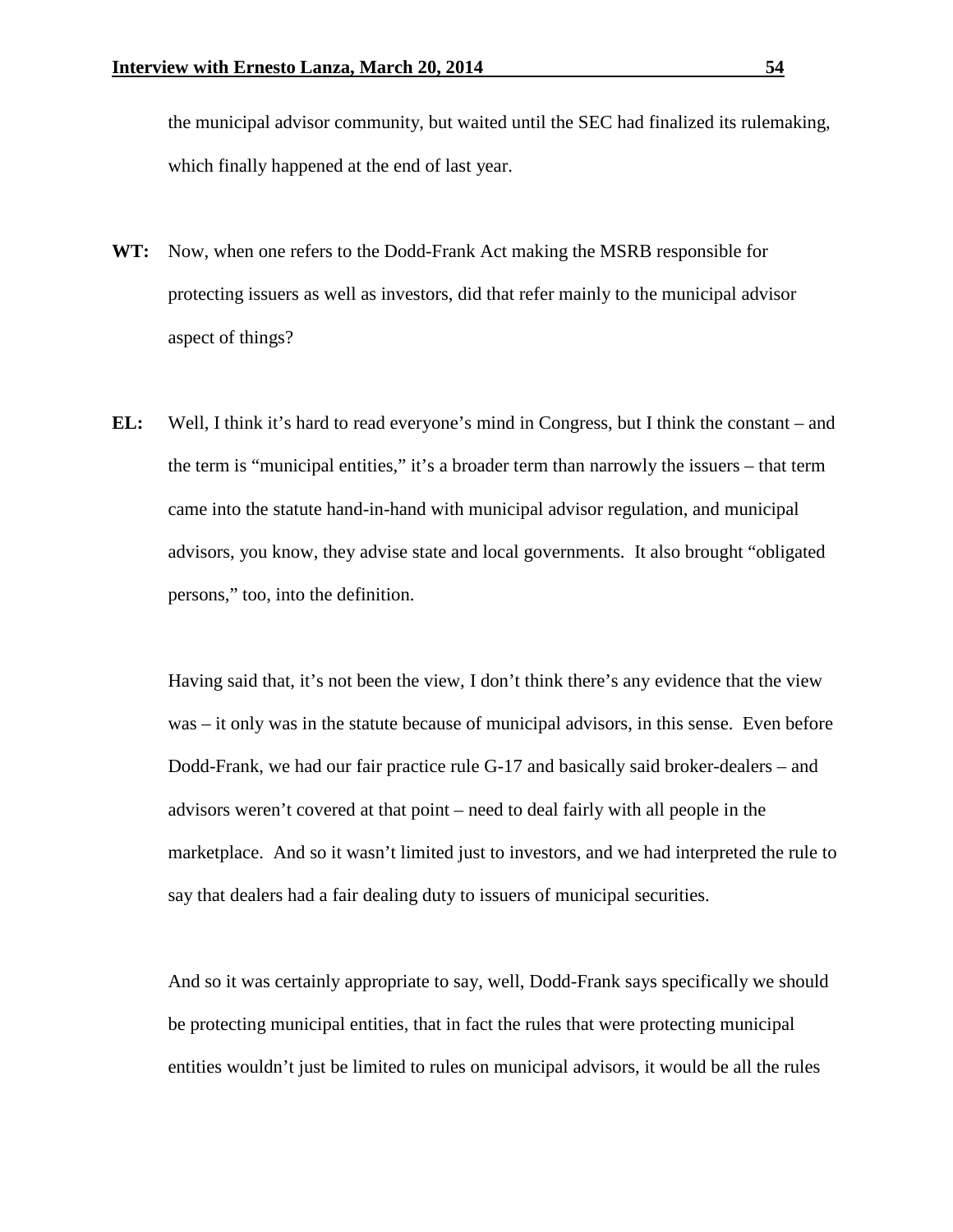we would write so that it would be rules on dealers and municipal advisors. We thought that was very consistent with where we were, it made it more clear; it made it more explicit that there was an obligation, that in fact there was an obligation, a fair practice obligation to issuers even before Dodd-Frank.

- **WT:** Now, there are also rules over brokers' brokers. I'm just curious if that's kind of a situation that's fairly peculiar to the municipal securities area.
- **EL:** Yes I mean I wouldn't say it's peculiar. They exist in other markets, but I think they have a bigger role in the municipal marketplace.
- **WT:** Because there's no exchange?
- **EL:** That's right. There aren't the central well, now there are some ATSs but by and large there weren't exchanges, and so if a dealer had a bond that they needed to sell and they knew nothing about the bond because their customer just said "I need to get rid of these bonds," that became, not the only venue, but one of the venues through which they could say, "Hey, brokers' brokers, do a bid wanted on this and you'll bring in all your potential bidders to do it," and so they became one of the avenues through which dealers could get out to the broader marketplace.

We engaged in some rulemaking a few years back on brokers' brokers. There had been some enforcement actions on the part of – I think primarily FINRA but I think SEC as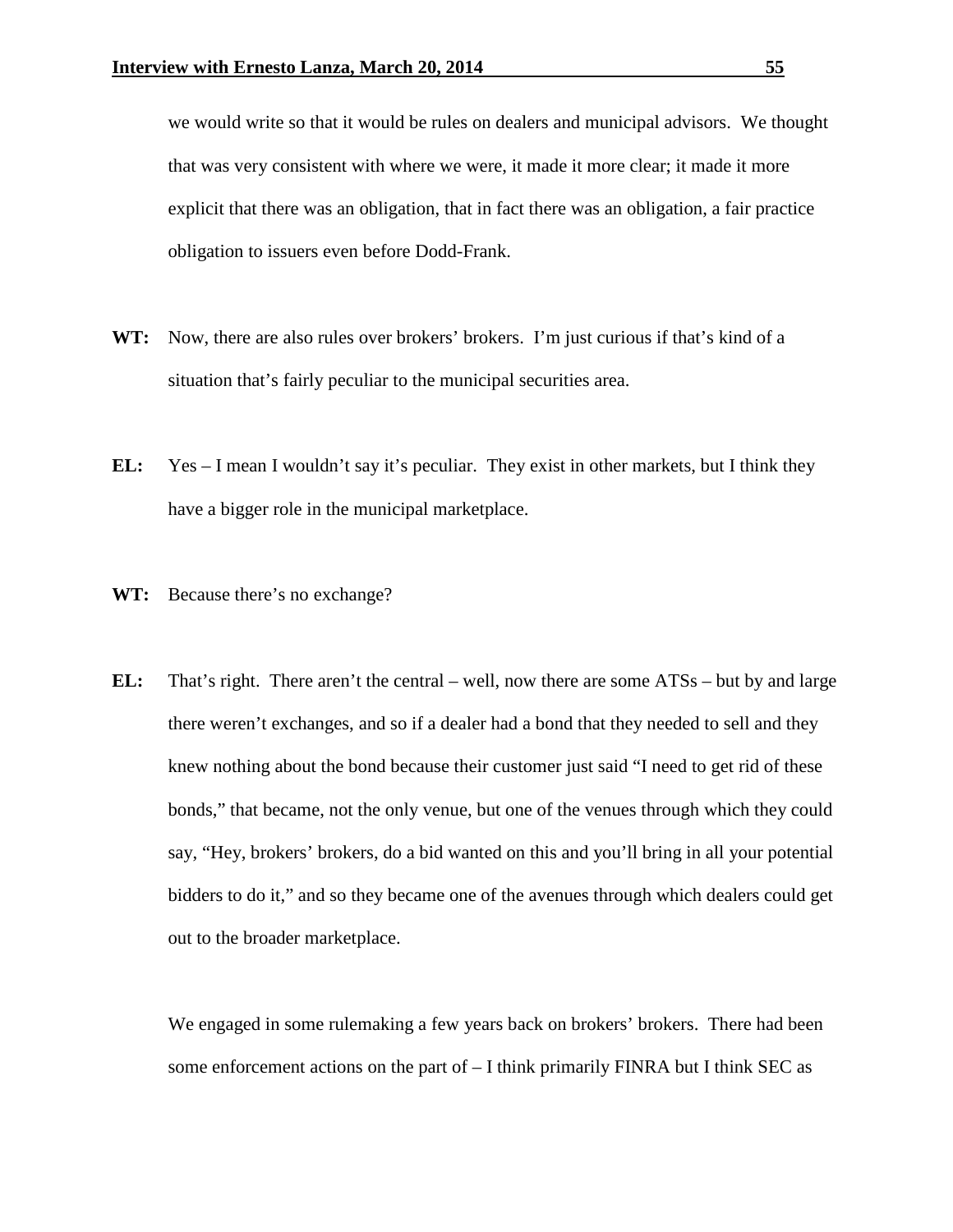well – calling into question some of the practices of brokers' brokers, and so we engaged in a pretty thorough rulemaking process that, I can't remember exactly, maybe 2010 or so, finished up with, or maybe a little bit after that, with our Rule G-43 which is the brokers' brokers rule, which laid down some core duties and obligations of brokers' brokers in the muni marketplace. They're not unique. They exist elsewhere, but they do have a unique position in this marketplace.

- WT: If I can turn to your career again, just briefly, we mentioned earlier your move to general counsel and you said that that was later than the time period that we were talking about. Now of course you're deputy director?
- **EL:** Right.
- WT: Right, so how have your responsibilities changed?
- **EL:** They've evolved over time. We were a small organization so, you know, people don't have a single silo. And so, before becoming general counsel in the legal department, I took off my lawyer's hat for six months and project managed the EMMA system. I put the lawyer hat back on, and was still involved with EMMA even when I became general counsel. And for a while I actually did the dual role of chief legal officer and deputy executive director, and so it's been an evolution over time.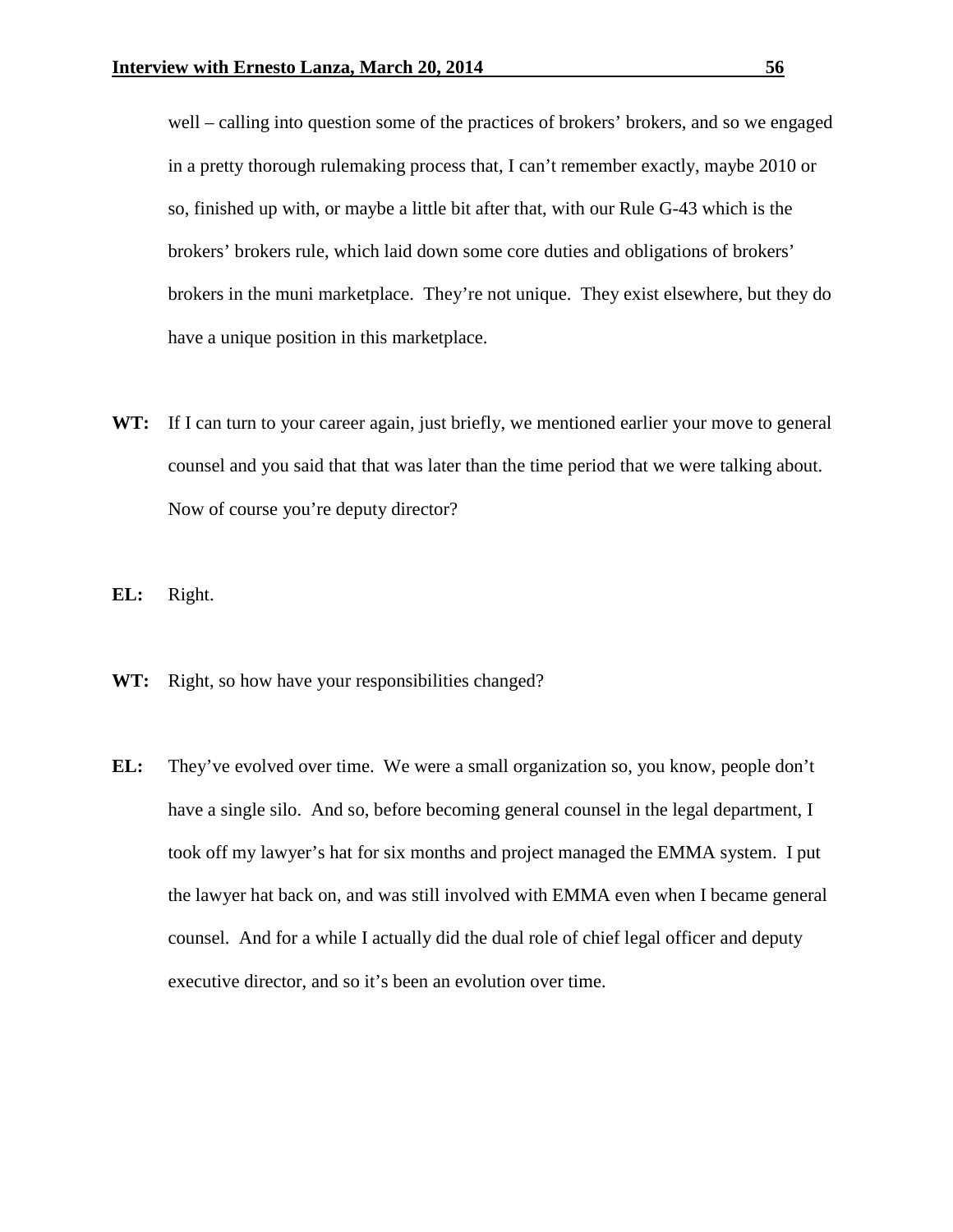I think it's fair to say right now what I do is kind of straddle the two sides of the organization, the rulemaking side and the transparency side, to ensure that they're both talking to each other and looking at the broader market implications of what they do. So sometimes, if there's an issue in the marketplace, maybe the best response is a rule, maybe the best response is a market transparency initiative, maybe a bit of both, so what I really concentrate on now are those broader strategic areas.

In 2012 we published our long-range plan for market transparency systems. It's one of the things I led, and part of that was to look at the broader market structure implications. So I think a lot of what I do now is really focused on market structure issues and broader questions of how the market operates and how our rules and systems interact with the market to move those forward.

- **WT:** Okay. So why don't we just talk a little bit about the present, what's going on at the moment, insofar as you can?
- **EL:** Yes, sure. We are hot and heavy now, so to speak, on municipal advisor rulemaking. We have now proposed a couple of rules, one on the core duties of municipal advisors that has gone out for comment, and so we're getting all the feedback from the marketplace. Some people love it, some people say make some changes. That's an important part of what we do, we have that interaction with market participants to really get the rules right. And so we started that process. We have a stable of rules still to come on that, proposals to come on that.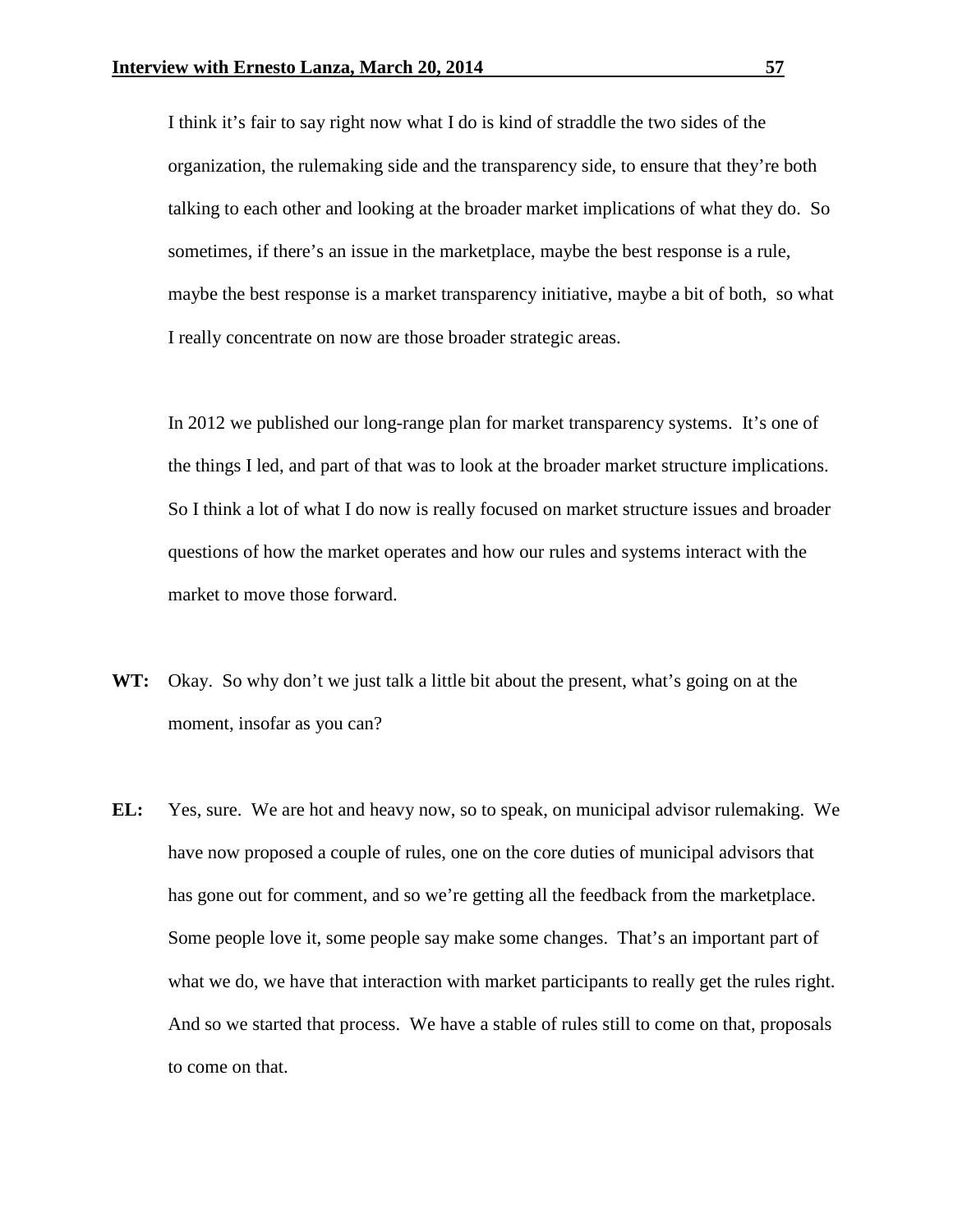We are spending a lot of time moving forward on our long-range plan for the market transparency system, so looking to evolve EMMA to what we call EMMA 2.0. I'm not sure if there's a bright line between 1.0 and 2.0, but we'll know it when we get there. One of the core pieces of that is what we've dubbed for now the central transparency platform. What that really is, the idea there is that we evolve the trade reporting system that we've built up until now into a next-generation that would provide a more interactive experience for users to be able to see what's happening in the market today, to see how that links to the disclosure documents that EMMA has, have some tools to get a better sense of where the market is, things like yield curves, the ability to find similar securities and see how they're behaving in the marketplace.

We last year published a couple of concept releases around improving the trade reporting system, but also potentially bringing in pre-trade information, bid and offer information into the system. That's something that will take some time to really work through how best to do that, whether there are particular subsets to the data, whether the data's clean enough, how effective it is, how useful it is, how well-understood it would be, so that's a process over many years to try to get to a final form of that. So, really, a lot of what we're doing now is some of the core work to evolve our transparency systems to be a much more effective centralized system.

The central transparency platform is not intended to be an exchange, but it may be one step removed from that, which is a central venue for all the data so that you know where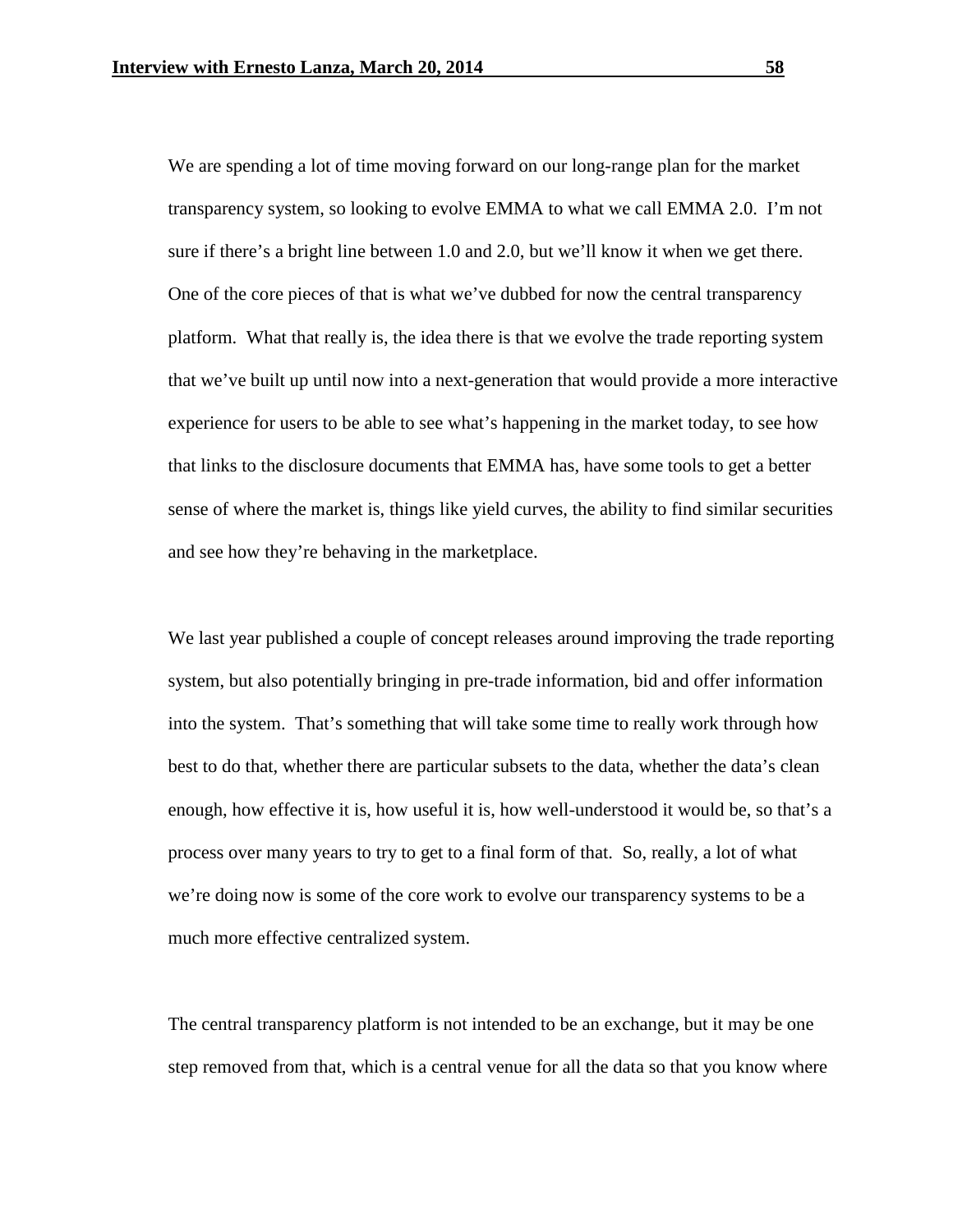to go to find out what's happening in the market today, and then you go to the various execution facilities to do your transactions.

So those are two very important areas in which we're spending a lot of time. We are also working with the Securities and Exchange Commission. They published their report on the municipal marketplace a few months after our own long-range plan. A couple of things: one is that they said MSRB, keep working on the long-range plan. We like what you said and we want you to keep working on the systems. And then they had some ideas about rulemaking in the marketplace, particularly in areas to improve trade execution, improve transparency to customers, and we're working with the SEC on those ideas. They all make sense to some extent. The question is, do you need to do ten different rules or is it pick a little bit of this one, pick a little bit of that one? Which is the one that makes most sense for the marketplace? And a lot of that does dovetail into the question of market structure and market transparency, so that's keeping us busy.

- **WT:** I meant to ask, the DTCC's New Issue Information Dissemination System, I guess that is mainly a separate thing on account of the fact that the MSRB doesn't deal with new issues directly?
- **EL:** Well, it's actually an initiative that we although we were very much involved with, I mean we worked with the industry, worked with DTCC to make it so that the information that was flowing through that system would ultimately find its way onto EMMA. Before the NIIDS system, people call it NIIDS, before that system was in place, information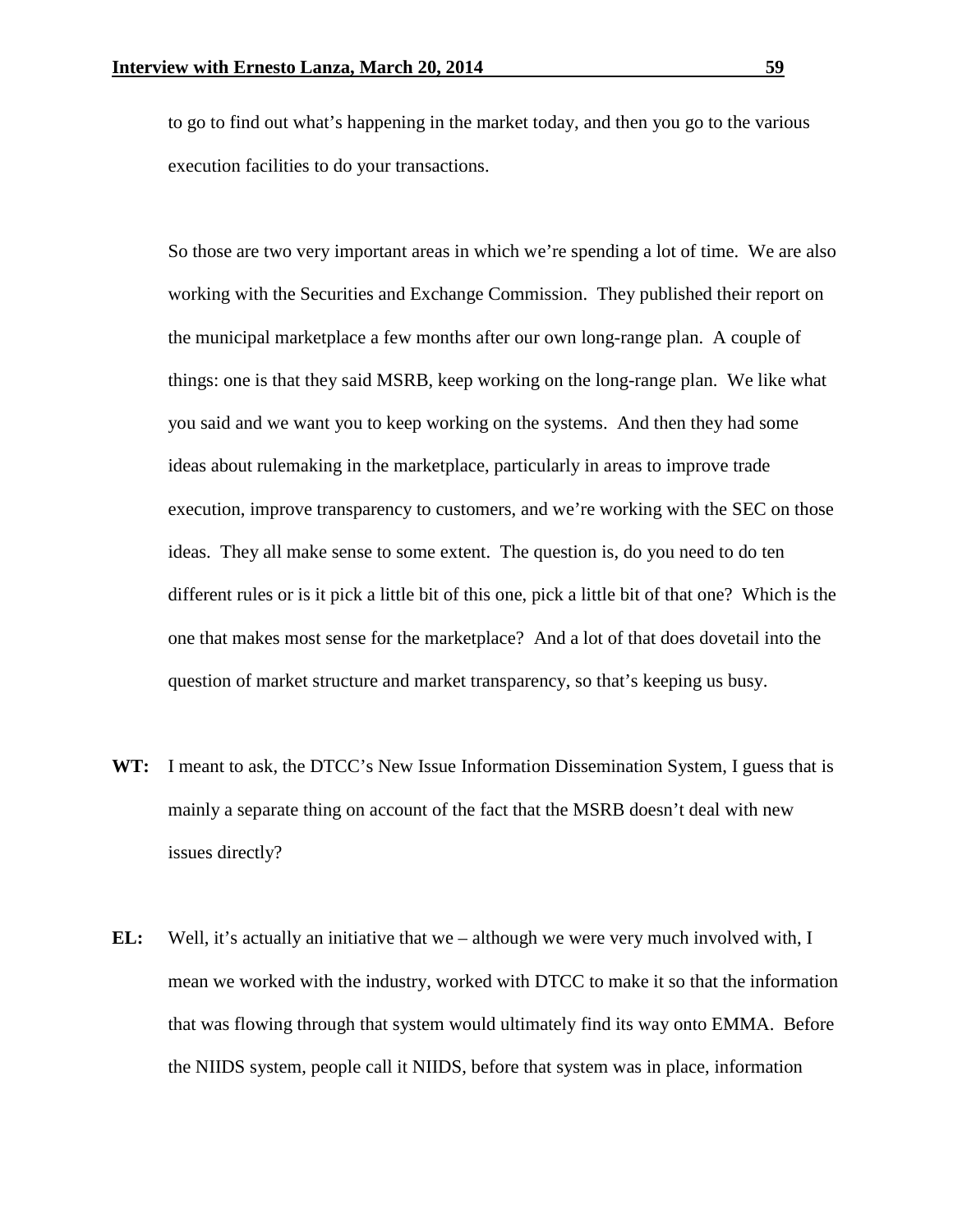would need to flow during the new issue marketplace to the market so people would be able to execute their trades. It was a little cumbersome, not very efficient. Sometimes it took a long time for people, for dealers away from the syndicate to have the information they needed to be able to execute trades in the market. So it was felt that would improve the efficiency on that side of the marketplace.

By the same time, we came to the conclusion that it made sense to have the data that flowed to DTCC through that system also be the same data that feeds into the EMMA system, its primary market system, so that, instead of having to go to DTCC and give them some data, come to the MSRB and give us some data, we would simply use the data going to DTCC to help feed the EMMA system in terms of the primary market information.

We've been able to achieve, I'll say, 80 percent of our goal of straight-through processing of that data. There's still some data elements that we're working on to see if we can get that work flowing more efficiently, but that's an important initiative that the marketplace took on and that DTCC took on that we were able to leverage off of for our systems.

**WT:** Okay, and then finally, to what extent do things that are in the news in the municipal marketplace – of course we have Detroit, the cases of Harrisburg, Miami again, your hometown I guess – to what extent do those affect things here at the MSRB, because it's not directly –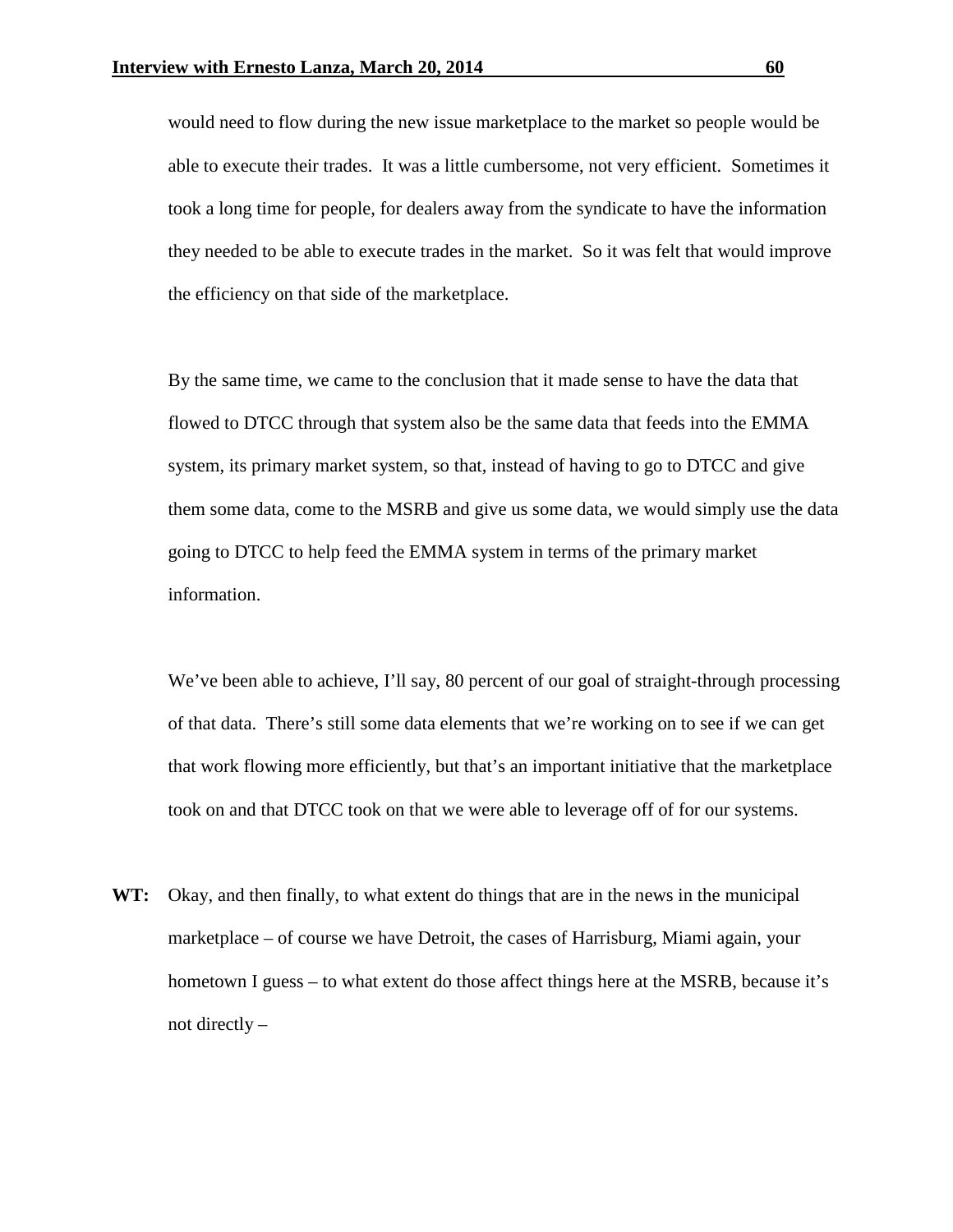**EL:** No, that's right. You know, different issues affect us in different ways. We certainly are watching the Detroit proceedings very closely. We very quickly put together the links on our EMMA system for people to find the underlying debt that was part of the whole bankruptcy matter, but we're watching very closely to see what comes out of that.

On some of the SEC enforcement actions, we actually looked at those very closely and published last year an advisory to the marketplace around particularly the Harrisburg case, because one of the things that the SEC found was, because the issuer failed to make their EMMA submissions, there was a vacuum where investors expected to find the disclosure, and so they went hunting for disclosure elsewhere.

We tried to make the point that issuers, put aside your contractual obligations, are best served by fully feeding, so to speak, the system where investors expect to find a disclosure. And so our point to the marketplace was, not only meet your 15c2-12 obligations, but consider providing additional voluntary disclosures, which the EMMA system can take, so that when investors go to EMMA they're going to find the information they need, and that's obviously a huge benefit to investors, point one, but number two is to the extent that the investors find what they expect to find when they go looking for it at EMMA, they're going to be less likely to go try to find it someplace else.

Issuers have always had the concern that political speech occurs and sometimes their officials will say things that may not be meant for the securities marketplace, and so that's always been a concern. And the Harrisburg case showed that you can actually have